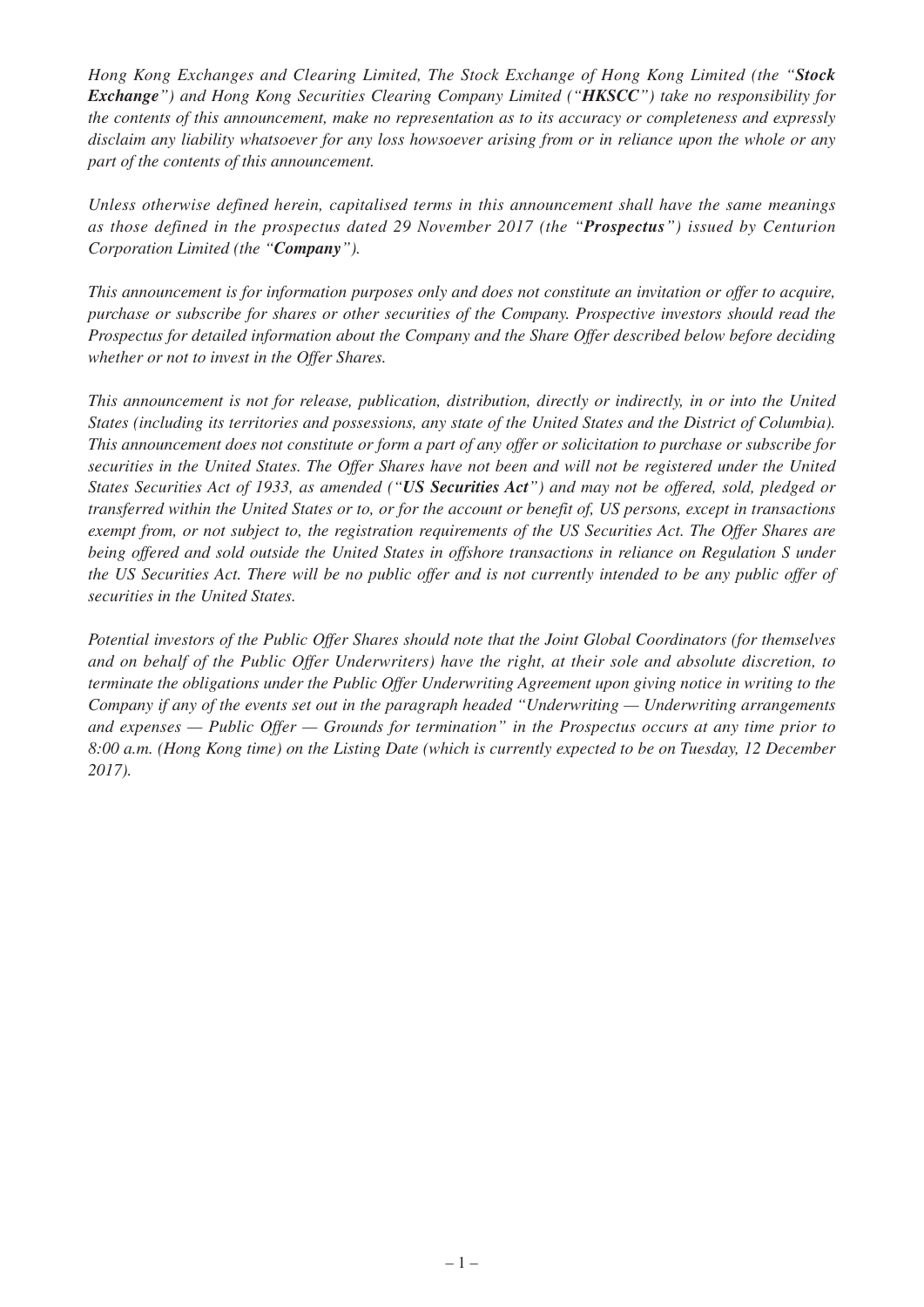# **CENTURION CORPORATION LIMITED 勝捷企業有限公司\***

*(Incorporated in the Republic of Singapore with limited liability)*

# **SHARE OFFER**

| Number of Offer Shares: 36,000,000 Shares |                                                                                                                                                            |
|-------------------------------------------|------------------------------------------------------------------------------------------------------------------------------------------------------------|
|                                           | Number of Placing Shares: 25,200,000 Shares (after reallocation)                                                                                           |
|                                           | Number of Public Offer Shares: 10,800,000 Shares (after reallocation)                                                                                      |
|                                           | Final Offer Price: HK\$3.18 per Offer Share, plus brokerage<br>of $1.0\%$ , SFC transaction levy of $0.0027\%$<br>and Stock Exchange trading fee of 0.005% |
| Nominal value: Not applicable             |                                                                                                                                                            |
|                                           |                                                                                                                                                            |

**Stock code : 6090**

**Sole Sponsor**



**Joint Global Coordinators, Joint Bookrunners and Joint Lead Managers**





建泉融資有限公司 VBG Capital Limited

**ANNOUNCEMENT OF OFFER PRICE AND ALLOTMENT RESULTS**

\* *For identification purpose only*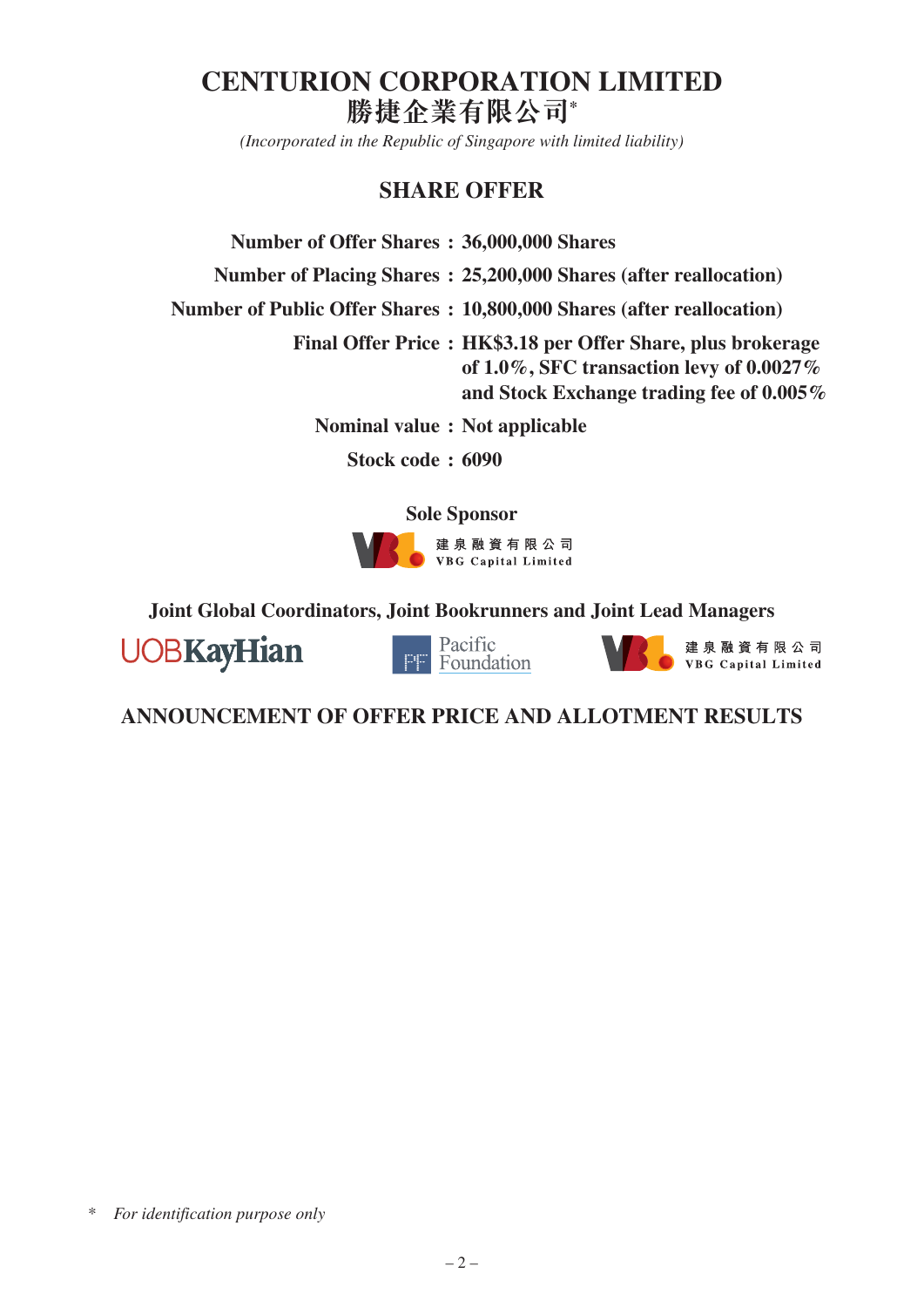# **SUMMARY**

- The Offer Price has been determined at HK\$3.18 per Offer Share (exclusive of 1.0%) brokerage, SFC transaction levy of 0.0027% and Stock Exchange trading fee of  $0.005\%$ ).
- Based on the Offer Price of HK\$3.18 per Offer Share, the net proceeds from the Share Offer to be received by the Company and after deducting the underwriting commissions and estimated expenses payable by the Company in relation to the Share Offer, is estimated to be approximately HK\$69.7 million. The Company intends to apply such net proceeds in accordance with the purposes set out in the section headed "Future plans and use of proceeds" in the Prospectus.
- The Offer Shares initially offered under the Public Offer have been very significantly over-subscribed. A total of 5,322 valid applications have been received pursuant to the Public Offer on **WHITE** and **YELLOW** Application Forms and through giving **electronic application instructions** to HKSCC via CCASS for a total of 112,543,000 Public Offer Shares, equivalent to approximately 18.76 times of the total number of 6,000,000 Public Offer Shares initially available for subscription under the Public Offer.
- Due to the over-subscription under the Public Offer, the re-allocation procedures as described in the section headed "Structure and conditions of the Share Offer — The Public Offer — Reallocation" in the Prospectus has been applied. A total number of 4,800,000 Offer Shares have been reallocated from the Placing to the Public Offer. As a result of such re-allocation, the final number of the Public Offer Shares is 10,800,000, representing approximately 30.0% of the total number of the Offer Shares available under the Share Offer.
- The Offer Shares initially offered under the Placing have been slightly oversubscribed. Indication of interests have been received pursuant to the Placing for a total of 35,165,060 Placing Shares, equivalent to approximately 1.17 times of the total number of 30,000,000 Placing Shares initially available for subscription under the Placing. The final number of the Placing Shares allocated to 203 placees is 25,200,000, representing 70.0% of the total number of the Offer Shares available under the Share Offer. A total of 84 placees have been allotted 5 board lots Shares or less representing approximately 41% of total number of placees under the Share Offer.
- We have applied to the Hong Kong Stock Exchange for, and the Hong Kong Stock Exchange has granted us a consent under paragraph 5(2) of Appendix 6 to the Hong Kong Listing Rules and Rule 10.04 to permit the Company to allocate Placing Shares in the Placing to four existing Shareholders. 450,000 Shares, 300,000 Shares, 900,000 Shares and 1,450,000 Shares, representing 1.5%, 1.0%, 3.0% and 4.8% of the Offer Shares initially available under the Share Offer, respectively, were placed to Asdew Acquisitions Ptd Ltd, Chin Mui Hiong, Ong Chin Yew and Cheng Kok Shin, respectively, who are existing shareholders of the Company. Such placing to existing shareholders is in compliance with the guidance letter HKEX-GL85-16.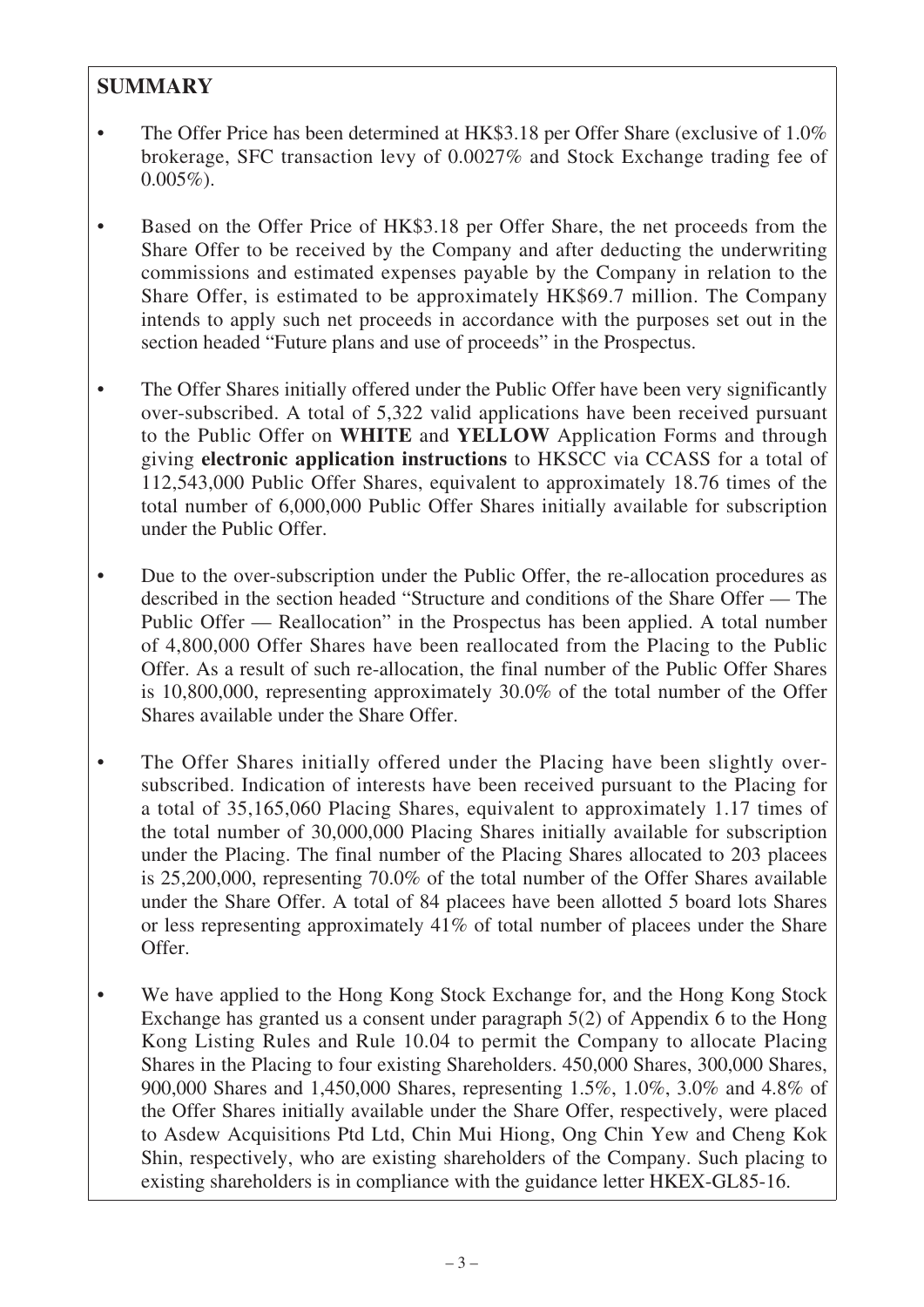Save as disclosed above, the Directors confirm that no Offer Shares have been allocated to applicants who are connected persons, directors or existing shareholders of the Company or their respective close associates within the meaning of the Listing Rules. The Placing is in compliance with the placing guidelines for equity securities as set out in Appendix 6 to the Listing Rules (the "**Placing Guidelines**") and no Offer Shares placed by or through the Joint Global Coordinators, Joint Bookrunners and Joint Lead Managers and the Underwriters under the Share Offer have been placed with any connected person (as such term is defined in the Listing Rules) of the Company or persons set out in paragraph 5 of the Placing Guidelines, whether in their own names or through nominees. No placee will, individually, be placed more than 10% of the enlarged issued share capital of the Company immediately after the Share Offer. None of the placees under the Placing will become a substantial shareholder (as defined in the Listing Rules) of the Company after the Placing and the number of Shares to be held by the public will satisfy the minimum percentage prescribed by Rule 8.08 of the Listing Rules. The Directors confirm that the three largest public shareholders of the Company do not hold more than 50% of the Shares held in public hands at the time of the Listing in compliance with Rules 8.08(3) and 8.24 of the Listing Rules. The Directors confirm that there will be at least 300 Shareholders at the time of the Listing in compliance with Rule 8.08(2) of the Listing Rules.

# **Result of Allocations**

- The results of allocations under the Public Offer, including the Hong Kong identity card numbers, passport numbers or Hong Kong business registration numbers of successful applicants (where supplied) and the number of Public Offer Shares successfully applied for under **WHITE** and **YELLOW** Application Forms and through giving **electronic application instructions** to HKSCC via CCASS, will be made available at the times and dates and in the manner specified below:
	- in the announcement to be posted on the Company's website at *www.centurioncorp.com.sg* and the Stock Exchange's website at *www.hkexnews.hk* by no later than 9:00 a.m. on Monday, 11 December 2017;
	- from the designated results of allocations website at *www.tricor.com.hk/ipo/result* with a "search by ID" function on a 24-hour basis from 8:00 a.m. on Monday, 11 December 2017 to 12:00 midnight on Friday, 15 December 2017;
	- by telephone enquiry line by calling (852) 3691 8488 between 9:00 a.m. and 6:00 p.m. from Monday, 11 December 2017 to Thursday, 14 December 2017 (on a Business Day); and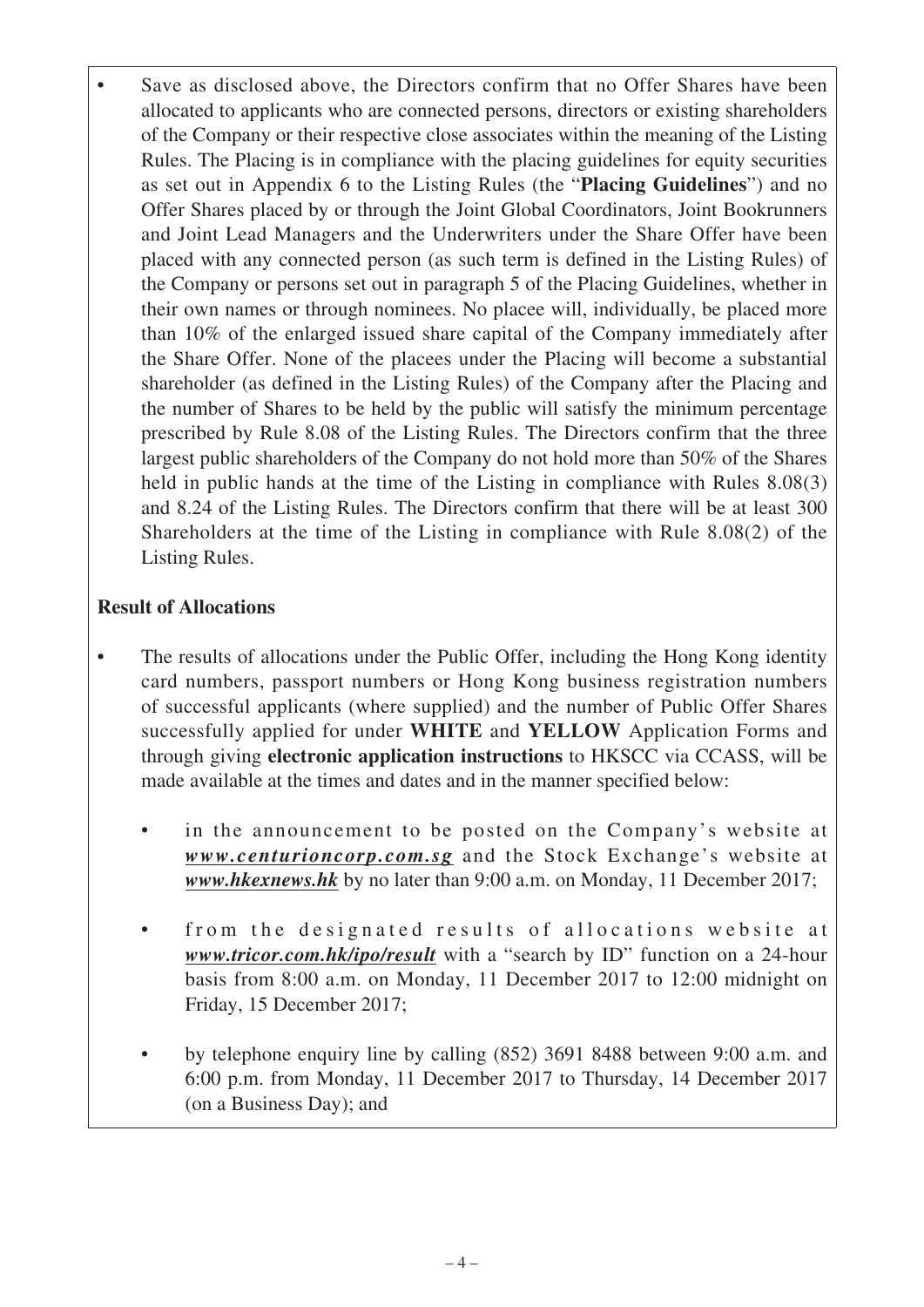- in the special allocation results booklets which will be available for inspection during opening hours from Monday, 11 December 2017 to Wednesday, 13 December 2017 at all the receiving bank branches and sub-branches set out in the paragraph headed "Results of allocations" below in this announcement.
- Applicants who have applied for 1,000,000 Public Offer Shares or more on **WHITE** Application Forms and have provided all information required by their Application Forms and their applications are wholly or partially successful, may collect their share certificate(s) (where applicable) from the Company's Hong Kong Branch Share Registrar Tricor Investor Services Limited at Level 22, Hopewell Centre, 183 Queen's Road East, Hong Kong, from 9:00 a.m. to 1:00 p.m. on Monday, 11 December 2017 or such other date as notified by us.
- Share certificates for Public Offer Shares allotted to applicants using **WHITE** Application Forms which have applied for less than 1,000,000 Public Offer Shares, or which are either not available for personal collection or which are available but are not collected in person, are expected to be despatched to those entitled to the address specified in the relevant **WHITE** Application Form by ordinary post at their own risks on Monday, 11 December 2017.
- Wholly or partially successful applicants on **YELLOW** Application Form will have their share certificate(s) issued in the name of HKSCC Nominees and deposited into CCASS for credit to their CCASS Investor Participant stock accounts or their designated CCASS Participant's stock account as instructed by the applicant in the **YELLOW** Application Form on Monday, 11 December 2017 or upon contingency, on any other date determined by HKSCC or HKSCC Nominees.
- Share certificate(s) for Public Offer Shares allotted to applicants giving **electronic application instructions** to HKSCC via CCASS will be issued in the name of HKSCC Nominees and deposited into CCASS for credit to their CCASS Investor Participant stock accounts or the stock accounts of their designated CCASS Participants as instructed by them electronically, on Monday, 11 December 2017, or, on any other date determined by HKSCC or HKSCC Nominees.
- Applicants applying through a designated CCASS Participant (other than a CCASS Investor Participant) should check the number of Public Offer Shares allocated to them with that CCASS Participant.
- Applicants on **WHITE** or **YELLOW** Application Forms who have applied for 1,000,000 Public Offer Shares or more and have provided all information required by their **WHITE** or **YELLOW** Application Forms, may collect their refund cheque(s) (where applicable) from Tricor Investor Services Limited at Level 22, Hopewell Centre, 183 Queen's Road East, Hong Kong, from 9:00 a.m. to 1:00 p.m. on Monday, 11 December 2017 or such other date as notified by us.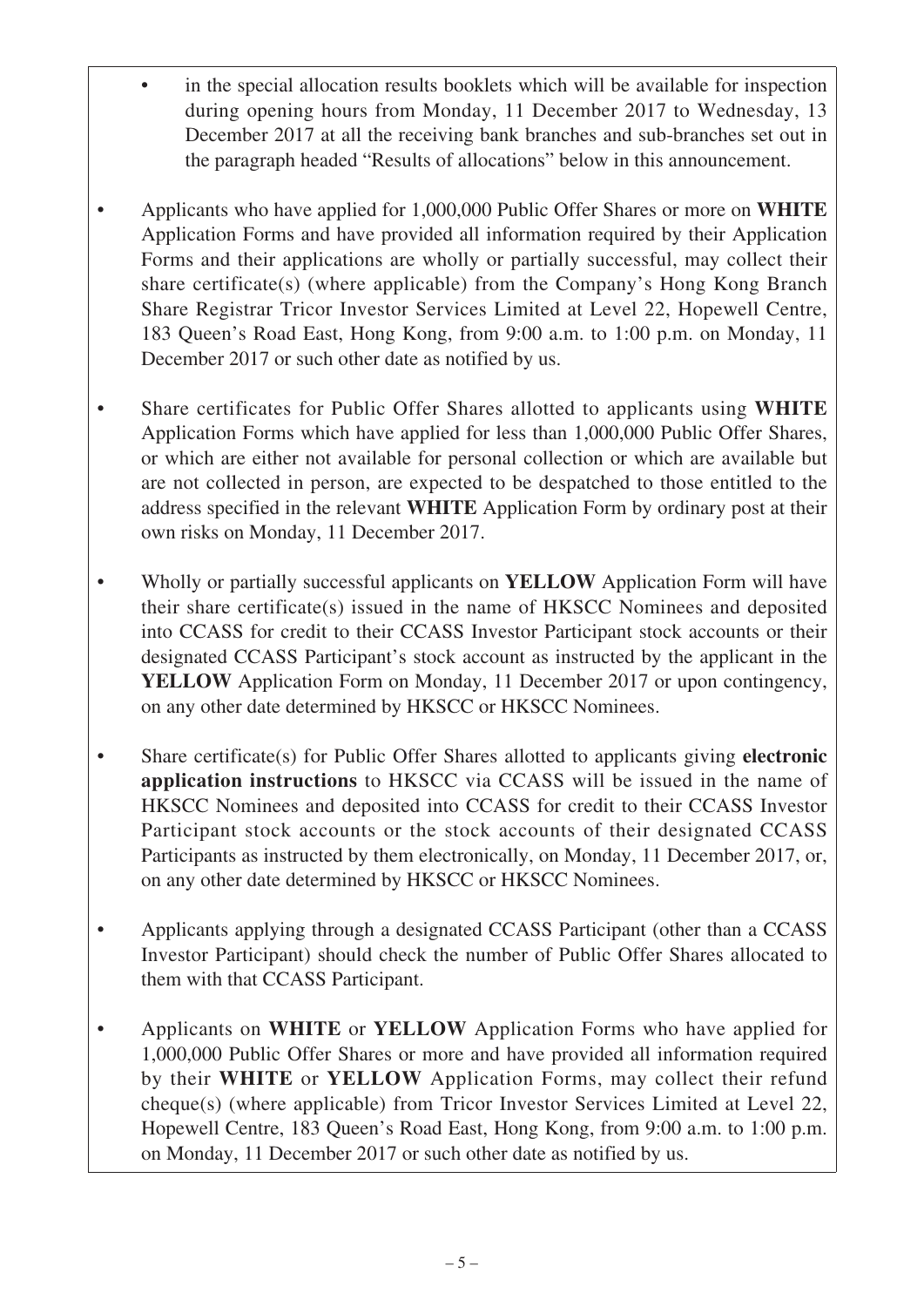- Refund cheques for wholly or partially successful or unsuccessful applicants on **WHITE** or **YELLOW** Application Forms which are either not available for personal collection or which are available but are not collected in person, are expected to be despatched by ordinary post to those entitled at their own risks on Monday, 11 December 2017.
- Applicants who have applied by giving **electronic application instructions** to HKSCC to apply on their behalf, all refunds are expected to be credited to their designated bank accounts (if the applicants have applied as a CCASS Investor Participant) or the designated bank account of their broker or custodian on Monday, 11 December 2017.
- Share certificates for the Offer Shares will only become valid certificates of title at 8:00 a.m. on Tuesday, 12 December 2017, provided that the Share Offer has become unconditional in all respects and the right of termination described in the paragraph headed "Underwriting — Underwriting arrangements and expenses — Public Offer — Grounds for termination" in the Prospectus has not been exercised.
- The Company will not issue any temporary documents of title in respect of the Offer Shares or any receipts for sums paid on application for the Offer Shares.
- Pursuant to the batch-transfers of the Singapore-listed Shares for Shareholders seeking to transfer their Shares to the Hong Kong Branch Share Register, final dates to submit a request for withdrawal of securities form to CDP and a SG Removal Request Form to the Singapore Principal Share Registrar are Monday, 27 November 2017, Wednesday, 29 November 2017 and Friday, 1 December 2017 for share certificates to be available for collection from the Hong Kong Branch Share Registrar's office on Monday, 11 December 2017, Wednesday, 13 December 2017 and Friday, 15 December 2017.
- As at 6:00 pm on 10 December 2017, the Singapore Principal Share Registrar has received instructions from Shareholders for the transfer of an aggregate of 114,377,839 Shares (representing approximately 13.6% of the total number of issued Shares) to the Hong Kong Branch Share Registrar.
- Assuming that the Share Offer becomes unconditional in all aspects at or before 8:00 a.m. on Tuesday, 12 December 2017, dealings in the Shares on the Main Board of the Stock Exchange are expected to commence at 9:00 a.m. on Tuesday, 12 December 2017. The Shares will be traded in board lots of 1,000 Shares. The stock code of the Shares will be 6090.

# **OFFER PRICE**

The Offer Price has been determined at HK\$3.18 per Offer Share (exclusive of 1.0% brokerage, SFC transaction levy of 0.0027% and Stock Exchange trading fee of 0.005%).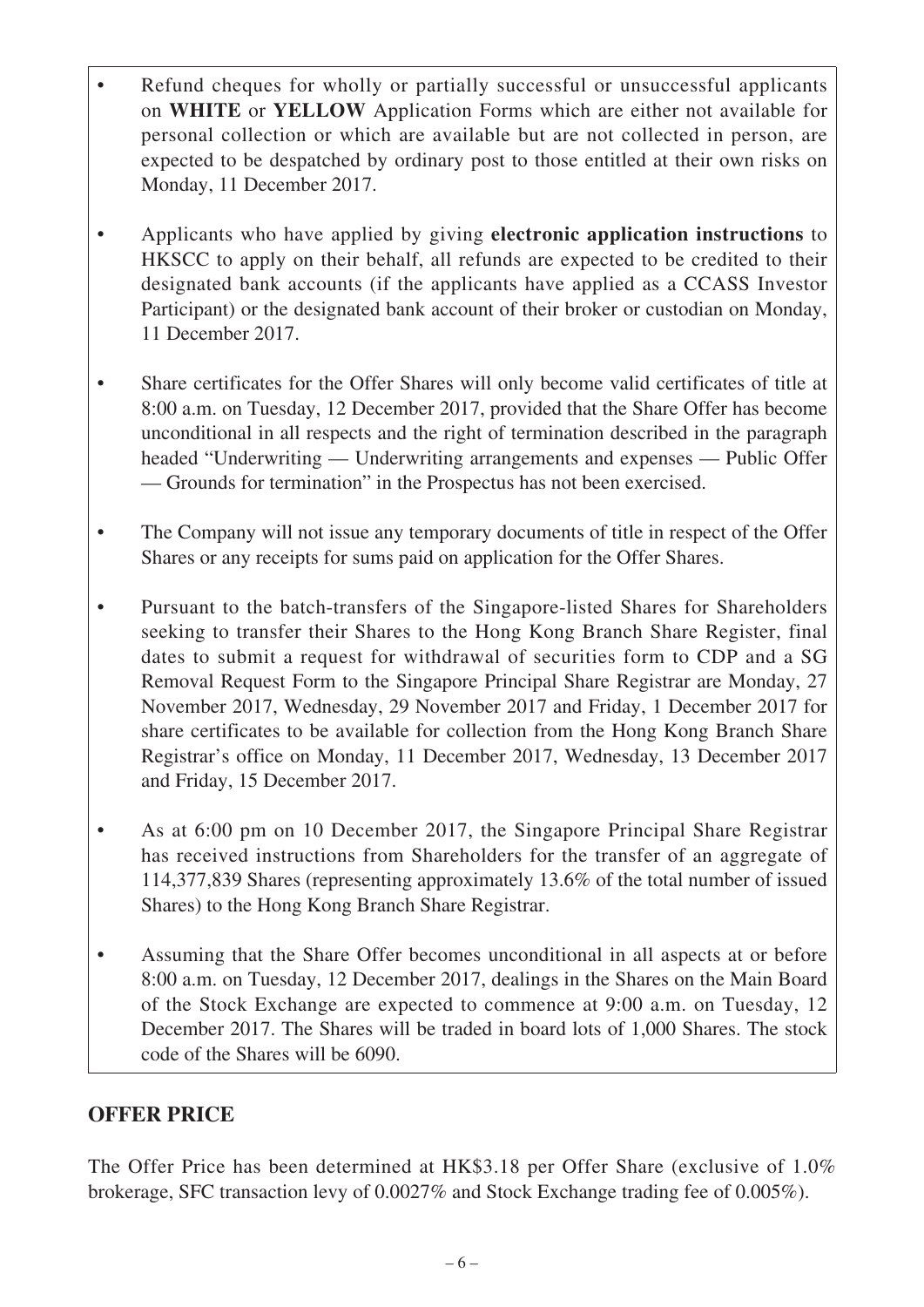# **NET PROCEEDS FROM THE SHARE OFFER**

Based on the Offer Price of HK\$3.18 per Offer Share, the net proceeds from the Share Offer to be received by the Company, after deducting the underwriting commissions and estimated expenses paid and payable by the Company in connection with the Share Offer, is estimated to be approximately HK\$69.7 million. The Company currently intends to apply such net proceeds as follows:

- approximately HK\$62.7 million (or S\$11.2 million), or approximately 90% of the estimated net proceeds to be received by us, will be used for the development of the new student accommodation with 280 beds in Adelaide, Australia with a cost totalling approximately AUD45.5 million. The proceeds will form part of the development costs, which is expected to complete in the fourth quarter of 2018. The rest of the development costs will be financed by our internal funds and bank borrowings; and
- approximately HK\$7.0 million (or S\$1.3 million), or approximately 10% of the estimated net proceeds to be received by us, for use as our general working capital.

Please refer to the section headed "Future plans and use of proceeds" in the Prospectus for further details of the Company's intended use of net proceeds from the Share Offer.

# **APPLICATIONS AND INDICATIONS OF INTEREST RECEIVED**

The Company announces that Offer Shares initially offered under the Public Offer have been very significantly over-subscribed. At the close of the application lists at 12:00 noon on Monday, 4 December 2017, a total of 5,322 valid applications including application on **WHITE** and **YELLOW** Application Forms and through giving **electronic application instructions** to HKSCC via CCASS, for a total of 112,543,000 Public Offer Shares have been received, equivalent to approximately 18.76 times of the total number of 6,000,000 Public Offer Shares initially available for subscription under the Public Offer.

Of the 5,322 valid applications on **WHITE** and **YELLOW** Application Forms and by electronic application instructions given to HKSCC via CCASS for a total of 112,543,000 Public Offer Shares:

• a total of 5,304 valid applications for a total of 75,543,000 Public Offer Shares were for the Public Offer with an aggregate subscription amount based on the maximum offer price of HK\$3.30 (excluding brokerage, SFC transaction levy and Stock Exchange trading fee payable) of HK\$5 million or less, representing approximately 25.2 times of the total number of 3,000,000 Public Offer Shares initially available for allocation in pool A; and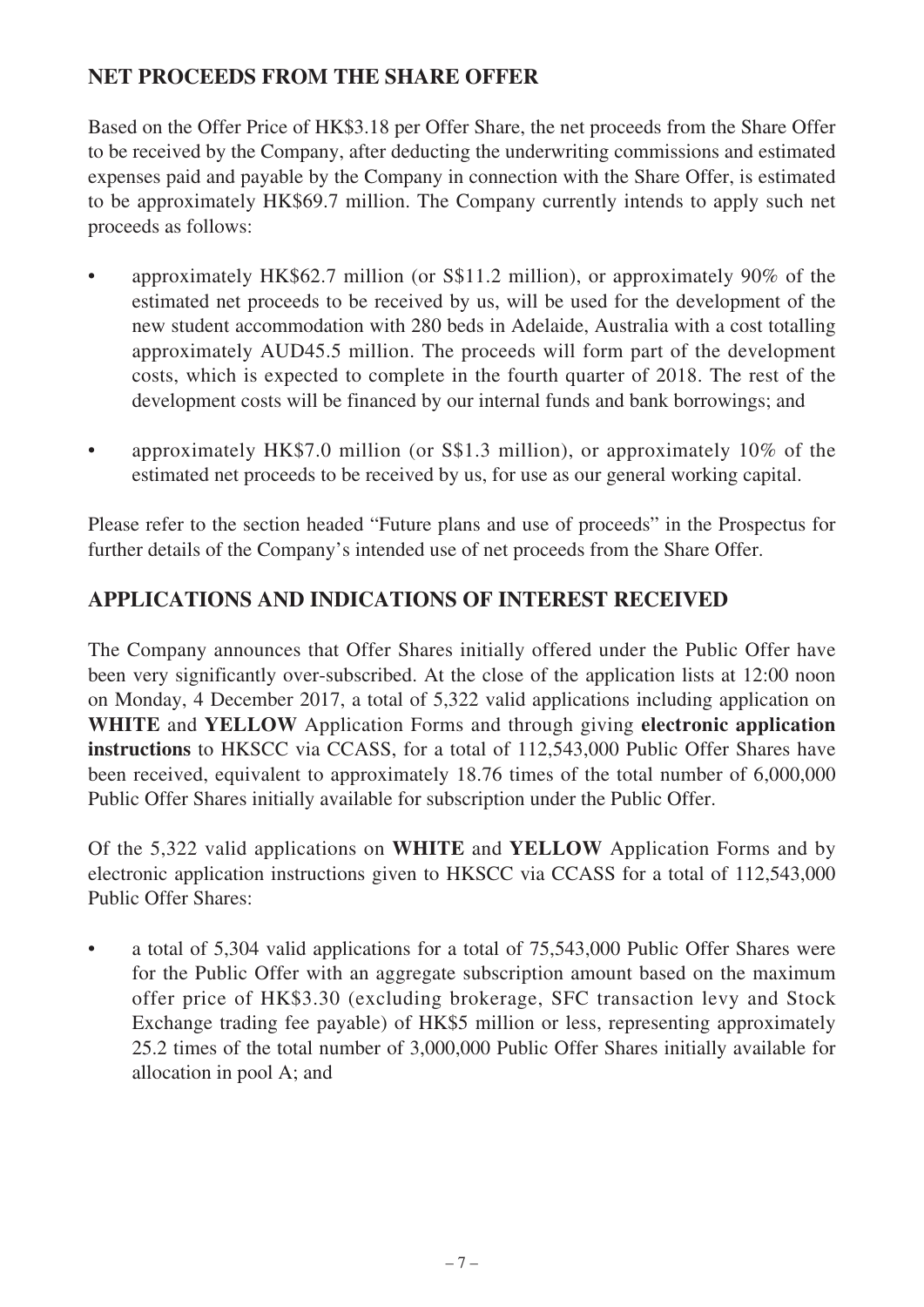• a total of 18 valid applications for a total of 37,000,000 Public Offer Shares were for the Public Offer with an aggregate subscription amount based on the maximum offer price of HK\$3.30 (excluding brokerage, SFC transaction levy and Stock Exchange trading fee payable) of more than HK\$5 million, representing approximately 12.3 times of the total number of 3,000,000 Public Offer Shares initially available for allocation in pool B.

No applications have been rejected due to dishonoured cheques or rejection of electronic payment instructions. Eight multiple or suspected multiple applications have been identified and rejected. No invalid applications have been identified. No application for more than 50% of the Public Offer Shares initially available under the Public Offer (that is, more than 3,000,000 Public Offer Shares) has been identified.

Due to the over-subscription under the Public Offer, the re-allocation procedures as described in the section headed "Structure and conditions of the Share Offer — The Public Offer — Reallocation" in the Prospectus has been applied. A total number of 4,800,000 Offer Shares have been reallocated from the Placing to the Public Offer. As a result of such re-allocation, the final number of the Public Offer Shares is 10,800,000, representing approximately 30.0% of the total number of the Offer Shares available under the Share Offer.

# **PLACING**

The Offer Shares initially offered under the Placing have been slightly over-subscribed. Indication of interests have been received pursuant to the Placing for a total of 35,165,060 Placing Shares, equivalent to approximately 1.17 times of the total number of 30,000,000 Placing Shares initially available for subscription under the Placing. The final number of the Placing Shares allocated to 203 placees is 25,200,000, representing 70.0% of the total number of the Offer Shares available under the Share Offer. A total of 84 placees have been allotted 5 board lots Shares or less representing approximately 41% of total number of placees under the Share Offer.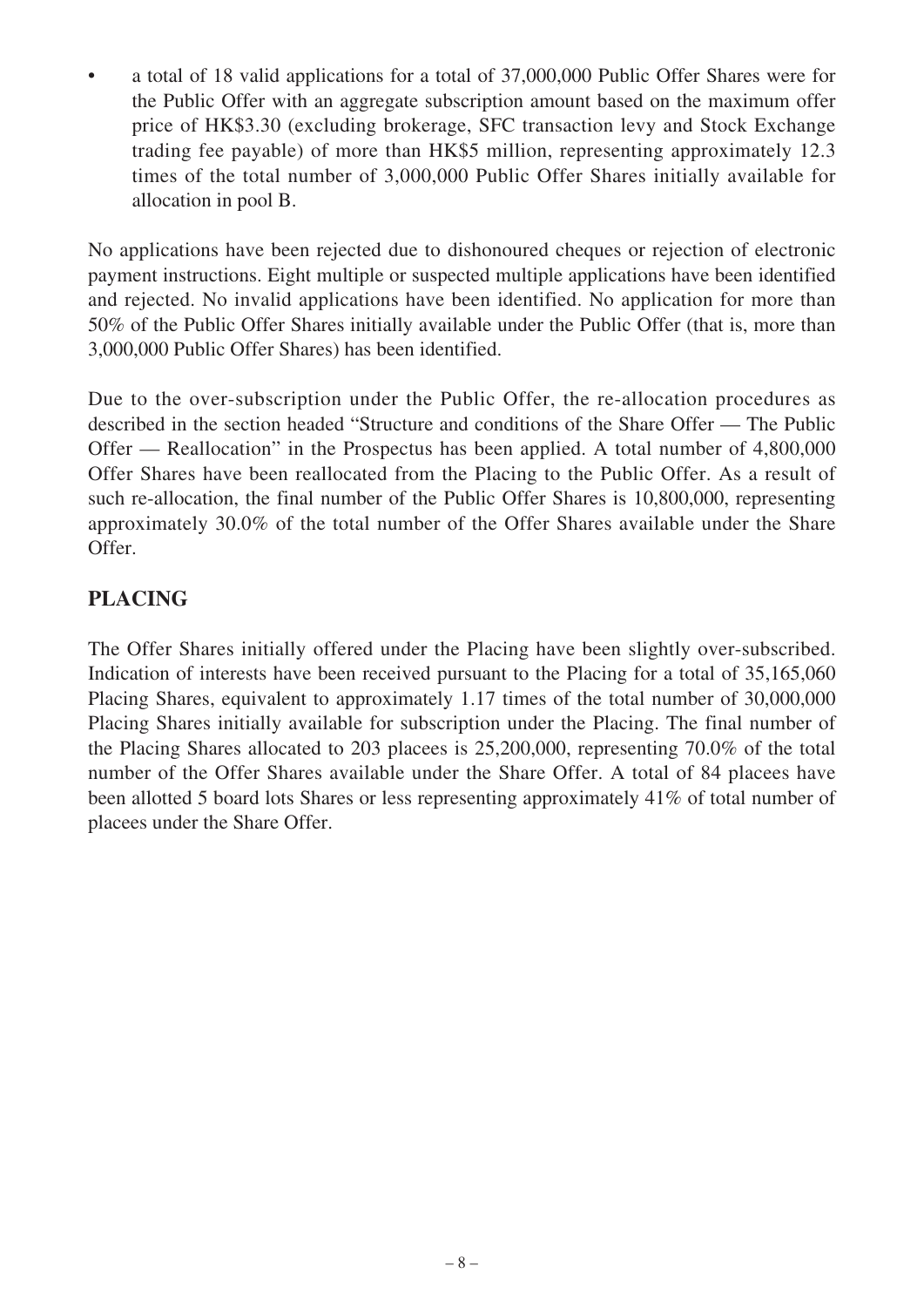# **Placees with the consent from the Hong Kong Stock Exchange**

We have applied to the Hong Kong Stock Exchange for, and the Hong Kong Stock Exchange has granted us a consent under paragraph 5(2) of Appendix 6 to the Hong Kong Listing Rules and Rule 10.04 to permit the Company to allocate Placing Shares in the Placing to four existing Shareholders, details of which are set out below:

## *Details of existing shareholders who were allocated Shares under the Placing:*

| <b>Existing shareholders</b> | <b>Number of Shares placed</b> | Approximate<br>percentage of<br><b>Offer Shares</b><br>initially<br>available<br>under the<br><b>Share Offer</b> | Approximate<br>percentage of<br>the total issued<br>share capital<br>immediately<br>following the<br>completion of<br>the Share Offer |
|------------------------------|--------------------------------|------------------------------------------------------------------------------------------------------------------|---------------------------------------------------------------------------------------------------------------------------------------|
| Asdew Acquisitions Ptd Ltd   | 450,000                        | 1.25%                                                                                                            | $0.08\%$                                                                                                                              |
| Chin Mui Hiong               | 300,000                        | 0.83%                                                                                                            | $0.05\%$                                                                                                                              |
| Ong Chin Yew                 | 900,000                        | 2.50%                                                                                                            | 0.11%                                                                                                                                 |
| Cheng Kok Shin               | 1,450,000                      | 4.03%                                                                                                            | 0.18%                                                                                                                                 |

None of these existing Shareholders will become a substantial Shareholder after the Placing. They are not subject to any lock-up undertakings under the Placing. Such placing to existing shareholders is in compliance with the guidance letter HKEX-GL85-16.

Save as disclosed above, the Directors confirm that no Offer Shares have been allocated to applicants who are connected persons, directors or existing shareholders of the Company or their respective close associates within the meaning of the Listing Rules. The Placing is in compliance with the placing guidelines for equity securities as set out in the Placing Guidelines and no Offer Shares placed by or through the Joint Global Coordinators, Joint Bookrunners and Joint Lead Managers and the Underwriters under the Share Offer have been placed with any connected person (as such term is defined in the Listing Rules) of the Company or persons set out in paragraph 5 of the Placing Guidelines, whether in their own names or through nominees. No placee will, individually, be placed more than 10% of the enlarged issued share capital of the Company immediately after the Share Offer. None of the placees under the Placing will become a substantial shareholder (as defined in the Listing Rules) of the Company after the Placing and the number of Shares to be held by the public will satisfy the minimum percentage prescribed by Rule 8.08 of the Listing Rules. The Directors confirm that the three largest public shareholders of the Company do not hold more than 50% of the Shares held in public hands at the time of the Listing in compliance with Rules 8.08(3) and 8.24 of the Listing Rules. The Directors confirm that there will be at least 300 Shareholders at the time of the Listing in compliance with Rule 8.08(2) of the Listing Rules.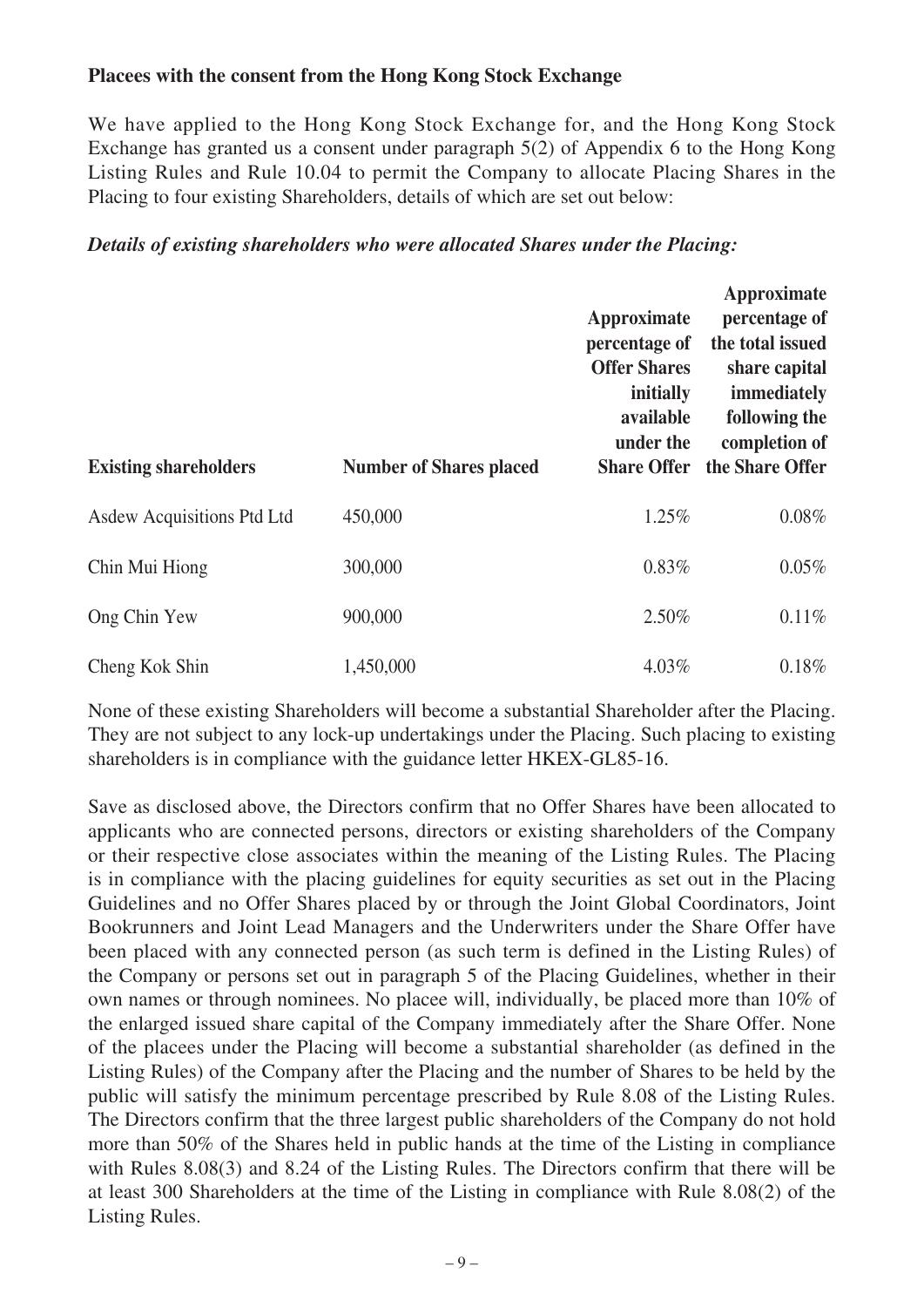# **BASIS OF ALLOTMENT UNDER THE PUBLIC OFFER**

Subject to the satisfaction of the conditions set out in the section headed "Structure and conditions of the Share Offer — Conditions of the Share Offer" in the Prospectus, valid applications made by the public on **WHITE** and **YELLOW** Application Forms and by **electronic application instructions** given to HKSCC via CCASS will be conditionally allocated on the basis set out below:

|               |               |                                                    | Approximate     |
|---------------|---------------|----------------------------------------------------|-----------------|
|               |               |                                                    | percentage      |
|               |               |                                                    | allotted of the |
| <b>Number</b> | <b>Number</b> |                                                    | total number    |
| of Shares     | of valid      |                                                    | of Shares       |
|               |               | applied for applications Basis of allotment/ballot | applied for     |

## **Pool A**

| 1,000   | 2,345 | 1,876 out of 2,345 applicants to receive 1,000 shares                                | 80.00%   |
|---------|-------|--------------------------------------------------------------------------------------|----------|
| 2,000   | 751   | 612 out of 751 applicants to receive 1,000 shares                                    | 40.75%   |
| 3,000   | 776   | 644 out of 776 applicants to receive 1,000 shares                                    | 27.66%   |
| 4,000   | 100   | 84 out of 100 applicants to receive 1,000 shares                                     | 21.00%   |
| 5,000   | 121   | 103 out of 121 applicants to receive 1,000 shares                                    | 17.02%   |
| 6,000   | 66    | 58 out of 66 applicants to receive 1,000 shares                                      | 14.65%   |
| 7,000   | 31    | 29 out of 31 applicants to receive 1,000 shares                                      | 13.36%   |
| 8,000   | 61    | 58 out of 61 applicants to receive 1,000 shares                                      | 11.89%   |
| 9,000   | 28    | 27 out of 28 applicants to receive 1,000 shares                                      | 10.71%   |
| 10,000  | 302   | $1,000$ shares                                                                       | 10.00%   |
| 20,000  | 117   | 1,000 shares plus 10 out of 117 applicants to receive<br>an additional 1,000 shares  | 5.43%    |
| 30,000  | 143   | 1,000 shares plus 21 out of 143 applicants to receive<br>an additional 1,000 shares  | 3.82%    |
| 40,000  | 71    | 1,000 shares plus 25 out of 71 applicants to receive<br>an additional 1,000 shares   | 3.38%    |
| 50,000  | 40    | 1,000 shares plus 24 out of 40 applicants to receive<br>an additional 1,000 shares   | $3.20\%$ |
| 60,000  | 191   | 1,000 shares plus 130 out of 191 applicants to<br>receive an additional 1,000 shares | 2.80%    |
| 70,000  | 8     | 1,000 shares plus 7 out of 8 applicants to receive an<br>additional 1,000 shares     | 2.68%    |
| 80,000  | 11    | 2,000 shares plus 1 out of 11 applicants to receive<br>an additional 1,000 shares    | 2.61%    |
| 90,000  | 8     | 2,000 shares plus 1 out of 8 applicants to receive an<br>additional 1,000 shares     | 2.36%    |
| 100,000 | 56    | 2,000 shares plus 11 out of 56 applicants to receive<br>an additional 1,000 shares   | $2.20\%$ |
| 200,000 | 33    | 4,000 shares plus 9 out of 33 applicants to receive<br>an additional 1,000 shares    | 2.14%    |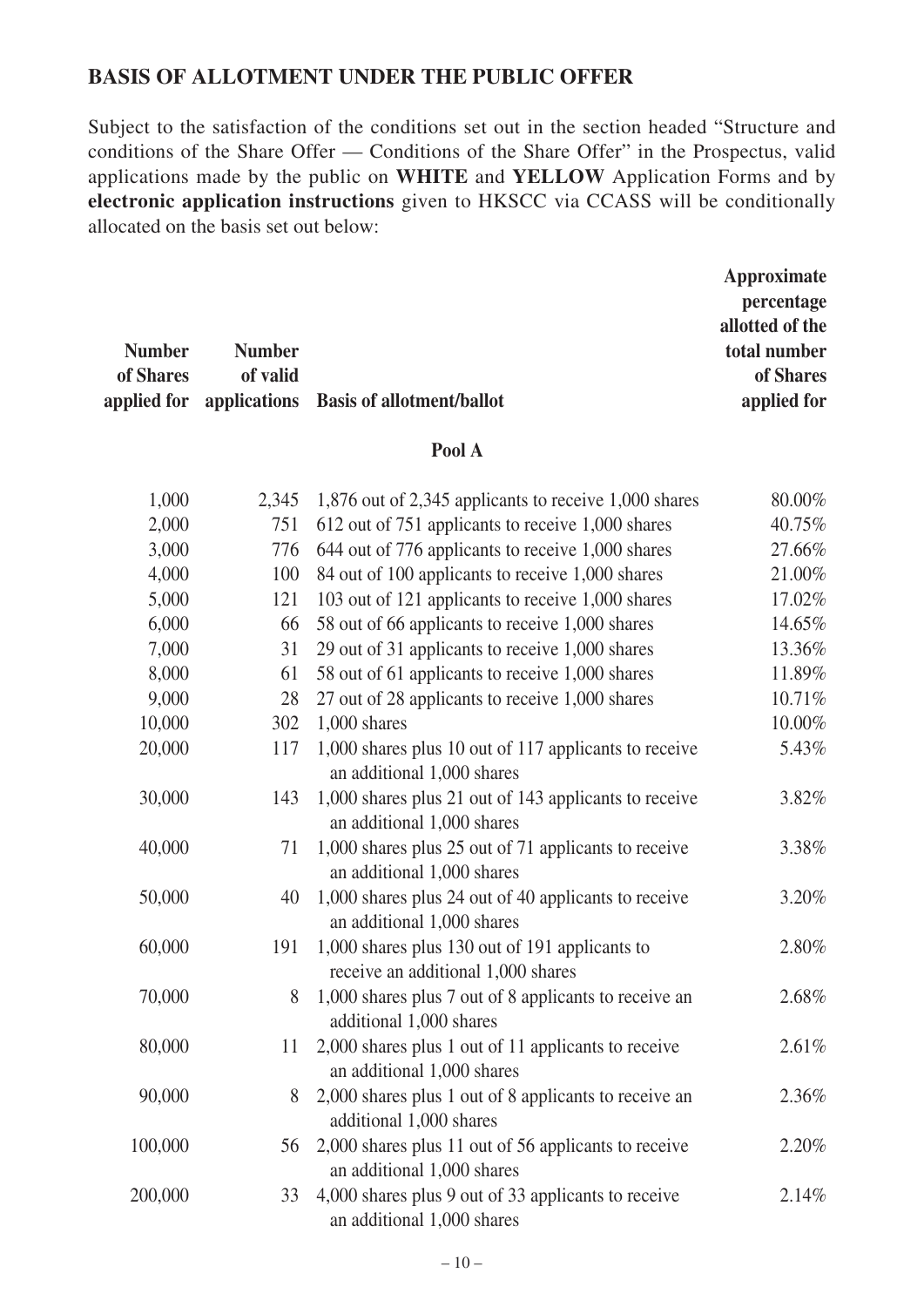| <b>Number</b><br>of Shares | <b>Number</b><br>of valid<br>applied for applications | <b>Basis of allotment/ballot</b>                                                  | <b>Approximate</b><br>percentage<br>allotted of the<br>total number<br>of Shares<br>applied for |
|----------------------------|-------------------------------------------------------|-----------------------------------------------------------------------------------|-------------------------------------------------------------------------------------------------|
|                            |                                                       | Pool A                                                                            |                                                                                                 |
| 300,000                    | 17                                                    | 6,000 shares plus 6 out of 17 applicants to receive<br>an additional 1,000 shares | 2.12%                                                                                           |
| 400,000                    | 5                                                     | 8,000 shares plus 2 out of 5 applicants to receive an<br>additional 1,000 shares  | 2.10%                                                                                           |
| 500,000                    | 6                                                     | 10,000 shares plus 1 out of 6 applicants to receive<br>an additional 1,000 shares | 2.03%                                                                                           |
| 600,000                    | $\mathbf{1}$                                          | 12,000 shares                                                                     | 2.00%                                                                                           |
| 700,000                    | $\overline{2}$                                        | 13,000 shares plus 1 out of 2 applicants to receive<br>an additional 1,000 shares | 1.93%                                                                                           |
| 800,000                    | $\mathbf{1}$                                          | 15,000 shares                                                                     | 1.88%                                                                                           |
| 900,000                    | $\overline{2}$                                        | 16,000 shares plus 1 out of 2 applicants to receive<br>an additional 1,000 shares | 1.83%                                                                                           |
| 1,000,000                  | 9                                                     | 18,000 shares plus 2 out of 9 applicants to receive<br>an additional 1,000 shares | 1.82%                                                                                           |
| 1,500,000                  | 2                                                     | 27,000 shares                                                                     | 1.80%                                                                                           |
|                            | 5,304                                                 |                                                                                   |                                                                                                 |

|               |               |                                                    | Approximate     |
|---------------|---------------|----------------------------------------------------|-----------------|
|               |               |                                                    | percentage      |
|               |               |                                                    | allotted of the |
| <b>Number</b> | <b>Number</b> |                                                    | total number    |
| of Shares     | of valid      |                                                    | of Shares       |
|               |               | applied for applications Basis of allotment/ballot | applied for     |

## **Pool B**

| 2,000,000 | 17 | 292,000 shares   | 14.60% |
|-----------|----|------------------|--------|
| 3,000,000 |    | $436,000$ shares | 14.53% |
|           | 18 |                  |        |

The final number of Public Offer Shares is 10,800,000 Offer Shares, representing 30.0% of the total number of the Offer Shares initially available under the Share Offer. The final number of Placing Shares is 25,200,000 Offer Shares, representing 70.0% of the total number of the Offer Shares initially available under the Share Offer.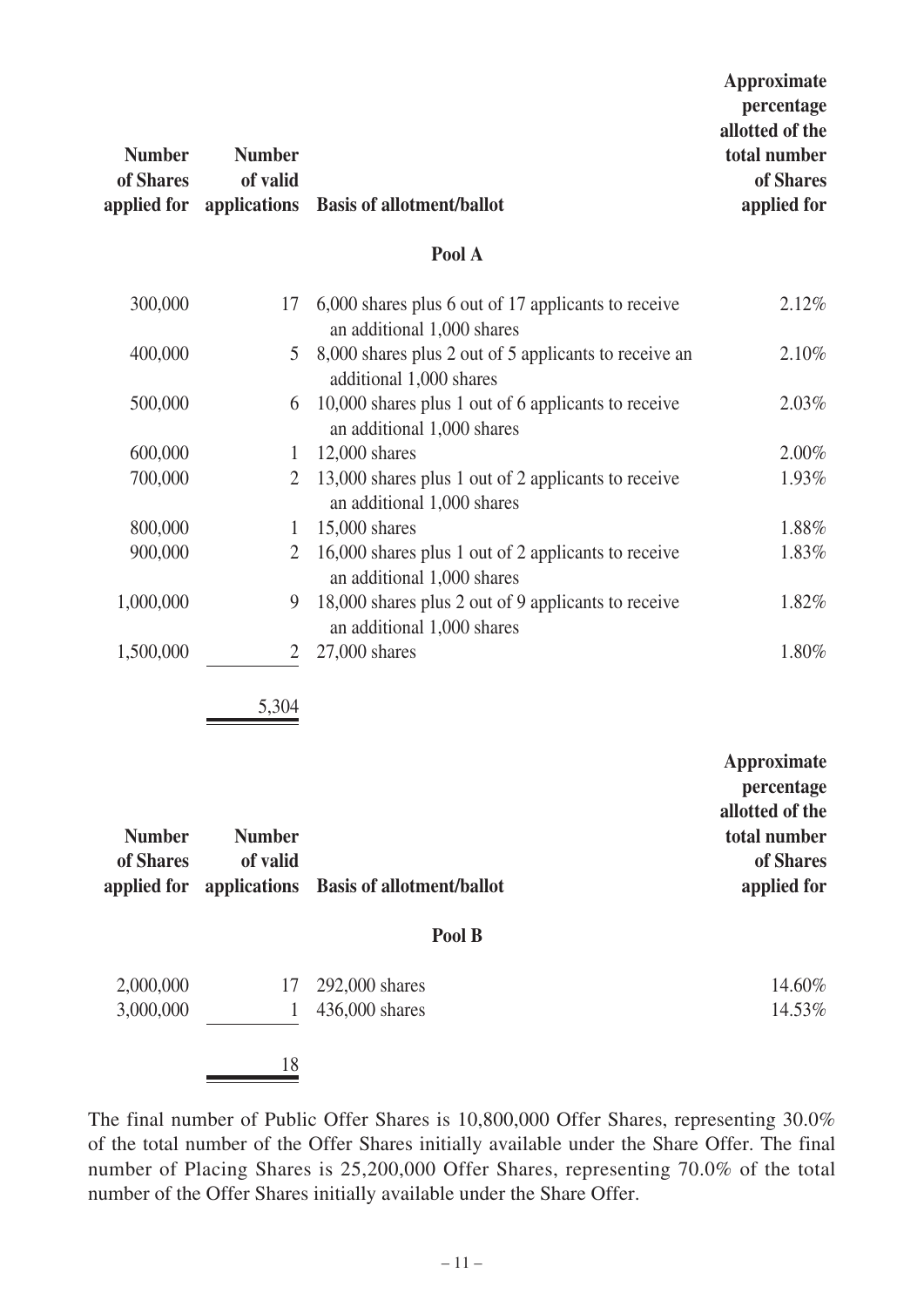# **RESULTS OF ALLOCATIONS**

The results of allocations under the Public Offer, including the Hong Kong identity card numbers, passport numbers or Hong Kong business registration numbers of successful applicants (where supplied) and the number of Public Offer Shares successfully applied for under **WHITE** and **YELLOW** Application Forms and through giving **electronic application instructions** to HKSCC via CCASS, will be made available at the times and dates and in the manner specified below:

- in the announcement to be posted on the Company's website at *www.centurioncorp.com.sg* and the Stock Exchange's website at *www.hkexnews.hk* by no later than 9:00 a.m. on Monday, 11 December 2017;
- from the designated results of allocations website at *www.tricor.com.hk/ipo/result* with a "search by ID" function on a 24-hour basis from 8:00 a.m. on Monday, 11 December 2017 to 12:00 midnight on Friday, 15 December 2017;
- by telephone enquiry line by calling (852) 3691 8488 between 9:00 a.m. and 6:00 p.m. from Monday, 11 December 2017 to Thursday, 14 December 2017 (on a Business Day); and
- in the special allocation results booklets which will be available for inspection during opening hours from Monday, 11 December 2017 to Wednesday, 13 December 2017 at all the receiving bank branches and sub-branches the addresses set out below:

| <b>District</b>         | <b>Branch name</b>                                     | <b>Address</b>                                 |
|-------------------------|--------------------------------------------------------|------------------------------------------------|
| <b>Hong Kong Island</b> | Causeway Bay Branch                                    | 505 Hennessy Road<br>Causeway Bay<br>Hong Kong |
| <b>Kowloon</b>          | Yau Ma Tei Branch                                      | 471 Nathan Road<br>Yau Ma Tei                  |
|                         | Hoi Yuen Road Branch                                   | 55 Hoi Yuen Road<br>Kwun Tong                  |
| <b>New Territories</b>  | Sheung Shui Branch<br><b>Securities Service Centre</b> | 136 San Fung Avenue<br>Sheung Shui             |

# **Bank of China (Hong Kong) Limited**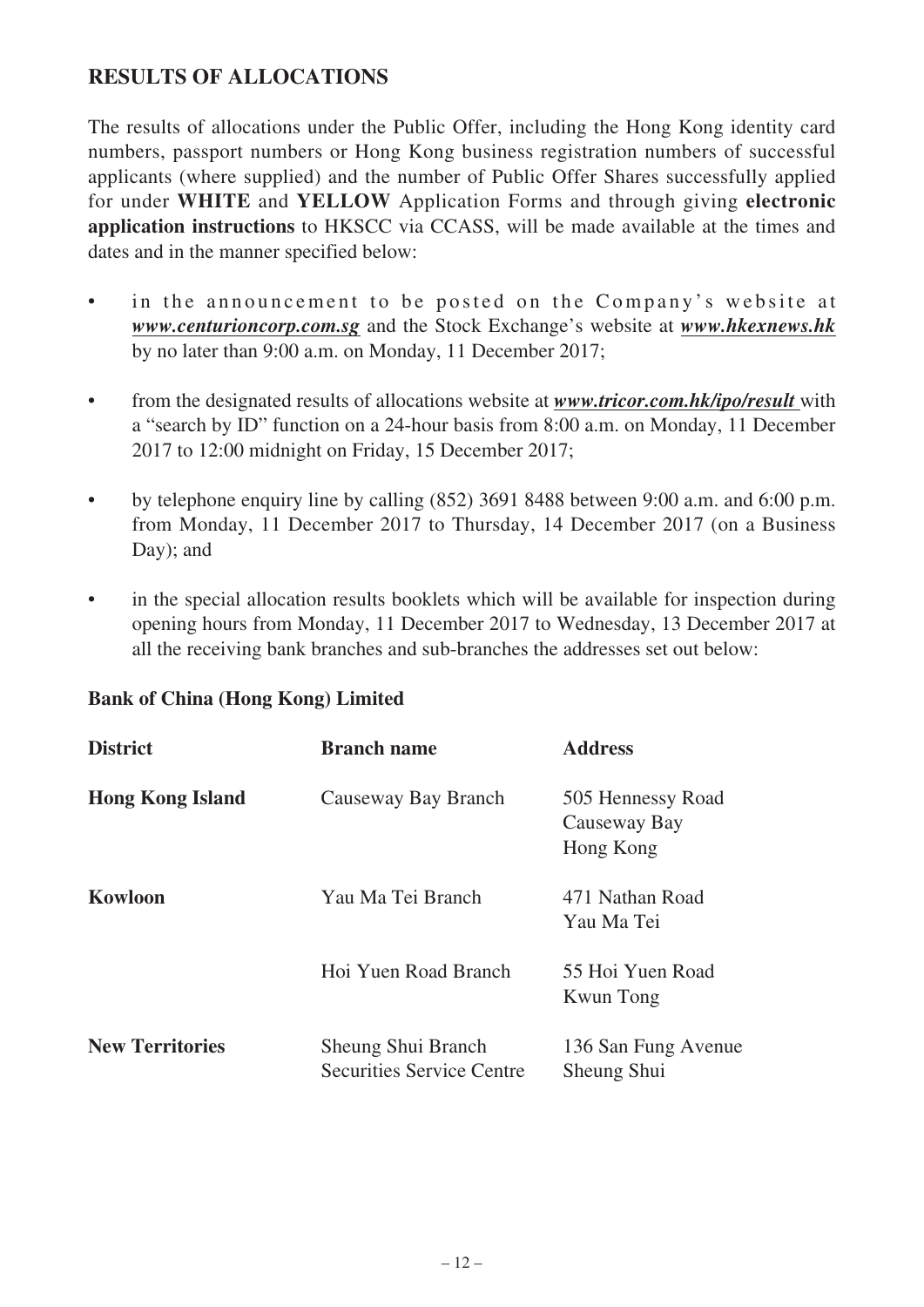#### **Results of Applications Made by WHITE Application Forms**

The followings are the identification document numbers (where supplied) of wholly or partially successful applicants

using **WHITE** Application Forms and the number of Public Offer Shares conditionally allotted to them. Applicants who have not

provided their identification document numbers are not shown.

### 以白色申請表格提出申請的配發結果

以下為使用白色申請表格提出申請而全部或部份獲接納的申請人的身份證明文件號碼(如有提供)及彼等獲有條件配發的公開發售股份 數目。如申請人未有提供身份證明文件號碼,其結果將不會顯示。

| Identification            | No. of                  | Identification            | No. of                  | Identification            | No. of                  | Identification            | No. of                  |  |
|---------------------------|-------------------------|---------------------------|-------------------------|---------------------------|-------------------------|---------------------------|-------------------------|--|
| document                  | Shares                  | document                  | Shares                  | document                  | Shares                  | document                  | Shares                  |  |
| number(s)<br>身份證明<br>文件號碼 | allotted<br>獲配發<br>股份數目 | number(s)<br>身份證明<br>文件號碼 | allotted<br>獲配發<br>股份數目 | number(s)<br>身份證明<br>文件號碼 | allotted<br>獲配發<br>股份數目 | number(s)<br>身份證明<br>文件號碼 | allotted<br>獲配發<br>股份數目 |  |
| A8953581                  | 1,000                   |                           |                         |                           |                         |                           |                         |  |
| A9538030                  | 1,000                   |                           |                         |                           |                         |                           |                         |  |
| C475203A                  | 1,000                   |                           |                         |                           |                         |                           |                         |  |
| C6045764                  | 1,000                   |                           |                         |                           |                         |                           |                         |  |
| D3914748                  | 1,000                   |                           |                         |                           |                         |                           |                         |  |
| D3965504                  | 1,000                   |                           |                         |                           |                         |                           |                         |  |
| D4405448                  | 1,000                   |                           |                         |                           |                         |                           |                         |  |
| D6683208                  | 2,000                   |                           |                         |                           |                         |                           |                         |  |
| E0455036                  | 1,000                   |                           |                         |                           |                         |                           |                         |  |
| E2757749                  | 1,000                   |                           |                         |                           |                         |                           |                         |  |
| E3461274                  | 1,000                   |                           |                         |                           |                         |                           |                         |  |
| E4388791                  | 1,000                   |                           |                         |                           |                         |                           |                         |  |
| E5281753                  | 5,000                   |                           |                         |                           |                         |                           |                         |  |
| E5411231                  | 1,000                   |                           |                         |                           |                         |                           |                         |  |
| E5931960                  | 1,000                   |                           |                         |                           |                         |                           |                         |  |
| E7137587                  | 1,000                   |                           |                         |                           |                         |                           |                         |  |
| E9101865                  | 1,000                   |                           |                         |                           |                         |                           |                         |  |
| E9818980                  | 1,000                   |                           |                         |                           |                         |                           |                         |  |
| G1355995                  | 1,000                   |                           |                         |                           |                         |                           |                         |  |
| G3564400                  | 1,000                   |                           |                         |                           |                         |                           |                         |  |
| G3852244                  | 1,000                   |                           |                         |                           |                         |                           |                         |  |
| G5365235                  | 1,000                   |                           |                         |                           |                         |                           |                         |  |
| G6189457                  | 1,000                   |                           |                         |                           |                         |                           |                         |  |
| G6315401                  | 1,000                   |                           |                         |                           |                         |                           |                         |  |
| K0166634                  | 1,000                   |                           |                         |                           |                         |                           |                         |  |
| K3078515                  | 1,000                   |                           |                         |                           |                         |                           |                         |  |
| K4860233                  | 1,000                   |                           |                         |                           |                         |                           |                         |  |
| K4911431                  | 1,000                   |                           |                         |                           |                         |                           |                         |  |
| K9499156                  | 1,000                   |                           |                         |                           |                         |                           |                         |  |
| P5739881                  | 1,000                   |                           |                         |                           |                         |                           |                         |  |
| P8207295                  | 1,000                   |                           |                         |                           |                         |                           |                         |  |
| R8451116                  | 1,000                   |                           |                         |                           |                         |                           |                         |  |
| Y0324327                  | 1,000                   |                           |                         |                           |                         |                           |                         |  |
| Y0446074                  | 1,000                   |                           |                         |                           |                         |                           |                         |  |
| Y4110844                  | 1,000                   |                           |                         |                           |                         |                           |                         |  |
| Y5704497                  | 1,000                   |                           |                         |                           |                         |                           |                         |  |
| Y5801271                  | 1,000                   |                           |                         |                           |                         |                           |                         |  |
| Z7305797                  | 1,000                   |                           |                         |                           |                         |                           |                         |  |
| Z9380869                  | 1,000                   |                           |                         |                           |                         |                           |                         |  |
|                           |                         |                           |                         |                           |                         |                           |                         |  |
|                           |                         |                           |                         |                           |                         |                           |                         |  |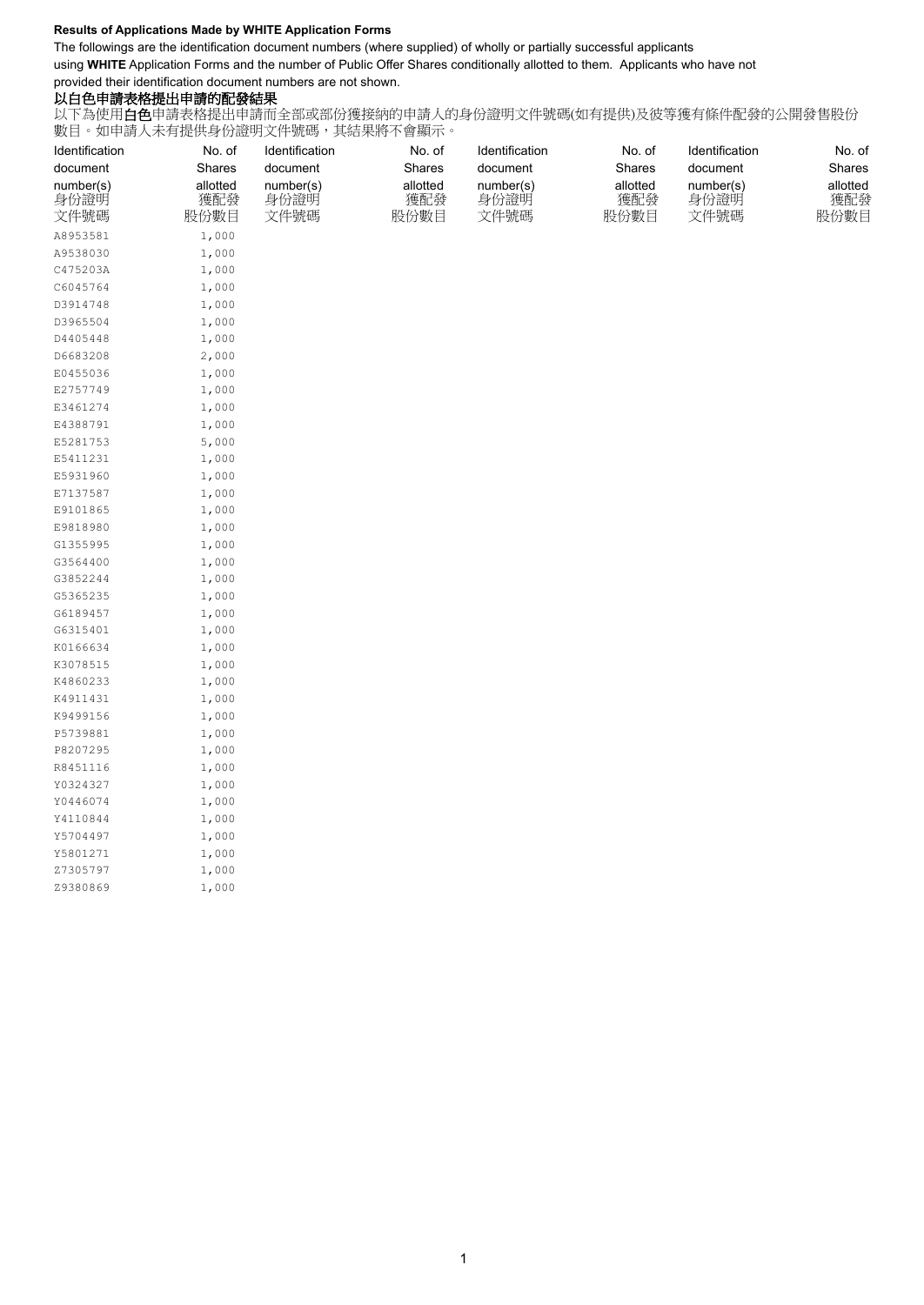#### **Results of Applications Made by YELLOW Application Forms (Through Designated CCASS Clearing/Custodian Participants)**

The followings are the identification document numbers (where supplied) of wholly or partially successful applicants using **YELLOW** Application Forms through designated CCASS Clearing/Custodian Participants and the number of Public Offer Shares conditionally allotted to them. Applicants who have not provided their identification document numbers are not shown.

### 以黃色申請表格提出申請的配發結果 (透過指定中央結算系統結算/託管商參與者)

以下為使用黃色申請表格透過指定中央結算系統結算/託管商參與者提出申請而全部或部份獲接納的申請人的身份證明文件號碼(如有 提供)及彼等獲有條件配發的公開發售股份數目。如申請人未有提供身份證明文件號碼,其結果將不會顯示。

| Identification       | No. of         | Identification | No. of   | Identification | No. of   | Identification | No. of   |
|----------------------|----------------|----------------|----------|----------------|----------|----------------|----------|
| document             | Shares         | document       | Shares   | document       | Shares   | document       | Shares   |
| number(s)            | allotted       | number(s)      | allotted | number(s)      | allotted | number(s)      | allotted |
| 身份證明                 | 獲配發            | 身份證明           | 獲配發      | 身份證明           | 獲配發      | 身份證明           | 獲配發      |
| 文件號碼                 | 股份數目           | 文件號碼           | 股份數目     | 文件號碼           | 股份數目     | 文件號碼           | 股份數目     |
| A3572261             | 1,000          |                |          |                |          |                |          |
| A6571754             | 1,000          |                |          |                |          |                |          |
| A9132298             | 1,000          |                |          |                |          |                |          |
| A9132336             | 1,000          |                |          |                |          |                |          |
| A9368305             | 1,000          |                |          |                |          |                |          |
| A9515839             | 1,000          |                |          |                |          |                |          |
| B8911369             | 1,000          |                |          |                |          |                |          |
| C0515939             | 1,000          |                |          |                |          |                |          |
| C0585279             | 1,000          |                |          |                |          |                |          |
| C5055553             | 1,000          |                |          |                |          |                |          |
| D0123987             | 1,000          |                |          |                |          |                |          |
| D1330943             | 1,000          |                |          |                |          |                |          |
| D1626664             | 1,000          |                |          |                |          |                |          |
| D2086280             | 1,000          |                |          |                |          |                |          |
| D2308526             | 1,000          |                |          |                |          |                |          |
| D2727138             | 1,000          |                |          |                |          |                |          |
| D4143923             | 1,000          |                |          |                |          |                |          |
| D4316925             | 1,000          |                |          |                |          |                |          |
| D4644094             | 1,000          |                |          |                |          |                |          |
| D4735944             | 1,000          |                |          |                |          |                |          |
| D4899637             | 1,000          |                |          |                |          |                |          |
| D5085145             | 1,000          |                |          |                |          |                |          |
| E0001302             | 1,000          |                |          |                |          |                |          |
| E4914892             | 1,000          |                |          |                |          |                |          |
| E5544223<br>E6914385 | 1,000<br>1,000 |                |          |                |          |                |          |
| E8369147             | 1,000          |                |          |                |          |                |          |
| E8893199             | 1,000          |                |          |                |          |                |          |
| G1694153             | 1,000          |                |          |                |          |                |          |
| G1721126             | 1,000          |                |          |                |          |                |          |
| G5590212             | 1,000          |                |          |                |          |                |          |
| G5837463             | 1,000          |                |          |                |          |                |          |
| G6047512             | 1,000          |                |          |                |          |                |          |
| G6311643             | 1,000          |                |          |                |          |                |          |
| G6324559             | 1,000          |                |          |                |          |                |          |
| G6562298             | 1,000          |                |          |                |          |                |          |
| G668380A             | 1,000          |                |          |                |          |                |          |
| G823803A             | 1,000          |                |          |                |          |                |          |
| H4527277             | 1,000          |                |          |                |          |                |          |
| K1756435             | 1,000          |                |          |                |          |                |          |
| K2198142             | 1,000          |                |          |                |          |                |          |
| K3486222             | 1,000          |                |          |                |          |                |          |
| K4622782             | 1,000          |                |          |                |          |                |          |
| K5038235             | 1,000          |                |          |                |          |                |          |
| K5293758             | 1,000          |                |          |                |          |                |          |
| K9860142             | 1,000          |                |          |                |          |                |          |
| P0973916             | 1,000          |                |          |                |          |                |          |
| P2256405<br>P4326621 | 1,000<br>1,000 |                |          |                |          |                |          |
| R3935077             | 1,000          |                |          |                |          |                |          |
| Y0056098             | 1,000          |                |          |                |          |                |          |
| Y154505A             | 1,000          |                |          |                |          |                |          |
| Y1620078             | 1,000          |                |          |                |          |                |          |
| Y2409079             | 1,000          |                |          |                |          |                |          |
| Z0188485             | 1,000          |                |          |                |          |                |          |
| Z8173681             | 1,000          |                |          |                |          |                |          |
|                      |                |                |          |                |          |                |          |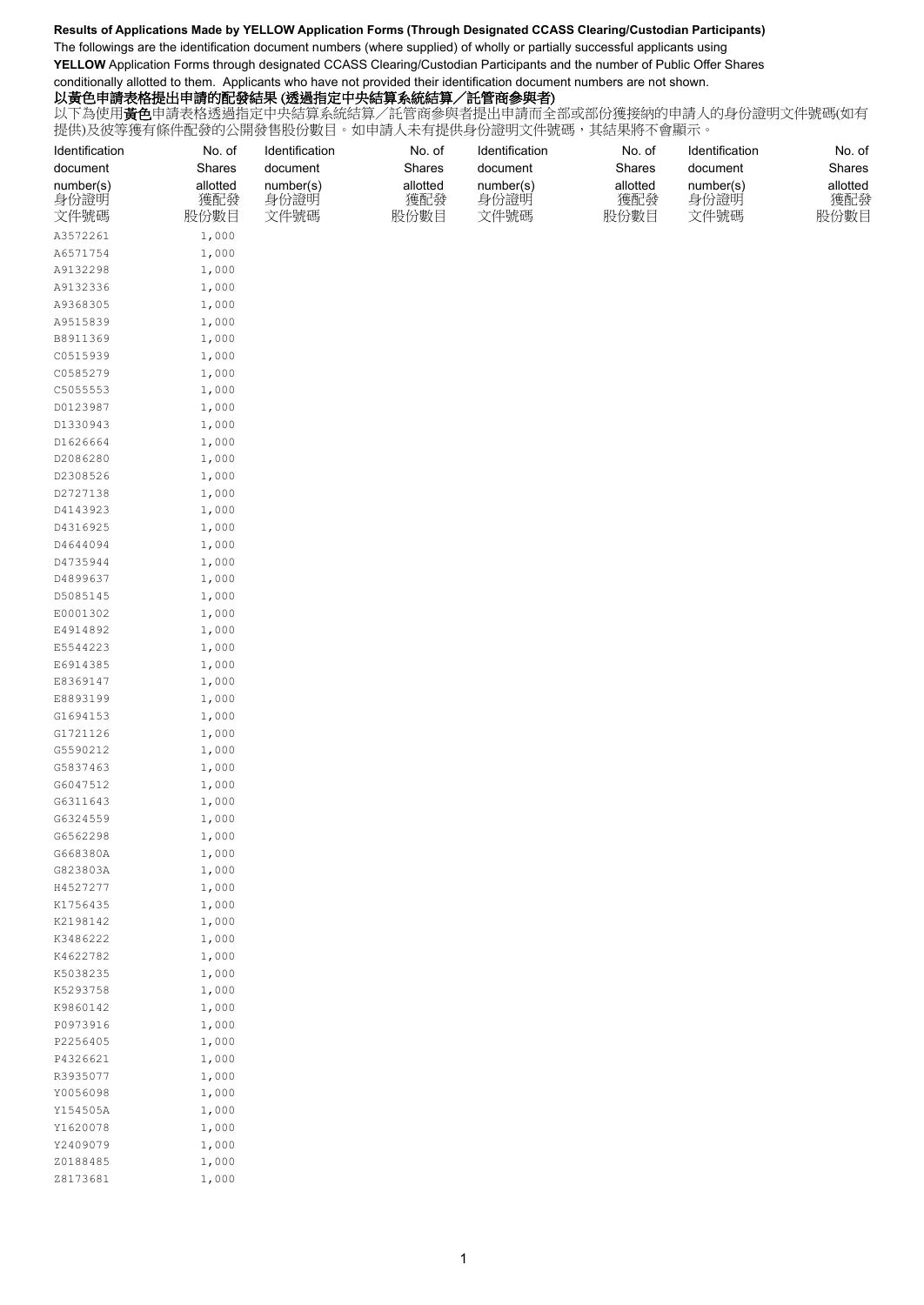The followings are the identification document numbers (where supplied) of wholly or partially successful applicants made by giving **electronic application instructions** to HKSCC via CCASS and the number of Public Offer Shares conditionally allotted to them. Applicants who have not provided their identification document numbers are not shown.

## 透過中央結算系統向香港結算發出電子認購指示申請的配發結果

| Identification         | No. of             | Identification         | No. of             | Identification        | No. of             | Identification        | No. of             |
|------------------------|--------------------|------------------------|--------------------|-----------------------|--------------------|-----------------------|--------------------|
| document<br>number(s)  | Shares<br>allotted | document<br>number(s)  | Shares<br>allotted | document<br>number(s) | Shares<br>allotted | document<br>number(s) | Shares<br>allotted |
| 身份證明<br>文件號碼           | 獲配發<br>股份數目        | 身份證明<br>文件號碼           | 獲配發<br>股份數目        | 身份證明<br>文件號碼          | 獲配發<br>股份數目        | 身份證明<br>文件號碼          | 獲配發<br>股份數目        |
| 0002531                | 1,000              | 007047914              | 1,000              | 060900002             | 2,000              | 108170418             | 1,000              |
| 0002556                | 1,000              | 007135915              | 1,000              | 060900004             | 1,000              | 108261035             | 1,000              |
| 0002732                | 2,000              | 007261941              | 1,000              | 060900005             | 1,000              | 109039876             | 1,000              |
| 0003720                | 1,000              | 007302726              | 1,000              | 060900006             | 1,000              | 109060038             | 1,000              |
| 0003790                | 1,000              | 008055163              | 1,000              | 060900007             | 1,000              | 109135076             | 1,000              |
| 0004861                | 1,000              | 008085113              | 1,000              | 060900008             | 1,000              | 109141529             | 1,000              |
| 0004914                | 1,000              | 008093714              | 1,000              | 060900009             | 1,000              | 109180444             | 1,000              |
| 0004915                | 1,000              | 008094000              | 1,000              | 060900010             | 27,000             | 109230627             | 1,000              |
| 0004931                | 1,000              | 008163312              | 1,000              | 060900011             | 16,000             | 109300036             | 1,000              |
| 0005812                | 1,000              | 008238318              | 1,000              | 0638469               | 1,000              | 11 068016             | 1,000              |
| 0005813                | 1,000              | 008242014              | 1,000              | 0751126               | 1,000              | 110064820             | 1,000              |
| 0009090                | 1,000              | 00825051X              | 1,000              | 0881669               | 1,000              | 11010519              | 2,000              |
| 001031549              | 1,000              | 008265751              | 1,000              | 0905095               | 1,000              | 11010519              | 2,000              |
| 001071817              | 1,000              | 008923000              | 1,000              | 10102182X             | 1,000              | 110172139             | 6,000              |
| 0010741                | 1,000              | 009041610              | 1,000              | 101024737             | 1,000              | 110183248             | 1,000              |
| 001121538              | 1,000              | 009042925              | 1,000              | 101035915             | 1,000              | 110225197             | 1,000              |
| 001160020              | 1,000              | 009082440              | 1,000              | 101103021             | 1,000              | 110259401             | 1,000              |
| 001166581              | 1,000              | 009091031              | 1,000              | 101160512             | 1,000              | 110260027             | 1,000              |
| 0011857                | 1,000              | 009125736              | 1,000              | 101240010             | 1,000              | 110270018             | 1,000              |
| 001191626              | 1,000              | 009135465              | 1,000              | 10131310              | 2,000              | 111031646             | 1,000              |
| 0012145                | 1,000              | 009200618              | 1,000              | 102086616             | 1,000              | 111034076             | 1,000              |
| 0012353                | 1,000              | 009226214              | 1,000              | 10217171X             | 1,000              | 111040914             | 1,000              |
| 001280313              | 1,000              | 009252918              | 1,000              | 102181659             | 1,000              | 111062021             | 1,000              |
| 001298662              | 1,000              | 009284320              | 1,000              | 102266118             | 1,000              | 111101824             | 1,000              |
| 002086061              | 1,000              | 009303216              | 1,000              | 10256920              | 1,000              | 111112513             | 1,000              |
| 00209151X              | 1,000              | 009465900              | 1,000              | 10258922              | 1,000              | 112120443             | 1,000              |
| 002102524              | 1,000              | 010021819              | 1,000              | 10267611              | 1,000              | 112211823             | 1,000              |
| 002140012              | 1,000              | 010123242              | 1,000              | 10300538              | 1,000              | 112286426             | 1,000              |
| 002174520              | 1,000              | 010130079              | 1,000              | 10303278              | 1,000              | 130223196             | 1,000              |
| 002192643<br>002200924 | 1,000              | 010140014<br>010160328 | 1,000              | 10304070<br>10310290  | 1,000              | 13030219<br>13032219  | 1,000              |
| 002693100              | 1,000<br>1,000     | 010162060              | 1,000<br>1,000     | 10313142X             | 1,000<br>1,000     | 140322199             | 1,000<br>1,000     |
| 003010017              | 1,000              | 010165147              | 1,000              | 10314741              | 1,000              | 140421195             | 1,000              |
| 003085819              | 1,000              | 010191284              | 1,000              | 10317192X             | 1,000              | 142726195             | 1,000              |
| 003151632              | 1,000              | 010201645              | 1,000              | 103193828             | 1,000              | 15010319              | 1,000              |
| 003152728              | 1,000              | 010290629              | 1,000              | 10322064X             | 1,000              | 15010519              | 1,000              |
| 003224529              | 1,000              | 011040011              | 1,000              | 104017049             | 1,000              | 15010519              | 1,000              |
| 003242918              | 1,000              | 01105093X              | 1,000              | 104031725             | 1,000              | 15010519              | 1,000              |
| 003300710              | 1,000              | 011103032              | 1,000              | 104051219             | 1,000              | 15282219              | 1,000              |
| 004100514              | 1,000              | 011162819              | 1,000              | 104220815             | 1,000              | 1542475               | 1,000              |
| 004211031              | 1,000              | 011169911              | 1,000              | 105042130             | 1,000              | 160179C               | 1,000              |
| 004212046              | 1,000              | 011290301              | 1,000              | 105101788             | 1,000              | 160181C               | 1,000              |
| 004225913              | 1,000              | 012011920              | 1,000              | 105161515             | 1,000              | 1752789               | 2,000              |
| 004280917              | 1,000              | 012022845              | 1,000              | 105259378             | 1,000              | 1765205               | 1,000              |
| 004281430              | 1,000              | 012103018              | 1,000              | 10527192X             | 1,000              | 1883050               | 1,000              |
| 005144321              | 1,000              | 012144433              | 1,000              | 106033928             | 1,000              | 200198844             | 1,000              |
| 005190473              | 1,000              | 012190627              | 1,000              | 106082610             | 1,000              | 201014413             | 1,000              |
| 005232261              | 1,000              | 012253517              | 1,000              | 106082814             | 1,000              | 201040120             | 1,000              |
| 005252530              | 1,000              | 01226121X              | 1,000              | 106095810             | 1,000              | 201210039             | 1,000              |
| 005286847              | 1,000              | 012291226              | 1,000              | 10615203X             | 1,000              | 202010024             | 1,000              |
| 006044331              | 1,000              | 012304229              | 1,000              | 107053931             | 1,000              | 202042375             | 1,000              |
| 006055935              | 1,000              | 014813800              | 1,000              | 107060215             | 1,000              | 20216253X             | 1,000              |
| 006060034              | 1,000              | 018288800              | 1,000              | 107070912             | 1,000              | 20223287X             | 1,000              |
| 006073                 | 1,000              | 020154400              | 1,000              | 107102022             | 1,000              | 202232911             | 1,000              |
| 006110016              | 1,000              | 0222723                | 1,000              | 107220013             | 1,000              | 203081234             | 1,000              |
| 006180020              | 1,000              | 03 229529              | 1,000              | 107261515             | 1,000              | 203141227             | 1,000              |
| 006250016              | 1,000              | 04 21652X              | 1,000              | 108034073             | 1,000              | 204010621             | 1,000              |
| 006252567              | 1,000              | 0445102                | 1,000              | 108103824             | 1,000              | 204061002             | 1,000              |
| 006661900              | 1,000              | 060900001              | 1,000              | 108132823             | 1,000              | 204082139             | 1,000              |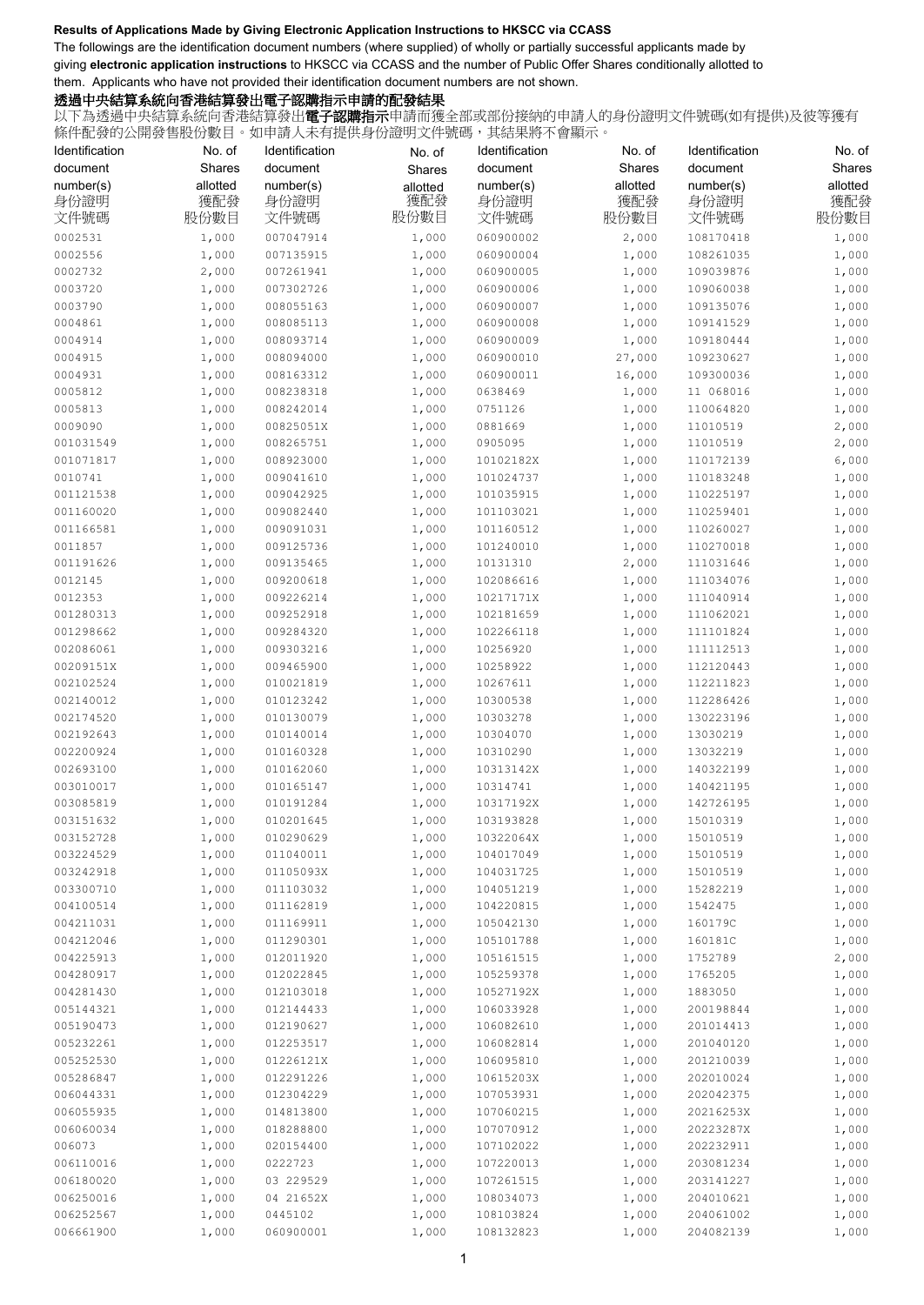The followings are the identification document numbers (where supplied) of wholly or partially successful applicants made by giving **electronic application instructions** to HKSCC via CCASS and the number of Public Offer Shares conditionally allotted to them. Applicants who have not provided their identification document numbers are not shown.

## 透過中央結算系統向香港結算發出電子認購指示申請的配發結果

| Identification | No. of         | Identification         | No. of   | Identification     | No. of   | Identification         | No. of   |
|----------------|----------------|------------------------|----------|--------------------|----------|------------------------|----------|
| document       | Shares         | document               | Shares   | document           | Shares   | document               | Shares   |
| number(s)      | allotted       | number(s)              | allotted | number(s)          | allotted | number(s)              | allotted |
| 身份證明           | 獲配發            | 身份證明                   | 獲配發      | 身份證明               | 獲配發      | 身份證明                   | 獲配發      |
| 文件號碼           | 股份數目           | 文件號碼                   | 股份數目     | 文件號碼               | 股份數目     | 文件號碼                   | 股份數目     |
| 204106226      | 1,000          | 211061233              | 1,000    | 293322C            | 1,000    | 307112329              | 1,000    |
| 204150074      | 1,000          | 211073761              | 1,000    | 293413C            | 1,000    | 307117227              | 1,000    |
| 204190624      | 1,000          | 211123013              | 1,000    | 293636C            | 1,000    | 307141211              | 1,000    |
| 204220022      | 1,000          | 211181291              | 1,000    | 293678C            | 1,000    | 307160231              | 1,000    |
| 204235453      |                | 212101557              |          |                    |          | 307161018              |          |
| 204247220      | 1,000          |                        | 1,000    | 293694C<br>293735C | 1,000    | 307167030              | 1,000    |
| 205030024      | 1,000          | 21210553X              | 1,000    |                    | 1,000    | 307175314              | 1,000    |
| 205042039      | 1,000          | 212162025<br>212181212 | 1,000    | 293768C            | 1,000    | 307260328              | 1,000    |
|                | 1,000<br>1,000 | 212202564              | 1,000    | 294065C            | 1,000    |                        | 1,000    |
| 20511118X      |                |                        | 1,000    | 294085C            | 1,000    | 307281116              | 1,000    |
| 205200011      | 1,000<br>1,000 | 212244012              | 1,000    | 294227C            | 1,000    | 307281140<br>307287031 | 1,000    |
| 205206114      |                | 212261733              | 1,000    | 294344C            | 1,000    |                        | 1,000    |
| 205250021      | 1,000          | 212262814              | 1,000    | 294357C            | 1,000    | 308060214              | 1,000    |
| 205282113      | 1,000          | 21230784X              | 1,000    | 294379C            | 1,000    | 308156210              | 1,000    |
| 206023054      | 1,000          | 220282198              | 1,000    | 294382C            | 1,000    | 308220460              | 1,000    |
| 206033314      | 1,000          | 220295620              | 1,000    | 294391C            | 1,000    | 308303249              | 1,000    |
| 206105128      | 1,000          | 22060219               | 2,000    | 294397989          | 1,000    | 309072121              | 1,000    |
| 206120105      | 1,000          | 224208611              | 1,000    | 294417C            | 1,000    | 309140610              | 1,000    |
| 20612351X      | 1,000          | 224598359              | 1,000    | 294422C            | 1,000    | 309153048              | 1,000    |
| 206231863      | 1,000          | 231005196              | 1,000    | 294470C            | 1,000    | 30916001X              | 1,000    |
| 206272041      | 1,000          | 232602196              | 1,000    | 294746C            | 1,000    | 309182525              | 1,000    |
| 207037210      | 1,000          | 235165958              | 1,000    | 294747C            | 1,000    | 309190013              | 1,000    |
| 207062712      | 1,000          | 235262268              | 4,000    | 294751C            | 1,000    | 309244537              | 1,000    |
| 207084375      | 1,000          | 236295085              | 1,000    | 294823C            | 1,000    | 309300029              | 1,000    |
| 207094717      | 1,000          | 241442995              | 2,000    | 300028             | 1,000    | 31001045X              | 1,000    |
| 207172423      | 1,000          | 243165859              | 1,000    | 301020039          | 1,000    | 310014149              | 1,000    |
| 207181422      | 1,000          | 254265085              | 1,000    | 301055533          | 1,000    | 310052044              | 1,000    |
| 207265322      | 1,000          | 254351380              | 1,000    | 301071723          | 1,000    | 310101195              | 1,000    |
| 207284919      | 1,000          | 255160020              | 1,000    | 301105123          | 1,000    | 31010219               | 1,000    |
| 208010012      | 1,000          | 255165623              | 1,000    | 301242016          | 1,000    | 31010219               | 1,000    |
| 208034325      | 1,000          | 255306680              | 1,000    | 301270619          | 1,000    | 31010419               | 1,000    |
| 208041213      | 1,000          | 256161290              | 1,000    | 301291924          | 1,000    | 31010619               | 1,000    |
| $208140 - S$   | 1,000          | 262065001              | 1,000    | 30198328           | 4,000    | 31010619               | 1,000    |
| 208171927      | 1,000          | 262065002              | 2,000    | 302051928          | 1,000    | 310106195              | 1,000    |
| 208180018      | 1,000          | 262065003              | 2,000    | 302068229          | 1,000    | 31010719               | 1,000    |
| 20818001X      | 1,000          | 262065004              | 2,000    | 302081175          | 1,000    | 31010819               | 1,000    |
| 208230-S       | 1,000          | 262065005              | 2,000    | 302093519          | 1,000    | 31010919               | 1,000    |
| 208329565      | 1,000          | 262065006              | 2,000    | 302222514          | 1,000    | 31011019               | 1,000    |
| 209019379      | 1,000          | 262065007              | 2,000    | 303160035          | 1,000    | 31011019               | 1,000    |
| 209104519      | 1,000          | 262065008              | 4,000    | 303190116          | 1,000    | 31011019               | 1,000    |
| 209115626      | 1,000          | 262065009              | 5,000    | 30319123X          | 1,000    | 31011019               | 1,000    |
| 209117514      | 1,000          | 262065010              | 4,000    | 303210379          | 1,000    | 31011019               | 1,000    |
| 209171262      | 1,000          | 262065011              | 4,000    | 303225425          | 1,000    | 310110195              | 1,000    |
| 209181811      | 1,000          | 262065012              | 4,000    | 303310016          | 1,000    | 31011519               | 1,000    |
| 209185459      | 1,000          | 262065013              | 5,000    | 304011724          | 1,000    | 310126493              | 1,000    |
| 209202334      | 1,000          | 262065014              | 5,000    | 304152535          | 1,000    | 310206005              | 1,000    |
| 209303001      | 1,000          | 262065015              | 6,000    | 304160313          | 1,000    | 310221813              | 1,000    |
| 210042040      | 1,000          | 262065016              | 7,000    | 304182446          | 1,000    | 31022519               | 2,000    |
| 210050073      | 1,000          | 264014119              | 2,000    | 304252416          | 1,000    | 31023019               | 1,000    |
| 21006002X      | 1,000          | 264432501              | 1,000    | 30428842X          | 1,000    | 31023019               | 1,000    |
| 210082883      | 1,000          | 264582578              | 1,000    | 305031259          | 1,000    | 31023019               | 1,000    |
| 210173171      | 1,000          | 267133825              | 1,000    | 305073718          | 1,000    | 31023019               | 1,000    |
| 210202196      | 1,000          | 276351418              | 1,000    | 305080360          | 1,000    | 31023019               | 1,000    |
| 21024435X      | 1,000          | 279564967              | 1,000    | 305190026          | 1,000    | 31023019               | 1,000    |
| 21026739X      | 1,000          | 288133812              | 1,000    | 305263713          | 1,000    | 31023019               | 1,000    |
| 21028631       | 10,000         | 290239C                | 1,000    | 305267426          | 1,000    | 310271724              | 1,000    |
| 210403196      | 1,000          | 292363C                | 1,000    | 305277483          | 1,000    | 310312023              | 1,000    |
| 210422198      | 1,000          | 293030C                | 1,000    | 306044437          | 1,000    | 311020328              | 1,000    |
| 210477162      | 1,000          | 293088C                | 1,000    | 306114038          | 1,000    | 311082435              | 1,000    |
| 211015455      | 1,000          | 293273C                | 1,000    | 306165029          | 1,000    | 311084879              | 1,000    |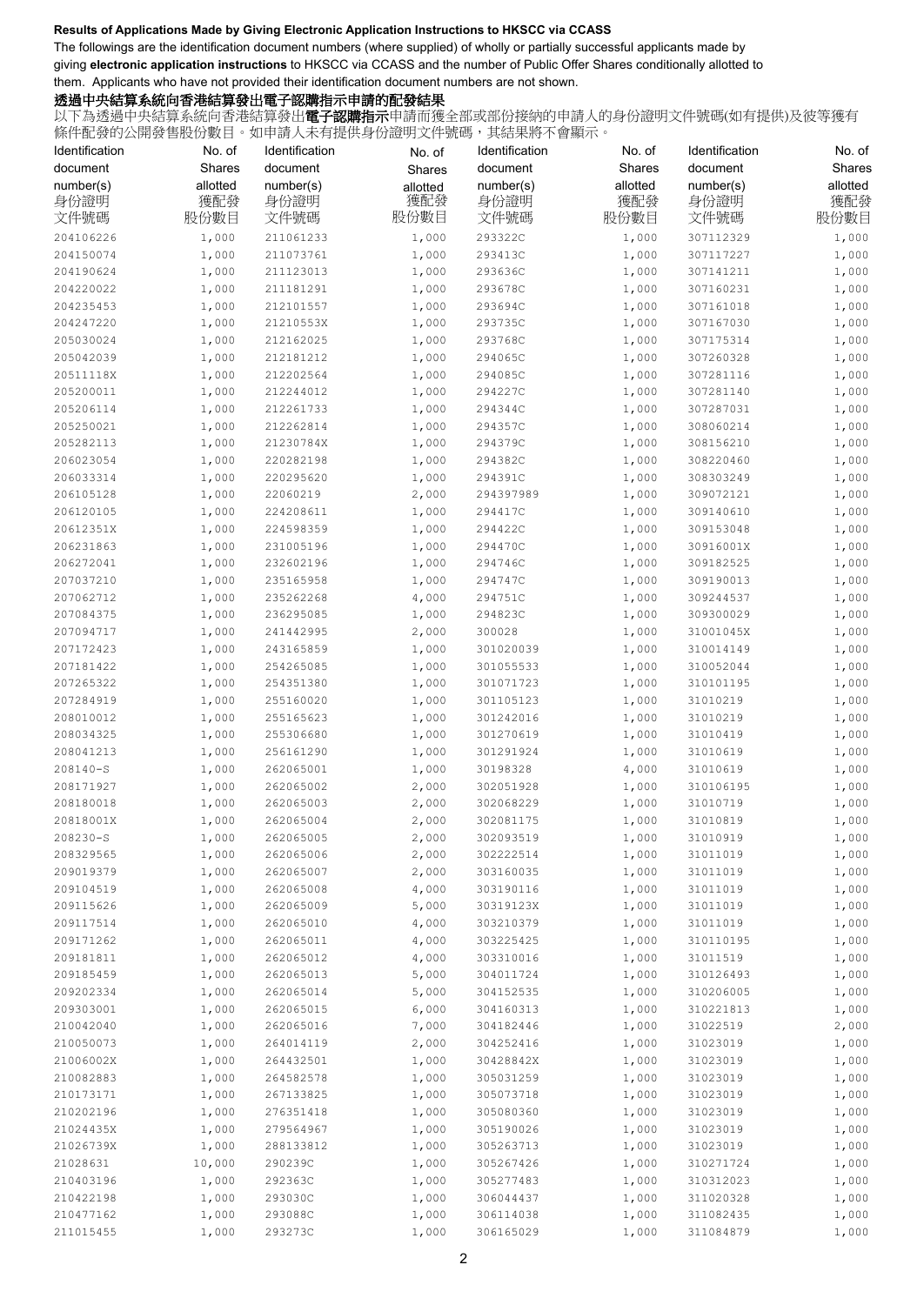The followings are the identification document numbers (where supplied) of wholly or partially successful applicants made by giving **electronic application instructions** to HKSCC via CCASS and the number of Public Offer Shares conditionally allotted to them. Applicants who have not provided their identification document numbers are not shown.

## 透過中央結算系統向香港結算發出電子認購指示申請的配發結果

| Identification         | No. of         | Identification         | No. of         | Identification         | No. of         | Identification         | No. of         |
|------------------------|----------------|------------------------|----------------|------------------------|----------------|------------------------|----------------|
| document               | Shares         | document               | Shares         | document               | Shares         | document               | Shares         |
| number(s)              | allotted       | number(s)              | allotted       | number(s)              | allotted       | number(s)              | allotted       |
| 身份證明                   | 獲配發            | 身份證明                   | 獲配發            | 身份證明                   | 獲配發            | 身份證明                   | 獲配發            |
| 文件號碼                   | 股份數目           | 文件號碼                   | 股份數目           | 文件號碼                   | 股份數目           | 文件號碼                   | 股份數目           |
| 311110035              | 1,000          | 33252619               | 1,000          | 37020319               | 1,000          | 406243254              | 1,000          |
| 311167996              | 1,000          | 33262419               | 1,000          | 370213197              | 1,000          | 407080023              | 1,000          |
| 311194247              | 1,000          | 33262419               | 1,000          | 370213711              | 1,000          | 407123116              | 1,000          |
| 311264312              | 1,000          | 33262419               | 1,000          | 370502197              | 1,000          | 407222540              | 1,000          |
| 312055435              | 1,000          | 33262419               | 1,000          | 37061219               | 1,000          | 407235124              | 1,000          |
| 312058640              | 1,000          | 33262419               | 1,000          | 37063119               | 1,000          | 408030026              | 1,000          |
| 312063043              | 1,000          | 33262419               | 2,000          | 37090219               | 1,000          | 408120423              | 1,000          |
| 31207294X<br>312094129 | 1,000<br>1,000 | 33262419<br>34012319   | 2,000<br>1,000 | 37091919<br>371015171  | 1,000          | 408159016<br>408221215 | 1,000<br>1,000 |
| 31213285               | 4,000          | 342129197              | 1,000          | 371033218              | 1,000<br>2,000 | 408272536              | 1,000          |
| 312157471              | 1,000          | 34292319               | 2,000          | 371077967              | 1,000          | 409060623              | 1,000          |
| 312180713              | 1,000          | 346209661              | 1,000          | 37112219               | 1,000          | 40916082X              | 1,000          |
| 312268121              | 1,000          | 348283623              | 1,000          | 37230119               | 1,000          | 409186422              | 1,000          |
| 312281143              | 1,000          | 35010219               | 1,000          | 37230119               | 1,000          | 409205786              | 1,000          |
| 32010219               | 1,000          | 35012719               | 1,000          | 37230119               | 1,000          | 410041108              | 1,000          |
| 32010619               | 10,000         | 35012719               | 1,000          | 37230119               | 1,000          | 410091488              | 1,000          |
| 32021119               | 1,000          | 35012719               | 1,000          | 375138294              | 1,000          | 41010104X              | 1,000          |
| 32021219               | 2,000          | 35012719               | 2,000          | 383398542              | 1,000          | 410110011              | 1,000          |
| 32022319               | 2,000          | 35018119               | 1,000          | 388026833              | 1,000          | 410152458              | 1,000          |
| 32030319               | 1,000          | 35018119               | 1,000          | 388038085              | 1,000          | 410172040              | 1,000          |
| 32038219               | 2,000          | 35022119               | 1,000          | 388045361              | 1,000          | 410189049              | 1,000          |
| 32040219               | 1,000          | 350423198              | 1,000          | 388053670              | 1,000          | 410248113              | 1,000          |
| 32040219               | 1,000          | 35042719               | 1,000          | 394216204              | 1,000          | 41042519               | 1,000          |
| 32040419               | 1,000          | 35042719               | 1,000          | 394412712              | 1,000          | 41050419               | 1,000          |
| 32052019               | 1,000          | 35052119               | 1,000          | 401081270              | 1,000          | 410616710              | 1,000          |
| 320520196<br>32062319  | 1,000<br>2,000 | 35052119<br>35058119   | 2,000<br>1,000 | 401100415<br>401129878 | 1,000<br>1,000 | 411031675<br>411064414 | 1,000<br>1,000 |
| 32062319               | 2,000          | 35058219               | 1,000          | 401142635              | 1,000          | 41108119               | 1,000          |
| 32082119               | 1,000          | 35058219               | 5,000          | 401155519              | 1,000          | 411186192              | 1,000          |
| 32091119               | 1,000          | 35060019               | 1,000          | 401190016              | 1,000          | 411202030              | 1,000          |
| 32092519               | 1,000          | 35062719               | 1,000          | 401271827              | 1,000          | 411211679              | 1,000          |
| 32092519               | 1,000          | 35260119               | 2,000          | 402041626              | 1,000          | 411240426              | 1,000          |
| 328135033              | 1,000          | 35260119               | 2,000          | 402132421              | 1,000          | 411302612              | 1,000          |
| 33010219               | 1,000          | 35262319               | 1,000          | 402185623              | 1,000          | 41132419               | 1,000          |
| 33010219               | 10,000         | 352627196              | 1,000          | 402194078              | 1,000          | 412060314              | 1,000          |
| 330106196              | 1,000          | 356460634              | 1,000          | 402200073              | 1,000          | 412140515              | 1,000          |
| 33030219               | 1,000          | 357339217              | 1,000          | 403011201              | 1,000          | 412151175              | 1,000          |
| 33030219               | 1,000          | 357441286              | 1,000          | 403091430              | 1,000          | 412230614              | 1,000          |
| 33030219               | 2,000          | 35900219               | 1,000          | 403262064              | 1,000          | 412252435              | 1,000          |
| 33030219               | 2,000          | 359112786              | 2,000          | 404031210              | 1,000          | 412291025              | 1,000          |
| 33030219<br>33030219   | 4,000<br>6,000 | 359267812<br>359384237 | 1,000<br>1,000 | 404032410<br>404041112 | 1,000<br>1,000 | 412301319<br>41300119  | 1,000<br>1,000 |
| 33030219               | 8,000          | 359713260              | 1,000          | 404103832              | 1,000          | 41302319               | 1,000          |
| 33032419               | 1,000          | 359734340              | 1,000          | 404121820              | 1,000          | 42010219               | 1,000          |
| 33032419               | 1,000          | 360102197              | 2,000          | 404176024              | 1,000          | 42010619               | 1,000          |
| 33032619               | 2,000          | 36012119               | 2,000          | 404243182              | 1,000          | 42010619               | 1,000          |
| 33032719               | 2,000          | 360160105              | 1,000          | 404282714              | 1,000          | 42010619               | 2,000          |
| 33032719               | 2,000          | 360218580              | 1,000          | 405073225              | 1,000          | 42010619               | 6,000          |
| 33032719               | 4,000          | 360306202              | 1,000          | 405120316              | 1,000          | 42011519               | 1,000          |
| 33032719               | 4,000          | 361194848              | 1,000          | 405130928              | 1,000          | 42011519               | 2,000          |
| 33032719               | 7,000          | 36210219               | 1,000          | 40517841X              | 1,000          | 42011719               | 1,000          |
| 33032719               | 9,000          | 36212219               | 1,000          | 405190755              | 1,000          | 42012314               | 1,000          |
| 330341801              | 1,000          | 362323198              | 1,000          | 405311611              | 1,000          | 42012319               | 1,000          |
| 33038219               | 6,000          | 36232619               | 1,000          | 406020049              | 1,000          | 420321198              | 1,000          |
| 33070219               | 1,000          | 363131285              | 1,000          | 406143245              | 1,000          | 42052119               | 1,000          |
| 33070219               | 1,000          | 363140625              | 1,000          | 406152378              | 1,000          | 42052119               | 1,000          |
| 33070219               | 1,000          | 363697863              | 1,000          | 406181931              | 1,000          | 420982199<br>42108119  | 1,000          |
| 33070219<br>33082519   | 1,000<br>1,000 | 364221036<br>365259001 | 1,000<br>2,000 | 406196421<br>406222618 | 1,000<br>1,000 | 42108319               | 1,000<br>1,000 |
|                        |                |                        |                |                        |                |                        |                |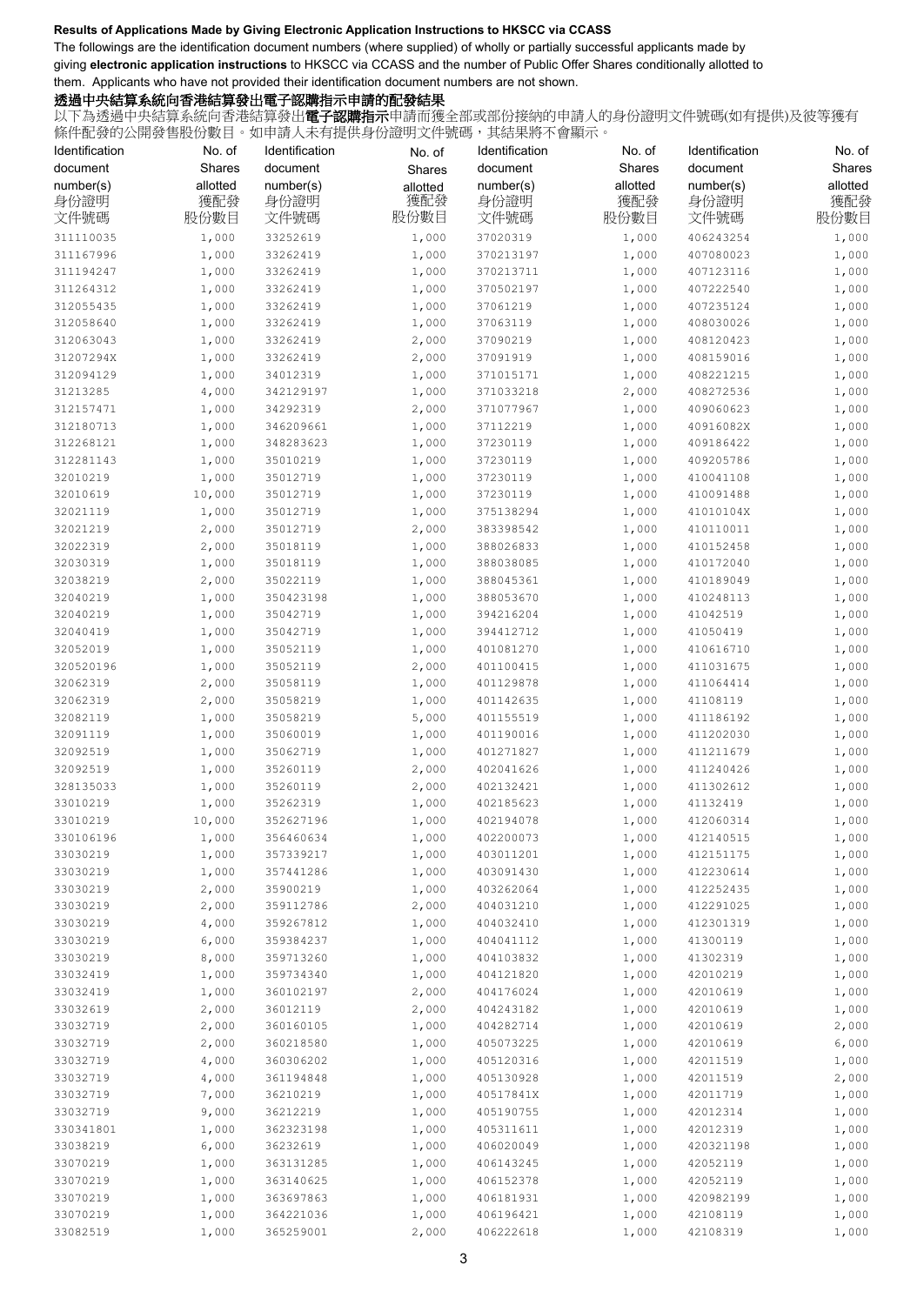The followings are the identification document numbers (where supplied) of wholly or partially successful applicants made by giving **electronic application instructions** to HKSCC via CCASS and the number of Public Offer Shares conditionally allotted to them. Applicants who have not provided their identification document numbers are not shown.

## 透過中央結算系統向香港結算發出電子認購指示申請的配發結果

| Identification | No. of   | Identification | No. of   | Identification | No. of   | Identification | No. of   |
|----------------|----------|----------------|----------|----------------|----------|----------------|----------|
| document       | Shares   | document       | Shares   | document       | Shares   | document       | Shares   |
| number(s)      | allotted | number(s)      | allotted | number(s)      | allotted | number(s)      | allotted |
| 身份證明           | 獲配發      | 身份證明           | 獲配發      | 身份證明           | 獲配發      | 身份證明           | 獲配發      |
| 文件號碼           | 股份數目     | 文件號碼           | 股份數目     | 文件號碼           | 股份數目     | 文件號碼           | 股份數目     |
| 42108719       | 1,000    | 44072419       | 2,000    | 44132319       | 1,000    | 507115714      | 1,000    |
| 42112319       | 1,000    | 44072419       | 2,000    | 44132319       | 1,000    | 50719072X      | 1,000    |
| 42112319       | 1,000    | 44072419       | 2,000    | 44132419       | 1,000    | 508035724      | 1,000    |
| 42213019       | 1,000    | 44072419       | 2,000    | 44142619       | 1,000    | 508076469      | 1,000    |
| 422301198      | 1,000    | 44072419       | 2,000    | 44152219       | 1,000    | 508103933      | 1,000    |
| 42900419       | 1,000    | 44072419       | 2,000    | 44190019       | 1,000    | 508165923      | 1,000    |
| 43010219       | 1,000    | 44072419       | 2,000    | 44190019       | 1,000    | 508260026      | 1,000    |
| 43010319       | 1,000    | 44072419       | 2,000    | 44190019       | 1,000    | 508280013      | 1,000    |
| 43010319       | 1,000    | 44072419       | 2,000    | 44252219       | 2,000    | 509050036      | 1,000    |
| 43010419       | 2,000    | 44072419       | 2,000    | 44522219       | 1,000    | 509057925      | 1,000    |
| 43012319       | 1,000    | 44072419       | 2,000    | 445281199      | 1,000    | 509080025      | 1,000    |
| 430403196      | 1,000    | 44072419       | 2,000    | 445281199      | 1,000    | 509083327      | 1,000    |
| 430422198      | 1,000    | 44072419       | 2,000    | 44530219       | 2,000    | 509120949      | 1,000    |
| 430482198      | 1,000    | 44072419       | 2,000    | 450903241      | 1,000    | 509261629      | 1,000    |
| 43052319       | 1,000    | 44072419       | 2,000    | 45282419       | 2,000    | 509272273      | 1,000    |
| 430602199      | 1,000    | 44072419       | 2,000    | 460408423      | 1,000    | 510036022      | 1,000    |
| 43072219       | 1,000    | 44072419       | 2,000    | 490517242      | 1,000    | 510040329      | 1,000    |
| 43112219       | 2,000    | 44072419       | 2,000    | 500701571      | 1,000    | 510200467      | 1,000    |
| 43122319       | 1,000    | 44072419       | 2,000    | 501060229      | 1,000    | 510201229      | 1,000    |
| 43122719       | 1,000    | 44072419       | 2,000    | 501090417      | 1,000    | 51021219       | 1,000    |
| 43230119       | 2,000    | 44072419       | 2,000    | 501107025      | 1,000    | 510260251      | 1,000    |
| 43252219       | 1,000    | 44072419       | 2,000    | 501171020      | 1,000    | 510270011      | 1,000    |
| 432801197      | 1,000    | 44072419       | 2,000    | 501201815      | 1,000    | 510298272      | 1,000    |
| 43292219       | 1,000    | 44072419       | 2,000    | 501286532      | 1,000    | 510300015      | 1,000    |
| 43292219       | 2,000    | 44072419       | 2,000    | 50211462X      | 1,000    | 510302196      | 1,000    |
| 44010419       | 1,000    | 44072419       | 2,000    | 502130917      | 1,000    | 51072319       | 2,000    |
| 44010519       | 1,000    | 44072419       | 2,000    | 502155116      | 1,000    | 511042559      | 1,000    |
| 44010519       | 1,000    | 44072419       | 2,000    | 502193017      | 1,000    | 511150012      | 1,000    |
| 440106196      | 1,000    | 44072419       | 2,000    | 502206515      | 1,000    | 511199040      | 1,000    |
| 44011219       | 1,000    | 44072419       | 2,000    | 502210013      | 1,000    | 511213816      | 1,000    |
| 44018119       | 1,000    | 44072419       | 2,000    | 502281516      | 1,000    | 511222837      | 1,000    |
| 44022619       | 1,000    | 44072419       | 2,000    | 502285638      | 1,000    | 511240378      | 1,000    |
| 44030119       | 1,000    | 44072419       | 2,000    | 502289012      | 1,000    | 511255917      | 1,000    |
| 44030519       | 1,000    | 44072419       | 2,000    | 503073023      | 1,000    | 512032415      | 1,000    |
| 440506197      | 1,000    | 44072419       | 2,000    | 503133620      | 1,000    | 51214321X      | 1,000    |
| 44058219       | 1,000    | 44072419       | 2,000    | 503221313      | 1,000    | 512186429      | 1,000    |
| 44060219       | 1,000    | 44072419       | 2,000    | 50324164X      | 1,000    | 512193215      | 1,000    |
| 44062119       | 2,000    | 44072419       | 2,000    | 503247262      | 1,000    | 512224226      | 1,000    |
| 44062419       | 1,000    | 44072419       | 2,000    | 503271202      | 1,000    | 512271829      | 1,000    |
| 44072219       | 1,000    | 44078119       | 2,000    | 503272724      | 1,000    | 51231102X      | 1,000    |
| 44072219       | 2,000    | 44078319       | 1,000    | 503302059      | 1,000    | 512501197      | 1,000    |
| 44072219       | 2,000    | 44078319       | 1,000    | 504011522      | 1,000    | 522124198      | 1,000    |
| 44072419       | 1,000    | 44078319       | 1,000    | 504036654      | 1,000    | 53262719       | 1,000    |
| 44072419       | 1,000    | 44078319       | 1,000    | 504070068      | 1,000    | 550409514      | 1,000    |
| 44072419       | 1,000    | 44078319       | 1,000    | 504080046      | 1,000    | 560425082      | 1,000    |
| 44072419       | 1,000    | 44078319       | 1,000    | 504121539      | 1,000    | 590222621      | 1,000    |
| 44072419       | 1,000    | 44078319       | 2,000    | 504179866      | 1,000    | 590308191      | 1,000    |
| 44072419       | 1,000    | 44078319       | 2,000    | 504231013      | 1,000    | 601017415      | 1,000    |
| 44072419       | 1,000    | 44078319       | 2,000    | 504285433      | 1,000    | 601092521      | 1,000    |
| 44072419       | 1,000    | 44078319       | 2,000    | 505060829      | 1,000    | 601113920      | 1,000    |
| 44072419       | 1,000    | 44078319       | 2,000    | 505090360      | 1,000    | 601131018      | 1,000    |
| 44072419       | 1,000    | 44078319       | 2,000    | 505121498      | 1,000    | 601141260      | 1,000    |
| 44072419       | 1,000    | 44078319       | 2,000    | 505131209      | 1,000    | 601190020      | 1,000    |
| 44072419       | 1,000    | 44078319       | 2,000    | 505206826      | 1,000    | 601287029      | 1,000    |
| 44072419       | 1,000    | 44078319       | 2,000    | 505243763      | 1,000    | 601310215      | 1,000    |
| 44072419       | 1,000    | 44078319       | 2,000    | 506033055      | 1,000    | 601376-M       | 1,000    |
| 44072419       | 1,000    | 44078419       | 1,000    | 506100023      | 1,000    | 601566-M       | 1,000    |
| 44072419       | 1,000    | 440822196      | 1,000    | 506127429      | 1,000    | 601629-M       | 1,000    |
| 44072419       | 1,000    | 44132319       | 1,000    | 506181926      | 1,000    | 602102529      | 1,000    |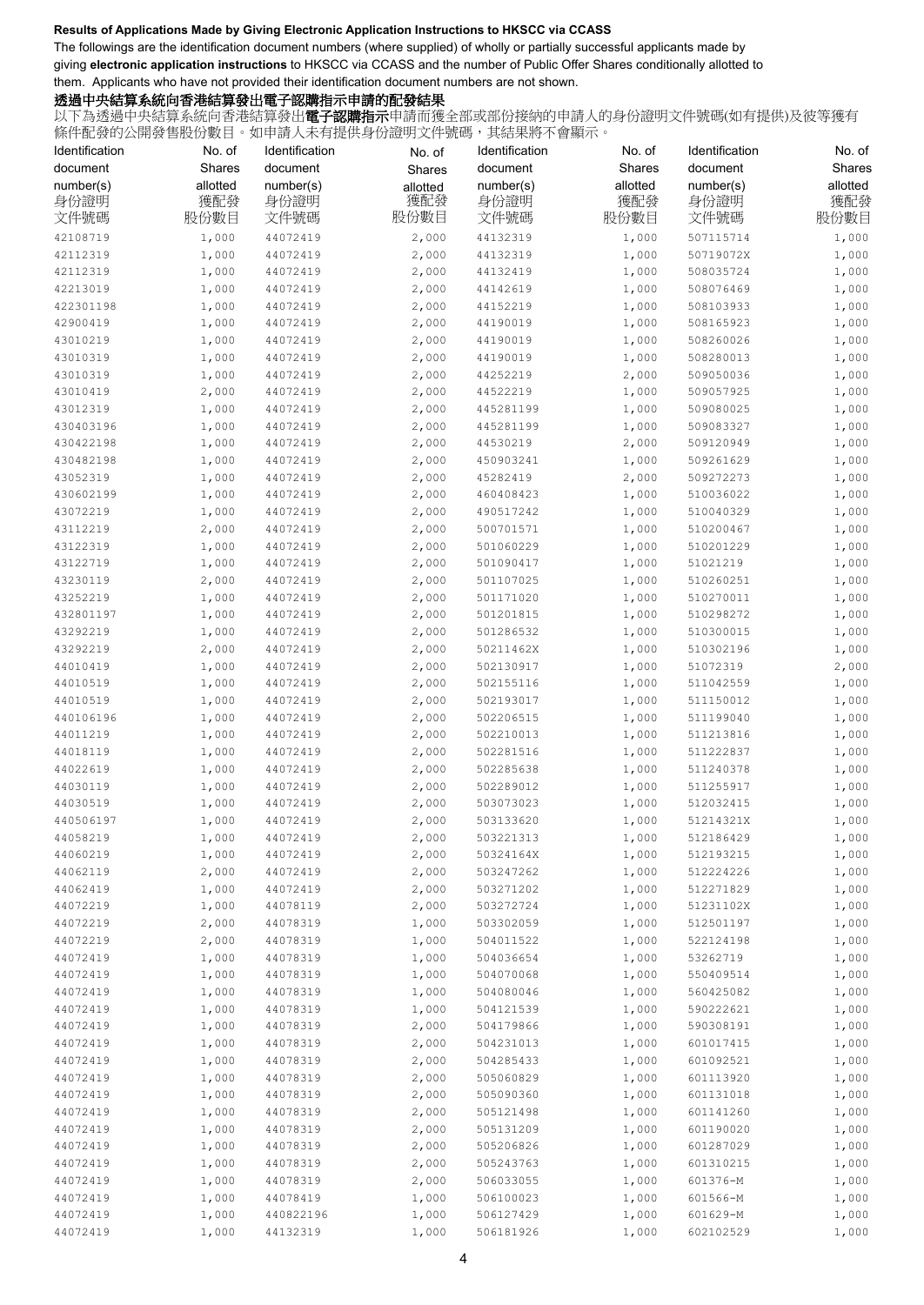The followings are the identification document numbers (where supplied) of wholly or partially successful applicants made by giving **electronic application instructions** to HKSCC via CCASS and the number of Public Offer Shares conditionally allotted to them. Applicants who have not provided their identification document numbers are not shown.

## 透過中央結算系統向香港結算發出電子認購指示申請的配發結果

| Identification | No. of   | Identification | No. of   | Identification | No. of   | Identification | No. of   |
|----------------|----------|----------------|----------|----------------|----------|----------------|----------|
| document       | Shares   | document       | Shares   | document       | Shares   | document       | Shares   |
| number(s)      | allotted | number(s)      | allotted | number(s)      | allotted | number(s)      | allotted |
| 身份證明           | 獲配發      | 身份證明           | 獲配發      | 身份證明           | 獲配發      | 身份證明           | 獲配發      |
| 文件號碼           | 股份數目     | 文件號碼           | 股份數目     | 文件號碼           | 股份數目     | 文件號碼           | 股份數目     |
| 602104073      |          |                |          |                |          |                |          |
|                | 1,000    | 61223442X      | 1,000    | 707153123      | 1,000    | 801170059      | 1,000    |
| 602200463      | 1,000    | 612251212      | 1,000    | 707200026      | 1,000    | 801200C        | 1,000    |
| 602262548      | 1,000    | 612291543      | 1,000    | 707284215      | 1,000    | 801266118      | 1,000    |
| 602281146      | 1,000    | 620103197      | 1,000    | 70731880X      | 1,000    | 801273320      | 1,000    |
| 602282522      | 1,000    | 621003394      | 1,000    | 708015176      | 1,000    | 802022757      | 1,000    |
| 60228824X      | 1,000    | 621126221      | 1,000    | 708040099      | 1,000    | 802025936      | 1,000    |
| 602292826      | 1,000    | 621130701      | 1,000    | 708071019      | 1,000    | 802055139      | 1,000    |
| 602645-M       | 1,000    | 63010319       | 1,000    | 708130618      | 1,000    | 802172682      | 1,000    |
| 602810-M       | 1,000    | 63010419       | 1,000    | 708159875      | 1,000    | 802291C        | 2,000    |
| 602833-M       | 1,000    | 63010519       | 1,000    | 708212625      | 1,000    | 803048280      | 1,000    |
| 602849-M       | 1,000    | 63012119       | 1,000    | 70822251X      | 1,000    | 803080815      | 1,000    |
| 603050924      | 1,000    | 630221377      | 1,000    | 708272046      | 1,000    | 803132873      | 1,000    |
| 603065423      | 1,000    | 630612002      | 1,000    | 708290019      | 1,000    | 80319003X      | 1,000    |
| 603092827      | 1,000    | 652925195      | 1,000    | 708308801      | 1,000    | 803195518      | 1,000    |
| 603154512      | 1,000    | 661020001      | 1,000    | 70904602X      | 1,000    | 803281268      | 1,000    |
| 60316922X      | 1,000    | 661203037      | 1,000    | 709080611      | 1,000    | 804050618      | 1,000    |
| 603192715      | 1,000    | 680202042      | 1,000    | 709100548      | 1,000    | 804066978      | 1,000    |
| 604085118      | 1,000    | 680728711      | 1,000    | 709101610      | 1,000    | 804170630      | 1,000    |
| 605038145      | 1,000    | 701052038      | 1,000    | 709120229      | 1,000    | 804172636      | 1,000    |
| 605075113      | 1,000    | 701250016      | 1,000    | 709186314      | 1,000    | 804185941      | 1,000    |
| 605120185      | 1,000    | 701251918      | 1,000    | 709193524      | 1,000    | 804205126      | 1,000    |
| 605130031      | 1,000    | 701261918      | 1,000    | 709250624      | 1,000    | 804209352      | 1,000    |
| 605155027      | 1,000    | 701292391      | 1,000    | 710091811      | 1,000    | 80421537X      | 1,000    |
| 605180826      | 1,000    | 702057419      | 1,000    | 710126867      | 1,000    | 80430042X      | 1,000    |
| 605222813      | 1,000    | 702076441      | 1,000    | 710185287      | 1,000    | 804306127      | 1,000    |
| 605295119      | 1,000    | 702121310      | 1,000    | 711030014      | 1,000    | 805180910      | 1,000    |
| 606062713      | 1,000    | 702212925      | 1,000    | 711042427      | 1,000    | 805272015      | 1,000    |
| 606064314      | 1,000    | 702262545      | 1,000    | 711051811      | 1,000    | 805293324      | 1,000    |
| 606092519      | 1,000    | 702288336      | 1,000    | 711063248      | 1,000    | 8060008        | 1,000    |
| 606097528      | 1,000    | 70305233X      | 1,000    | 711162821      | 1,000    | 806032210      | 1,000    |
| 606181389      | 1,000    | 703110141      | 1,000    | 71130261X      | 1,000    | 806050747      | 1,000    |
| 607275137      | 1,000    | 703150644      | 1,000    | 712011870      | 1,000    | 8061001        | 1,000    |
| 608104517      | 1,000    | 703201249      | 1,000    | 712094412      | 1,000    | 806180040      | 1,000    |
| 608145769      | 1,000    | 703296826      | 1,000    | 712107019      | 1,000    | 806200823      | 1,000    |
| 608170015      | 1,000    | 703310812      | 1,000    | 712113756      | 1,000    | 806237829      | 1,000    |
| 608200029      | 1,000    | 704010611      | 1,000    | 712250013      | 1,000    | 806252028      | 1,000    |
| 609083218      | 1,000    | 704050076      | 1,000    | 712254234      | 1,000    | 80625687X      | 1,000    |
| 609137940      | 1,000    | 70405153X      | 1,000    | 712260126      | 1,000    | 807020066      | 1,000    |
| 609157623      | 1,000    | 704112524      | 1,000    | 71227423X      | 1,000    | 807123710      | 1,000    |
| 60918003X      | 1,000    | 704280014      | 1,000    | 721113191      | 1,000    | 807176066      | 1,000    |
| 609191310      | 1,000    | 705052620      | 1,000    | 740125081      | 1,000    | 807181411      | 1,000    |
| 609198234      | 1,000    | 705081836      | 1,000    | 754039592      | 1,000    | 80718285X      | 1,000    |
| 609203820      | 1,000    | 705120829      | 1,000    | 767137417      | 1,000    | 807272520      | 1,000    |
| 609243491      | 1,000    | 705162371      | 1,000    | 773209101      | 1,000    | 808050235      | 1,000    |
| 610015654      | 1,000    | 705173256      | 1,000    | 774634794      | 1,000    | 808143612      | 1,000    |
| 610021437      | 1,000    | 70527003X      | 1,000    | 777001751      | 1,000    | 808202821      | 1,000    |
| 61007291X      | 1,000    | 705271865      | 1,000    | 780113421      | 1,000    | 808313125      | 1,000    |
| 610113195      | 1,000    | 706020068      | 1,000    | 780115929      | 1,000    | 809025528      | 1,000    |
| 610134618      | 1,000    | 706074919      | 1,000    | 783038524      | 1,000    | 809034584      | 1,000    |
| 610160433      | 1,000    | 706080612      | 1,000    | 787883784      | 1,000    | 809111222      | 1,000    |
| 610200016      | 1,000    | 706137237      | 1,000    | 800326C        | 1,000    | 80920321X      | 1,000    |
| 610300787      | 1,000    | 706165433      | 1,000    | 800327C        | 1,000    | 809205920      | 1,000    |
| 610423199      | 1,000    | 706274918      | 1,000    | 800337C        | 1,000    | 809211734      | 1,000    |
| 611071334      | 1,000    | 70704192X      | 1,000    | 800730C        | 1,000    | 809230920      | 1,000    |
| 611112448      | 1,000    | 707085014      | 1,000    | 800741C        | 1,000    | 809250021      | 1,000    |
| 611171685      | 1,000    | 707099032      | 1,000    | 801051447      | 1,000    | 809252510      | 1,000    |
| 611185833      | 1,000    | 707101606      | 1,000    | 801109C        | 1,000    | 809273928      | 1,000    |
| 612060063      | 1,000    | 707102076      | 1,000    | 801128C        | 1,000    | 810011514      | 1,000    |
| 612085851      | 1,000    | 70715202X      | 1,000    | 801129C        | 1,000    | 810071585      | 1,000    |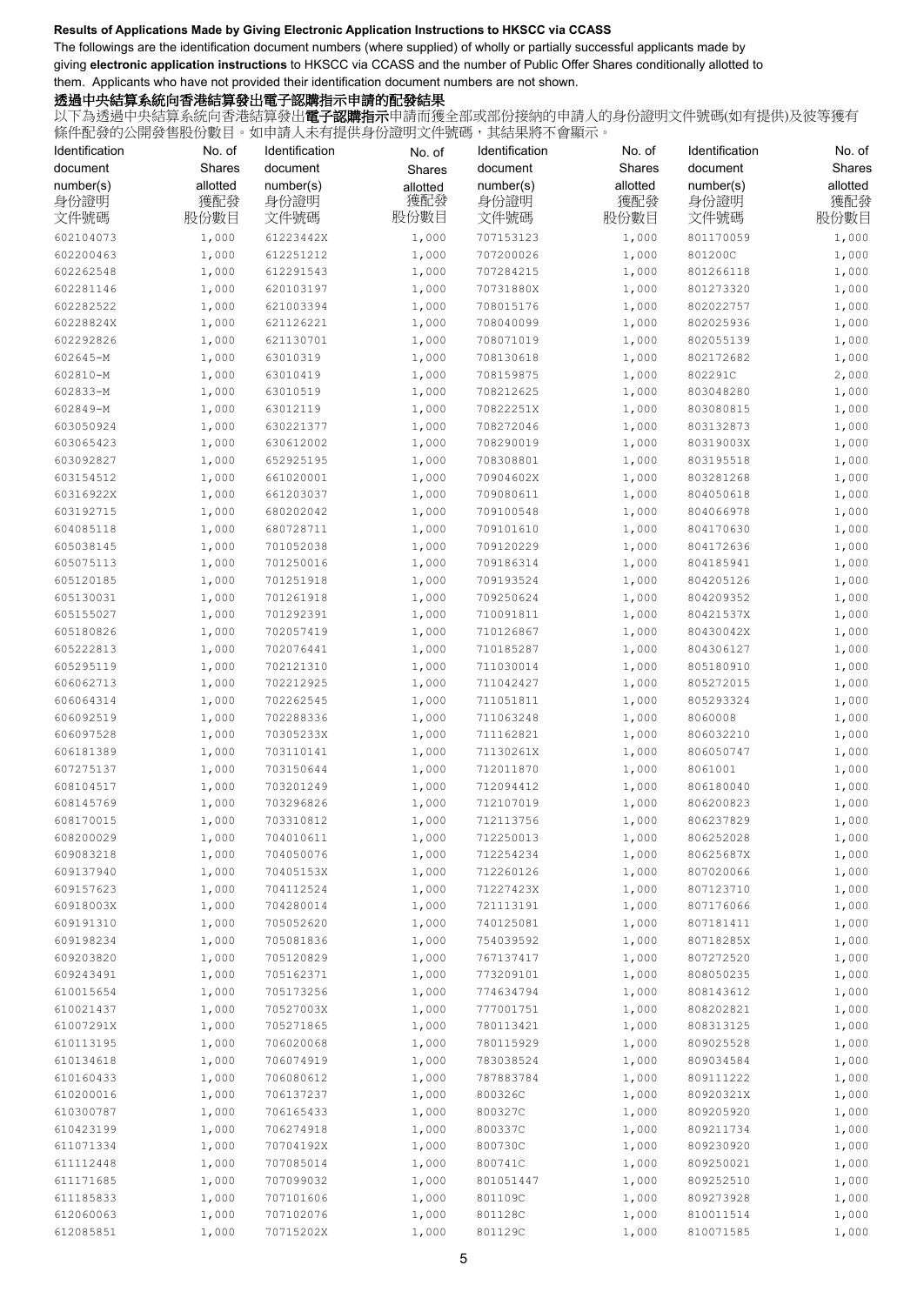The followings are the identification document numbers (where supplied) of wholly or partially successful applicants made by giving **electronic application instructions** to HKSCC via CCASS and the number of Public Offer Shares conditionally allotted to them. Applicants who have not provided their identification document numbers are not shown.

## 透過中央結算系統向香港結算發出電子認購指示申請的配發結果

| Identification         | No. of             | Identification         | No. of             | Identification        | No. of             | Identification        | No. of             |
|------------------------|--------------------|------------------------|--------------------|-----------------------|--------------------|-----------------------|--------------------|
| document<br>number(s)  | Shares<br>allotted | document<br>number(s)  | Shares<br>allotted | document<br>number(s) | Shares<br>allotted | document<br>number(s) | Shares<br>allotted |
| 身份證明                   | 獲配發                | 身份證明                   | 獲配發                | 身份證明                  | 獲配發                | 身份證明                  | 獲配發                |
| 文件號碼                   | 股份數目               | 文件號碼                   | 股份數目               | 文件號碼                  | 股份數目               | 文件號碼                  | 股份數目               |
| 810090928              | 1,000              | 906160028              | 1,000              | A5331180              | 1,000              | C4552847              | 1,000              |
| 810102038              | 1,000              | 906299379              | 1,000              | A5388026              | 1,000              | C4557822              | 1,000              |
| 81013093X              | 1,000              | 906302927              | 1,000              | A6700392              | 1,000              | C4561323              | 1,000              |
| 810205453              | 1,000              | 90704553X              | 1,000              | / D0350657            |                    | C4569340              | 1,000              |
| 810211836              | 1,000              | 907140019              | 1,000              | A7114985              | 1,000              | C4604723              | 2,000              |
| 810243017              | 1,000              | 907207845              | 1,000              | A730737               | 1,000              | C461448               | 1,000              |
| 810295124              | 1,000              | 90726052X              | 1,000              | A7619866              | 1,000              | C46345751             | 1,000              |
| 810412900              | 1,000              | 908021257              | 1,000              | A7745810              | 1,000              | C4689885              | 1,000              |
| 811030320              | 1,000              | 908031919              | 1,000              | A819334A              | 1,000              | C5289295              | 1,000              |
| 811054034<br>811070676 | 1,000<br>1,000     | 90808342X<br>908092511 | 1,000<br>1,000     | A8339263<br>A8551688  | 1,000              | C5391650<br>C5398531  | 1,000<br>1,000     |
| 811112546              | 1,000              | 908194012              | 1,000              | A865526               | 1,000<br>1,000     | C5512962              | 1,000              |
| 811122020              | 1,000              | 90823027X              | 1,000              | A8898                 | 27,000             | C5520027              | 1,000              |
| 811130120              | 1,000              | 908260234              | 1,000              | A8902812              | 1,000              | C5538201              | 2,000              |
| 811133257              | 1,000              | 908270516              | 1,000              | A891098A              | 1,000              | C554631A              | 1,000              |
| 811137948              | 1,000              | 908272511              | 1,000              | A899217A              | 1,000              | C5681659              | 1,000              |
| 811210982              | 1,000              | 908292014              | 1,000              | A9049099              | 1,000              | C5957093              | 1,000              |
| 81122169X              | 1,000              | 909020393              | 1,000              | A9244681              | 1,000              | C627769A              | 1,000              |
| 811237791              | 1,000              | 909046227              | 1,000              | A9306555              | 1,000              | C643180A              | 1,000              |
| 811251212              | 1,000              | 909060012              | 1,000              | A9431716              | 1,000              | C6497789              | 1,000              |
| 811295350              | 1,000              | 909092748              | 1,000              | A9759169              | 1,000              | C6750050              | 2,000              |
| 812081226              | 1,000              | 909101949              | 1,000              | A9875061              | 1,000              | D0397092              | 1,000              |
| 812120014              | 1,000              | 909121138              | 1,000              | A9931662              | 1,000              | D0487326              | 1,000              |
| 812137017              | 1,000              | 909155953              | 1,000              | B12106456             | 1,000              | D0778606              | 1,000              |
| 812251812              | 1,000              | 910016025              | 1,000              | B1465886              | 1,000              | D0811662              | 1,000              |
| 812272320              | 1,000              | 910044518              | 1,000              | B340972A              | 1,000              | D0904016              | 1,000              |
| 8888888                | 1,000              | 910044810              | 1,000              | B4485535              | 1,000              | D095756A              | 1,000              |
| 8891669                | 1,000              | 910074094              | 1,000              | B497032/E             | 5,000              | D1034635              | 1,000              |
| 901022420              | 1,000              | 910104424              | 1,000              | B4977233              | 1,000              | D1206819              | 1,000              |
| 901131422              | 1,000              | 910112012              | 1,000              | B5436716              | 1,000              | D1305930              | 1,000              |
| 901157310              | 1,000              | 910160642              | 1,000              | B5983032              | 1,000              | D164600               | 1,000              |
| 901293711              | 1,000              | 910191034              | 1,000              | B646103A              | 1,000              | D1714172              | 1,000              |
| 902050661              | 1,000              | 910204775              | 1,000              | B7169537              | 1,000              | D1927435              | 1,000              |
| 902090011              | 1,000              | 910210627              | 1,000              | B7328929              | 1,000              | D1939123              | 1,000              |
| 902098267              | 1,000              | 911090911              | 1,000              | B7426211              | 1,000              | D2038421              | 1,000              |
| 902103415              | 1,000              | 91111331X              | 1,000              | B7583775              | 1,000              | D2103711              | 1,000              |
| 902121452              | 1,000              | 911119014              | 1,000              | B767651A              | 1,000              | D2570670              | 1,000              |
| 902170216              | 1,000              | 911131815              | 1,000              | B8244559              | 1,000              | D262083A              | 1,000              |
| 902225426              | 1,000              | 911140018              | 1,000              | B8370511              | 1,000              | D270376A              | 1,000              |
| 903121810              | 1,000              | 911242415              | 1,000              | B9532558              | 1,000              | D2797756              | 1,000              |
| 903170049              | 1,000              | 911272127              | 1,000              | C05322598             | 2,000              | D2809606              | 1,000              |
| 903212528              | 1,000              | 911292278              | 1,000              | C13405579             | 1,000              | D2822181              | 1,000              |
| 903231621              | 1,000              | 911302429              | 1,000              | C2017995              | 1,000              | D2893798              | 1,000              |
| 903242927              | 1,000              | 91207092X              | 1,000              | C2192045              | 1,000              | D290206               | 1,000              |
| 903262120              | 1,000              | 912090021              | 1,000              | C2450818              | 1,000              | D3053912              | 1,000              |
| 903281425              | 1,000              | 912211737              | 1,000              | C2588518              | 1,000              | D3164420              | 1,000              |
| 903311911              | 1,000              | 912245020              | 1,000              | C3275912              | 1,000              | D3165435              | 1,000              |
| 904034527              | 1,000              | 912313243              | 1,000              | C3319871              | 1,000              | D3329691              | 1,000              |
| 904080023              | 1,000              | 920061892              | 1,000              | C3325138              | 1,000              | D3381103              | 1,000              |
| 904171525              | 1,000              | 922018973              | 1,000              | C3420459              | 1,000              | D3411495              | 1,000              |
| 90502481X              | 1,000              | 924141542              | 1,000              | C3532966              | 1,000              | D345299A              | 1,000              |
| 905095110              | 1,000              | 930014402              | 1,000              | C3634467              | 1,000              | D3453686              | 1,000              |
| 905151927              | 1,000              | 9699401                | 6,000              | C375988A              | 1,000              | D3499473              | 1,000              |
| 905180051              | 1,000              | 9786099                | 1,000              | C38803988             | 1,000              | D3509460              | 1,000              |
| 905274717              | 1,000              | A1483083               | 1,000              | C3918295              | 1,000              | D3543367              | 1,000              |
| 906041295              | 1,000              | A2380849               | 1,000              | C4009388              | 1,000              | D357033A              | 1,000              |
| 906071014              | 1,000              | A2735116               | 1,000              | C4011668              | 1,000              | D3633196              | 1,000              |
| 906092011              | 1,000              | A3221426               | 1,000              | C427433               | 1,000              | D3693660              | 1,000              |
| 906150029              | 1,000              | A5237079               | 1,000              | C4472495              | 1,000              | D3845231              | 1,000              |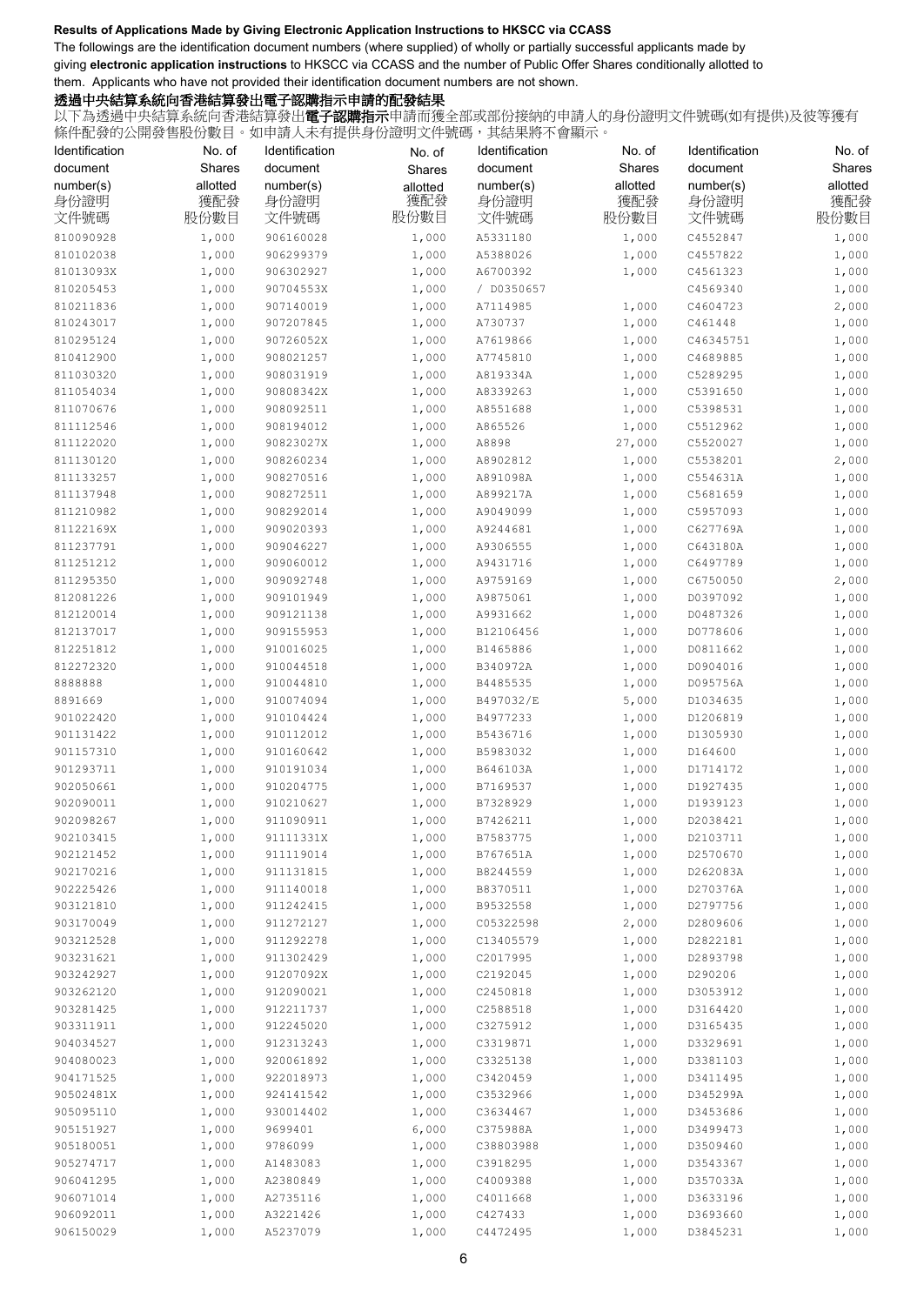The followings are the identification document numbers (where supplied) of wholly or partially successful applicants made by giving **electronic application instructions** to HKSCC via CCASS and the number of Public Offer Shares conditionally allotted to them. Applicants who have not provided their identification document numbers are not shown.

## 透過中央結算系統向香港結算發出電子認購指示申請的配發結果

| Identification        | No. of             | Identification         | No. of             | Identification        | No. of             | Identification        | No. of             |
|-----------------------|--------------------|------------------------|--------------------|-----------------------|--------------------|-----------------------|--------------------|
| document<br>number(s) | Shares<br>allotted | document<br>number(s)  | Shares<br>allotted | document<br>number(s) | Shares<br>allotted | document<br>number(s) | Shares<br>allotted |
| 身份證明                  | 獲配發                | 身份證明                   | 獲配發<br>股份數目        | 身份證明                  | 獲配發                | 身份證明                  | 獲配發                |
| 文件號碼                  | 股份數目               | 文件號碼                   |                    | 文件號碼                  | 股份數目               | 文件號碼                  | 股份數目               |
| D3850022              | 1,000              | E1008008               | 1,000              | E6819315              | 1,000              | E9928476              | 1,000              |
| D3850766<br>D3956319  | 1,000<br>1,000     | E12285891              | 1,000              | E6881223              | 1,000              | E9944633              | 1,000              |
| D4083548              | 1,000              | E12308595<br>E12341724 | 1,000<br>1,000     | E6981147<br>E7114218  | 1,000<br>1,000     | E9972440<br>E9976357  | 1,000<br>1,000     |
| D4142838              | 1,000              | E1248700               | 1,000              | E71185239             | 1,000              | G0040699              | 1,000              |
| D437318A              | 2,000              | E12488598              | 1,000              | E7229740              | 1,000              | G0129126              | 1,000              |
| D4425600              | 1,000              | E1621525               | 1,000              | E7235686              | 1,000              | G0351228              | 1,000              |
| D4512643              | 1,000              | E1628392               | 1,000              | E7278709              | 1,000              | G049746A              | 2,000              |
| D4516002              | 1,000              | E1630613               | 1,000              | E730694A              | 1,000              | G0511764              | 1,000              |
| D4517769              | 1,000              | E1808919               | 1,000              | E7411948              | 18,000             | G0557713              | 1,000              |
| D480416-4             | 1,000              | E2144410               | 1,000              | E7440883              | 1,000              | G0595410              | 1,000              |
| D4868111              | 2,000              | E2150313               | 2,000              | E7489238              | 1,000              | G0631026              | 1,000              |
| D4977883              | 1,000              | E22142087              | 1,000              | E7535124              | 1,000              | G0829993              | 1,000              |
| D5007535              | 1,000              | E22159290              | 1,000              | E7559244              | 1,000              | G0838984              | 1,000              |
| D5024286              | 1,000              | E22434353              | 1,000              | E7803625              | 1,000              | G0844283              | 1,000              |
| D5180016              | 1,000              | E2254127               | 1,000              | E7948712              | 1,000              | G085887A              | 1,000              |
| D5247854              | 1,000              | E2260321               | 1,000              | E7992088              | 1,000              | G0870993              | 1,000              |
| D5265100              | 1,000              | E2269515               | 1,000              | E8129227              | 1,000              | G0964580              | 1,000              |
| D5284237              | 1,000              | E25186326              | 1,000              | E8151702              | 1,000              | G1006117              | 1,000              |
| D5308993              | 1,000              | E2653713               | 1,000              | E8155740              | 1,000              | G117768A              | 1,000              |
| D5343357              | 1,000              | E2670328               | 1,000              | E8193472              | 1,000              | G1224173              | 1,000              |
| D5381305              | 1,000              | E2672069               | 1,000              | E8253211              | 2,000              | G1272690              | 1,000              |
| D543068               | 1,000              | E2683885               | 1,000              | E8275231              | 1,000              | G1463372              | 1,000              |
| D5665524<br>D5716021  | 1,000<br>2,000     | E28912982<br>E3096509  | 1,000<br>1,000     | E8325549<br>E833453A  | 1,000<br>1,000     | G1476709<br>G1521194  | 1,000<br>1,000     |
| D5736855              | 1,000              | E320381A               | 1,000              | E8336850              | 1,000              | G1540350              | 1,000              |
| D5780242              | 1,000              | E3292057               | 1,000              | E8361057              | 1,000              | G164704A              | 1,000              |
| D5809887              | 1,000              | E3474538               | 1,000              | E8363602              | 1,000              | G1747672              | 1,000              |
| D5842078              | 1,000              | E4025044               | 1,000              | E8370331              | 1,000              | G1815678              | 1,000              |
| D5842086              | 1,000              | E4042232               | 1,000              | E8384286              | 1,000              | G1818138              | 1,000              |
| D608771               | 1,000              | E4063760               | 1,000              | E8418741              | 2,000              | G1830960              | 1,000              |
| D633757               | 1,000              | E4141602               | 1,000              | E8436111              | 1,000              | G197585               | 1,000              |
| D6342060              | 1,000              | E4424593               | 1,000              | E8442995              | 1,000              | G2018321              | 1,000              |
| D6382402              | 1,000              | E4461863               | 1,000              | E849396               | 1,000              | G202769A              | 1,000              |
| D649572A              | 1,000              | E4697271               | 1,000              | E849992A              | 1,000              | G202934A              | 1,000              |
| D6626700              | 1,000              | E4763940               | 1,000              | E8610979              | 1,000              | G2155973              | 1,000              |
| D6783644              | 1,000              | E4829526               | 1,000              | E8680322              | 1,000              | G2187344              | 1,000              |
| D6806806              | 1,000              | E4861411               | 1,000              | E869384A              | 1,000              | G2260866              | 1,000              |
| D6848428              | 2,000              | E4939712               | 1,000              | E876366A              | 1,000              | G2359072              | 1,000              |
| D6953760              | 1,000              | E5007244               | 1,000              | E8799419              | 1,000              | G2518391              | 1,000              |
| D6995897<br>D7042176  | 1,000<br>1,000     | E5149693<br>E5294758   | 1,000<br>1,000     | E885346<br>E8887423   | 1,000<br>1,000     | G2539631<br>G258260A  | 1,000<br>1,000     |
| D7069880              | 1,000              | E5345662               | 1,000              | E8974016              | 1,000              | G259175               | 1,000              |
| D8047279              | 1,000              | E5422748               | 1,000              | E8983546              | 1,000              | G2591757              | 1,000              |
| D8053171              | 1,000              | E5438628               | 1,000              | E9023694              | 1,000              | G259313A              | 1,000              |
| D8058440              | 1,000              | E5528732               | 1,000              | E9050489              | 1,000              | G2597755              | 1,000              |
| D8104035              | 1,000              | E5575110               | 1,000              | E91024831             | 1,000              | G278833A              | 1,000              |
| D8138231              | 1,000              | E5703739               | 1,000              | E9107774              | 1,000              | G2847808              | 1,000              |
| D8144754              | 1,000              | E5759041               | 1,000              | E9217456              | 1,000              | G29312918             | 1,000              |
| D8173207              | 1,000              | E5763065               | 1,000              | E9352167              | 2,000              | G3000191              | 1,000              |
| D8283215              | 1,000              | E5779425               | 1,000              | E9382732              | 1,000              | G309434A              | 1,000              |
| D8326348              | 1,000              | E5914586               | 1,000              | E9463171              | 1,000              | G31293835             | 1,000              |
| D8407860              | 1,000              | E6071302               | 1,000              | E9614307              | 1,000              | G31924773             | 1,000              |
| D8477656              | 1,000              | E6179863               | 1,000              | E9615249              | 1,000              | G3301493              | 1,000              |
| D8498645              | 1,000              | E6190743               | 1,000              | E9639148              | 1,000              | G3365270              | 1,000              |
| E0146521              | 1,000              | E6263651               | 1,000              | E9752661              | 1,000              | G3416010              | 1,000              |
| E02919883             | 1,000              | E6294921               | 1,000              | E9802022              | 1,000              | G3452068              | 1,000              |
| E092320A<br>E1001512  | 1,000<br>1,000     | E6436432<br>E6504098   | 1,000<br>1,000     | E9828749<br>E9866543  | 1,000<br>1,000     | G3512214<br>G3551775  | 1,000<br>1,000     |
|                       |                    |                        |                    |                       |                    |                       |                    |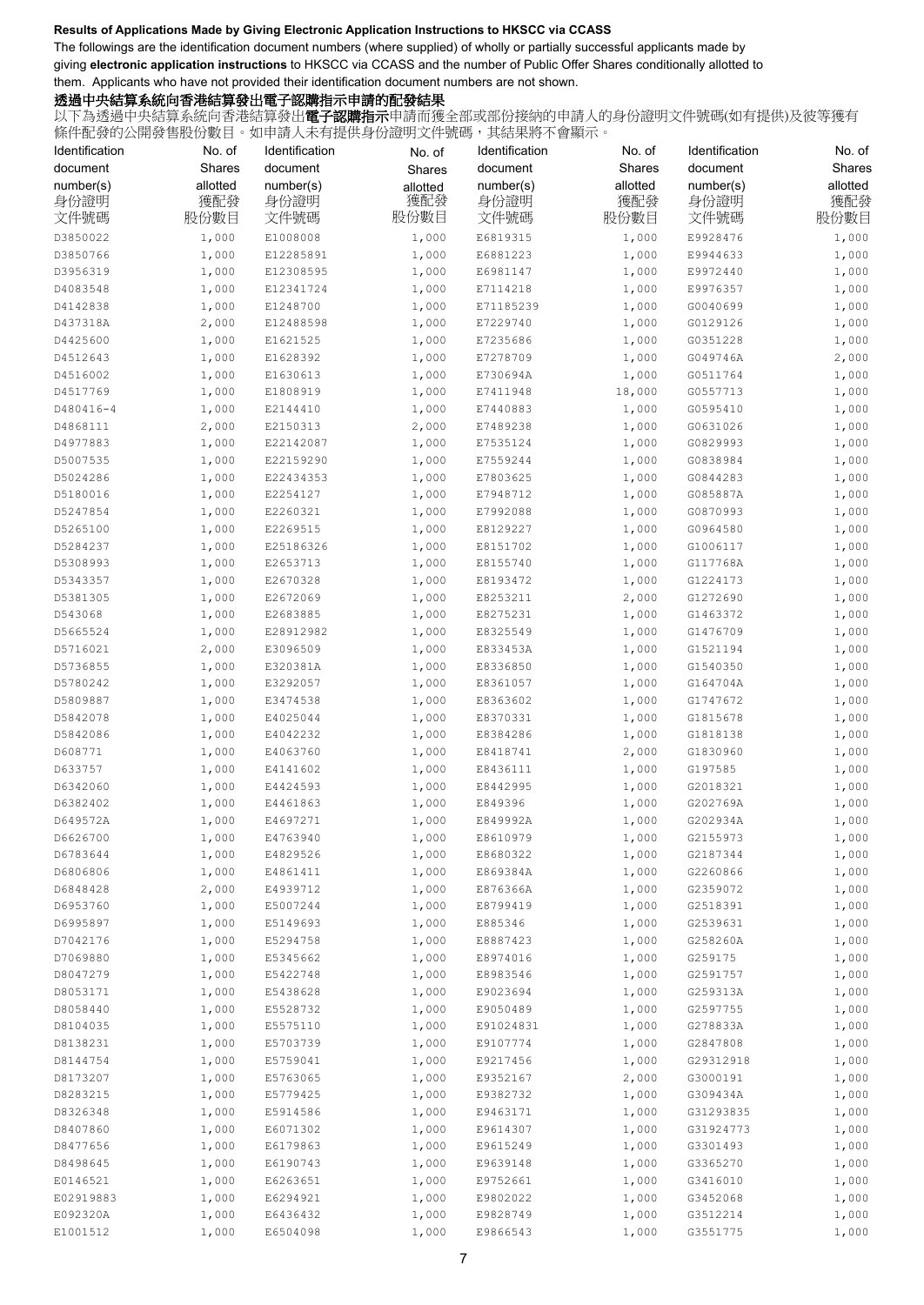The followings are the identification document numbers (where supplied) of wholly or partially successful applicants made by giving **electronic application instructions** to HKSCC via CCASS and the number of Public Offer Shares conditionally allotted to them. Applicants who have not provided their identification document numbers are not shown.

## 透過中央結算系統向香港結算發出電子認購指示申請的配發結果

| Identification | No. of   | Identification | No. of   | Identification | No. of   | Identification | No. of   |
|----------------|----------|----------------|----------|----------------|----------|----------------|----------|
| document       | Shares   | document       | Shares   | document       | Shares   | document       | Shares   |
| number(s)      | allotted | number(s)      | allotted | number(s)      | allotted | number(s)      | allotted |
| 身份證明           | 獲配發      | 身份證明           | 獲配發      | 身份證明           | 獲配發      | 身份證明           | 獲配發      |
| 文件號碼           | 股份數目     | 文件號碼           | 股份數目     | 文件號碼           | 股份數目     | 文件號碼           | 股份數目     |
| G3569003       | 1,000    | G654253A       | 1,000    | H4331917       | 1,000    | IS2580718      | 1,000    |
| G3613975       | 1,000    | G6546411       | 1,000    | H462495        | 1,000    | IS2585268      | 1,000    |
| G3639346       | 1,000    | G6556824       | 1,000    | H4713089       | 1,000    | IS2652605      | 1,000    |
| G3738824       | 1,000    | G6565297       | 1,000    | IS1007777      | 1,000    | IS2688765      | 1,000    |
| G3771031       | 1,000    | G6574377       | 1,000    | IS1020574      | 1,000    | IS2697859      | 1,000    |
| G3825603       | 1,000    | G6581276       | 1,000    | IS1062557      | 1,000    | IS2711122      | 1,000    |
| G38906267      | 1,000    | G6844714       | 1,000    | IS1065984      | 1,000    | IS2764418      | 1,000    |
| G389118-5      | 1,000    | G6855244       | 1,000    | IS1091240      | 1,000    | IS2771639      | 1,000    |
| G3904317       | 1,000    | G6856305       | 1,000    | IS1105766      | 1,000    | IS2806077      | 1,000    |
| G3992089       | 1,000    | G6861317       | 1,000    | IS1224210      | 1,000    | IS2806345      | 1,000    |
| G3996106       | 1,000    | G7056760       | 1,000    | IS1278639      | 1,000    | IS2837981      | 1,000    |
| G402146A       | 1,000    | G7156854       | 1,000    | IS1282726      | 1,000    | IS2868788      | 1,000    |
| G4024914       | 1,000    | G8035708       | 1,000    | IS1291601      | 1,000    | IS2901284      | 1,000    |
| G4113100       | 1,000    | G8094747       | 1,000    | IS1319806      | 1,000    | IS2940116      | 1,000    |
| G416639        | 1,000    | G8177006       | 1,000    | IS1326690      | 1,000    | IS2941247      | 1,000    |
| G424549A       | 1,000    | G8237483       | 1,000    | IS1333909      | 1,000    | IS2952430      | 1,000    |
| G4296809       | 1,000    | G9003273       | 1,000    | IS1407314      | 1,000    | IS2980386      | 1,000    |
| G4391666       | 1,000    | G9023681       | 1,000    | IS1425997      | 1,000    | IS2993369      | 2,000    |
| G4451006       | 1,000    | G9037267       | 1,000    | IS1432232      | 1,000    | IS3011330      | 1,000    |
| G448348A       | 2,000    | GS000028B      | 1,000    | IS1460729      | 1,000    | IS3036925      | 1,000    |
| G4538659       | 1,000    | GS015887B      | 1,000    | IS1464429      | 1,000    | IS3048336      | 1,000    |
| G4538667       | 1,000    | GS063101B      | 1,000    | IS1469690      | 1,000    | IS3053839      | 1,000    |
| G4585347       | 1,000    | GS083515B      | 1,000    | IS1493174      | 1,000    | IS3108522      | 1,000    |
| G46004122      | 1,000    | GS085056B      | 4,000    | IS1557432      | 1,000    | IS3147680      | 1,000    |
| G4650254       | 1,000    | GS090083B      | 1,000    | IS1582636      | 1,000    | IS3173145      | 1,000    |
| G4694472       | 1,000    | GS090239B      | 2,000    | IS1662995      | 1,000    | IS3190189      | 1,000    |
| G4752219       | 1,000    | GS093825B      | 1,000    | IS1677205      | 1,000    | IS3206606      | 1,000    |
| G4871722       | 1,000    | GS099227B      | 1,000    | IS1737116      | 1,000    | IS3260682      | 1,000    |
| G49768619      | 1,000    | GS119736B      | 1,000    | IS1749541      | 1,000    | IS3298146      | 1,000    |
| G5021153       | 1,000    | GS120305B      | 1,000    | IS1769115      | 1,000    | IS3319385      | 1,000    |
| G5026848       | 1,000    | GS121293B      | 1,000    | IS1846059      | 1,000    | IS3323816      | 1,000    |
| G512565A       | 1,000    | GS121398B      | 1,000    | IS1846400      | 1,000    | IS3370341      | 1,000    |
| G5200503       | 1,000    | GS127032B      | 1,000    | IS1873881      | 1,000    | IS3373953      | 1,000    |
| G5269791       | 1,000    | GS130261B      | 1,000    | IS1890016      | 1,000    | IS3379200      | 1,000    |
| G533167        | 1,000    | GS132797B      | 1,000    | IS1895241      | 1,000    | IS3412518      | 1,000    |
| G5380757       | 1,000    | H0245595       | 1,000    | IS1906163      | 1,000    | IS3453705      | 1,000    |
| G5440571       | 1,000    | H0408737       | 1,000    | IS1913427      | 1,000    | IS3466934      | 1,000    |
| G5441985       | 1,000    | H0505945       | 1,000    | IS1948425      | 1,000    | IS3477958      | 1,000    |
| G5464500       | 1,000    | H0525741       | 2,000    | IS1960352      | 1,000    | IS3485792      | 1,000    |
| G5524155       | 1,000    | H0788475       | 1,000    | IS1966097      | 1,000    | IS3517630      | 1,000    |
| G5541599       | 1,000    | H0976700       | 1,000    | IS1982230      | 1,000    | IS3578792      | 1,000    |
| G560495        | 2,000    | H0983405       | 2,000    | IS1985730      | 1,000    | IS3596054      | 1,000    |
| G5644789       | 1,000    | H1072302       | 1,000    | IS1991023      | 1,000    | IS3601135      | 1,000    |
| G5772256       | 1,000    | H1111665       | 1,000    | IS2014434      | 1,000    | IS3605706      | 1,000    |
| G5931591       | 1,000    | H114458A       | 1,000    | IS2029019      | 1,000    | IS3611641      | 1,000    |
| G6014746       | 2,000    | H1416237       | 1,000    | IS2057749      | 1,000    | IS3634896      | 1,000    |
| G6022331       | 1,000    | H1487126       | 1,000    | IS2154086      | 1,000    | IS3677231      | 1,000    |
| G6053164       | 1,000    | H3188606       | 1,000    | IS2191844      | 1,000    | IS3709972      | 1,000    |
| G6100650       | 1,000    | H3241876       | 2,000    | IS2232328      | 1,000    | IS3733391      | 1,000    |
| G6182819       | 1,000    | H3312129       | 2,000    | IS2325000      | 1,000    | IS3737167      | 1,000    |
| G6238849       | 2,000    | H3561641       | 1,000    | IS2351466      | 1,000    | IS3753368      | 1,000    |
| G6265021       | 1,000    | H3561714       | 1,000    | IS2427047      | 1,000    | IS3755084      | 1,000    |
| G6287203       | 1,000    | H3777571       | 1,000    | IS2427550      | 1,000    | IS3788341      | 1,000    |
| G6297926       | 1,000    | H3848940       | 1,000    | IS2429533      | 1,000    | IS3793481      | 1,000    |
| G6308693       | 1,000    | H3891110       | 1,000    | IS2431937      | 1,000    | IS3795257      | 1,000    |
| G6330311       | 1,000    | H3956417       | 1,000    | IS2432037      | 1,000    | IS3817616      | 1,000    |
| G6483681       | 1,000    | H3982981       | 1,000    | IS2467359      | 1,000    | IS3872423      | 1,000    |
| G651384        | 1,000    | H3983813       | 1,000    | IS2538519      | 1,000    | IS3895932      | 1,000    |
| G6542505       | 1,000    | H4225602       | 1,000    | IS2543376      | 1,000    | IS3904808      | 1,000    |
|                |          |                |          |                |          |                |          |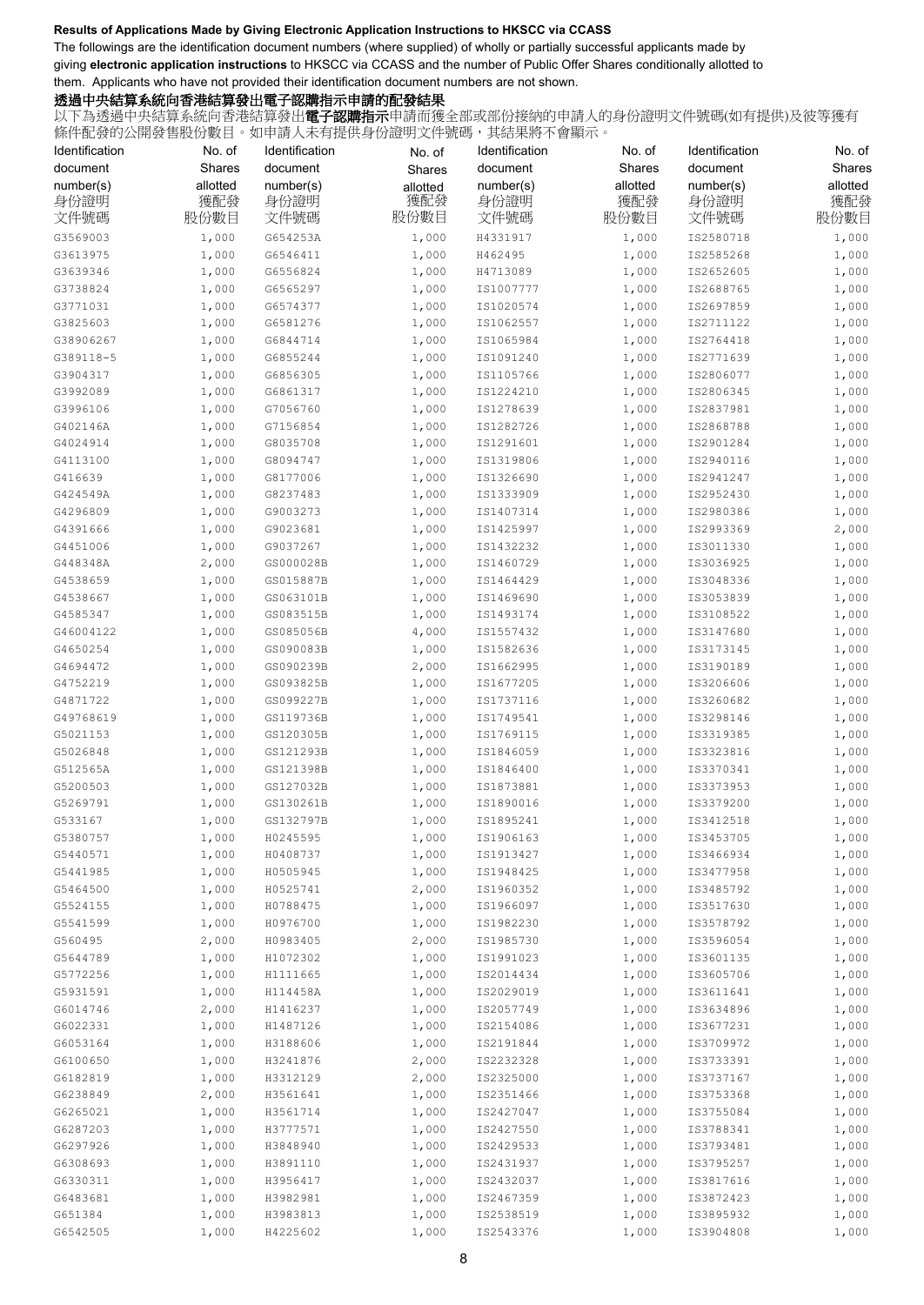The followings are the identification document numbers (where supplied) of wholly or partially successful applicants made by giving **electronic application instructions** to HKSCC via CCASS and the number of Public Offer Shares conditionally allotted to them. Applicants who have not provided their identification document numbers are not shown.

## 透過中央結算系統向香港結算發出電子認購指示申請的配發結果

| Identification | No. of   | Identification | No. of   | Identification | No. of   | Identification | No. of   |
|----------------|----------|----------------|----------|----------------|----------|----------------|----------|
| document       | Shares   | document       | Shares   | document       | Shares   | document       | Shares   |
| number(s)      | allotted | number(s)      | allotted | number(s)      | allotted | number(s)      | allotted |
| 身份證明           | 獲配發      | 身份證明           | 獲配發      | 身份證明           | 獲配發      | 身份證明           | 獲配發      |
| 文件號碼           | 股份數目     | 文件號碼           | 股份數目     | 文件號碼           | 股份數目     | 文件號碼           | 股份數目     |
|                |          |                |          |                |          |                |          |
| IS3931486      | 1,000    | IS5605338      | 1,000    | IS7059340      | 1,000    | IS8444248      | 1,000    |
| IS3957899      | 1,000    | IS5622036      | 1,000    | IS7086816      | 1,000    | IS8445432      | 1,000    |
| IS3977982      | 1,000    | IS5652503      | 1,000    | IS7125023      | 1,000    | IS8553943      | 1,000    |
| IS3998908      | 1,000    | IS5660951      | 1,000    | IS7140133      | 1,000    | IS8626253      | 1,000    |
| IS4011357      | 1,000    | IS5675388      | 1,000    | IS7175579      | 1,000    | IS8708044      | 1,000    |
| IS4037892      | 1,000    | IS5681365      | 1,000    | IS7217537      | 1,000    | IS8900812      | 1,000    |
| IS4040150      | 1,000    | IS5701220      | 1,000    | IS7247612      | 1,000    | IS8904248      | 1,000    |
| IS4051251      | 1,000    | IS5736337      | 1,000    | IS7272155      | 1,000    | IS8974291      | 1,000    |
| IS4123244      | 1,000    | IS5747180      | 1,000    | IS7297744      | 1,000    | IS8981178      | 1,000    |
| IS4197336      | 2,000    | IS5756499      | 1,000    | IS7313536      | 1,000    | IS8981863      | 1,000    |
| IS4199931      | 1,000    | IS5756852      | 1,000    | IS7364638      | 1,000    | IS9034346      | 1,000    |
| IS4218798      | 1,000    | IS5759988      | 1,000    | IS7365344      | 1,000    | IS9093095      | 1,000    |
| IS4241147      | 1,000    | IS5771853      | 1,000    | IS7387727      | 1,000    | IS9127010      | 1,000    |
| IS4273726      | 1,000    | IS5866791      | 1,000    | IS7426858      | 1,000    | IS9157453      | 1,000    |
| IS4276260      | 1,000    | IS5869852      | 1,000    | IS7442301      | 1,000    | IS9164433      | 1,000    |
| IS4279544      | 1,000    | IS5876397      | 1,000    | IS7457280      | 1,000    | IS9219069      | 1,000    |
| IS4300401      | 1,000    | IS5916781      | 1,000    | IS7457323      | 1,000    | IS9227951      | 1,000    |
| IS4309502      | 1,000    | IS5929842      | 1,000    | IS7463685      | 1,000    | IS9245772      | 1,000    |
| IS4335373      | 1,000    | IS5930323      | 1,000    | IS7478698      | 1,000    | IS9250143      | 1,000    |
| IS4344333      | 1,000    | IS5958496      | 1,000    | IS7502728      | 1,000    | IS9263409      | 1,000    |
| IS4345237      | 1,000    | IS5964983      | 1,000    | IS7516835      | 1,000    | IS9362703      | 1,000    |
| IS4368511      | 1,000    | IS5984500      | 1,000    | IS7522619      | 1,000    | IS9453371      | 1,000    |
| IS4369430      | 1,000    | IS6002513      | 1,000    | IS7565210      | 1,000    | IS9455824      | 1,000    |
| IS4419533      | 1,000    | IS6028416      | 1,000    | IS7583654      | 1,000    | IS9475196      | 1,000    |
| IS4460546      | 1,000    | IS6078442      | 1,000    | IS7592453      | 1,000    | IS9501549      | 1,000    |
| IS4479697      | 1,000    | IS6081038      | 1,000    | IS7619841      | 1,000    | IS9526242      | 1,000    |
| IS4524520      | 1,000    | IS6085356      | 1,000    | IS7713699      | 1,000    | IS9560195      | 1,000    |
| IS4545818      | 1,000    | IS6089714      | 1,000    | IS7776575      | 1,000    | IS9608143      | 1,000    |
| IS4612683      | 1,000    | IS6105131      | 1,000    | IS7794866      | 1,000    | IS9614517      | 1,000    |
| IS4715870      | 1,000    | IS6145882      | 1,000    | IS7811810      | 1,000    | IS9620090      | 1,000    |
| IS4734643      | 1,000    | IS6154816      | 1,000    | IS7837580      | 1,000    | IS9629890      | 1,000    |
| IS4779989      | 1,000    | IS6160912      | 1,000    | IS7857497      | 1,000    | IS9630642      | 1,000    |
| IS4787817      | 1,000    | IS6165001      | 1,000    | IS7859100      | 1,000    | IS9637174      | 1,000    |
| IS4791842      | 1,000    | IS6176422      | 1,000    | IS7873636      | 1,000    | IS9660679      | 1,000    |
| IS4817492      | 1,000    | IS6221828      | 1,000    | IS7941711      | 1,000    | IS9717348      | 1,000    |
| IS4825001      | 1,000    | IS6226598      | 1,000    | IS7947906      | 1,000    | IS9737843      | 1,000    |
| IS4852649      | 1,000    | IS6233752      | 1,000    | IS7977042      | 1,000    | IS9768737      | 1,000    |
| IS4972070      | 1,000    | IS6280449      | 1,000    | IS7996869      | 1,000    | IS9771503      | 1,000    |
| IS4981198      | 1,000    | IS6346364      | 1,000    | IS8009420      | 1,000    | IS9776551      | 1,000    |
| IS5005859      | 1,000    | IS6362063      | 1,000    | IS8025500      | 1,000    | IS9793139      | 1,000    |
| IS5060826      | 1,000    | IS6375345      | 1,000    | IS8033565      | 1,000    | IS9819755      | 1,000    |
| IS5073897      | 1,000    | IS6494131      | 1,000    | IS8036322      | 1,000    | IS9842513      | 1,000    |
| IS5123784      | 1,000    | IS6539026      | 1,000    | IS8045580      | 1,000    | IS9865737      | 1,000    |
| IS5142519      | 1,000    | IS6713882      | 1,000    | IS8055791      | 1,000    | IS9893327      | 1,000    |
| IS5205246      | 1,000    | IS6722645      | 1,000    | IS8103458      | 1,000    | IS9952912      | 1,000    |
| IS5256583      | 1,000    | IS6735033      | 1,000    | IS8120983      | 1,000    | IS9973329      | 1,000    |
| IS5258430      | 1,000    | IS6744517      | 1,000    | IS8131899      | 1,000    | IS9979692      | 1,000    |
| IS5269184      | 1,000    | IS6770969      | 1,000    | IS8138272      | 1,000    | IS9997756      | 1,000    |
| IS5315183      | 1,000    | IS6775243      | 1,000    | IS8155816      | 1,000    | K0035211       | 1,000    |
| IS5337617      | 1,000    | IS6783334      | 1,000    | IS8169980      | 1,000    | K0088390       | 1,000    |
| IS5370745      | 1,000    | IS6796398      | 1,000    | IS8214119      | 1,000    | K019526A       | 1,000    |
| IS5423390      | 1,000    | IS6814112      | 1,000    | IS8220029      | 1,000    | K0204145       | 6,000    |
| IS5447226      | 1,000    | IS6825896      | 1,000    | IS8263614      | 1,000    | K0254738       | 2,000    |
| IS5466411      | 1,000    | IS6844967      | 1,000    | IS8264342      | 1,000    | K0257443       | 1,000    |
| IS5498564      | 1,000    | IS6856002      | 1,000    | IS8290661      | 1,000    | K0345385       | 8,000    |
| IS5505716      | 1,000    | IS6867715      | 1,000    | IS8293944      | 1,000    | K0394890       | 1,000    |
| IS5532196      | 1,000    | IS6896176      | 1,000    | IS8311971      | 1,000    | K047663        | 1,000    |
| IS5562258      | 1,000    | IS7002288      | 1,000    | IS8343873      | 1,000    | K0489292       | 1,000    |
| IS5602492      | 1,000    | IS7004274      | 1,000    | IS8434407      | 1,000    | K0537993       | 1,000    |
|                |          |                |          |                |          |                |          |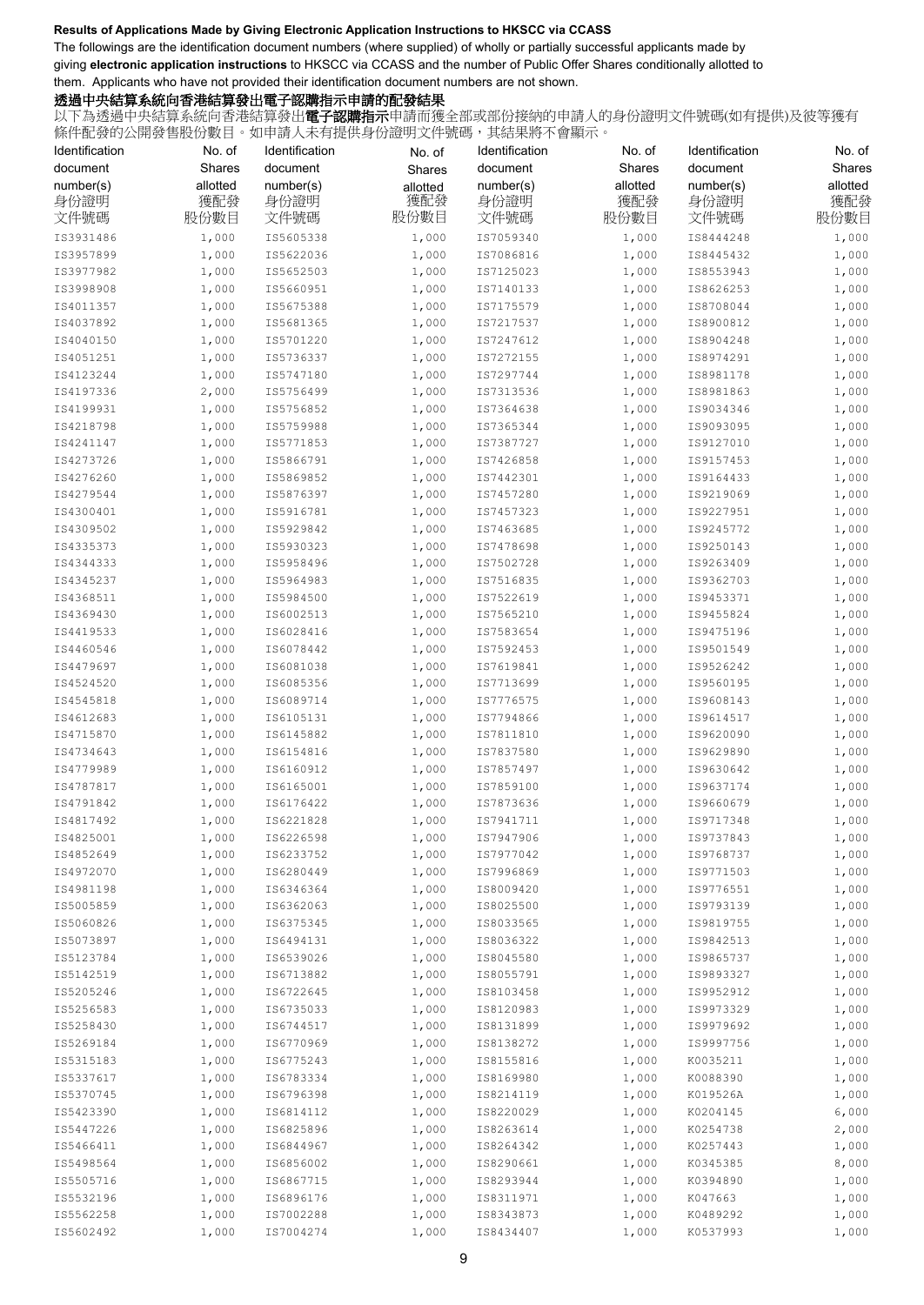The followings are the identification document numbers (where supplied) of wholly or partially successful applicants made by giving **electronic application instructions** to HKSCC via CCASS and the number of Public Offer Shares conditionally allotted to them. Applicants who have not provided their identification document numbers are not shown.

## 透過中央結算系統向香港結算發出電子認購指示申請的配發結果

| Identification | No. of   | Identification | No. of   | Identification | No. of   | Identification | No. of   |
|----------------|----------|----------------|----------|----------------|----------|----------------|----------|
| document       | Shares   | document       | Shares   | document       | Shares   | document       | Shares   |
| number(s)      | allotted | number(s)      | allotted | number(s)      | allotted | number(s)      | allotted |
| 身份證明           | 獲配發      | 身份證明           | 獲配發      | 身份證明           | 獲配發      | 身份證明           | 獲配發      |
| 文件號碼           | 股份數目     | 文件號碼           | 股份數目     | 文件號碼           | 股份數目     | 文件號碼           | 股份數目     |
| K0559067       | 1,000    | K3466159       | 1,000    | K6957641       | 1,000    | M3006684       | 1,000    |
| K0621064       | 2,000    | K3483606       | 1,000    | K7044054       | 1,000    | M3217766       | 1,000    |
| K0703575       | 1,000    | K3507076       | 1,000    | K7089562       | 1,000    | M3300167       | 1,000    |
| K074056A       | 1,000    | K3592669       | 2,000    | K7139802       | 1,000    | M3692499       | 1,000    |
| K0766399       | 1,000    | K3600742       | 1,000    | K7261470       | 1,000    | M3858982       | 1,000    |
| K0832340       | 1,000    | K3625761       | 1,000    | K7314604       | 1,000    | M4049166       | 1,000    |
| K0889806       | 1,000    | K3679721       | 2,000    | K731503        | 1,000    | M4085464       | 1,000    |
| K0924954       | 1,000    | K3733602       | 1,000    | K7468172       | 1,000    | M4102849       | 2,000    |
| K0944483       | 1,000    | K3743209       | 1,000    | K7577877       | 1,000    | M4102873       | 2,000    |
| K1046519       | 1,000    | K3856143       | 1,000    | K758850        | 1,000    | M4174866       | 1,000    |
| K114250A       | 1,000    | K3915514       | 1,000    | K7678029       | 1,000    | M4597511       | 1,000    |
| K1176293       | 2,000    | K4121813       | 1,000    | K772036A       | 1,000    | M4675768       | 1,000    |
| K1222171       | 1,000    | K415665A       | 1,000    | K7733399       | 1,000    | M4704490       | 1,000    |
| K1235125       | 1,000    | K419613        | 1,000    | K7755120       | 1,000    | M6101912       | 1,000    |
| K1261266       | 1,000    | K4205073       | 1,000    | K7879172       | 1,000    | M6543672       | 4,000    |
| K1293931       | 1,000    | K4429451       | 1,000    | K8015449       | 1,000    | M6882698       | 1,000    |
| K1322389       | 1,000    | K4455568       | 1,000    | K8050929       | 1,000    | M6964538       | 1,000    |
| K1412418       | 1,000    | K4491750       | 1,000    | K8222231       | 1,000    | M6967170       | 1,000    |
| K1448757       | 1,000    | K4497341       | 1,000    | K8235945       | 1,000    | M7063275       | 1,000    |
| K1458116       | 1,000    | K4555384       | 1,000    | K8259690       | 1,000    | OS182721       | 1,000    |
| K1508261       | 1,000    | K4665384       | 1,000    | K8327823       | 1,000    | OS201648       | 1,000    |
| K1569910       | 1,000    | K4772881       | 1,000    | K8409234       | 1,000    | P0064797       | 1,000    |
| K1595601       | 1,000    | K4778952       | 1,000    | K8455465       | 1,000    | P0071114       | 1,000    |
| K1748513       | 1,000    | K4886704       | 1,000    | K8489009       | 1,000    | P0283952       | 1,000    |
| K1756109       | 2,000    | K491077A       | 1,000    | K8544255       | 1,000    | P0349538       | 1,000    |
| K1769928       | 7,000    | K4940431       | 1,000    | K8550808       | 1,000    | P0366777       | 1,000    |
| K1772481       | 1,000    | K4953479       | 1,000    | K8685169       | 1,000    | P0407651       | 1,000    |
| K1896180       | 1,000    | K4955463       | 1,000    | K8696616       | 1,000    | P0419978       | 1,000    |
| K1922475       | 1,000    | K4968778       | 1,000    | K8856451       | 1,000    | P045059A       | 1,000    |
| K200237 (A     | 1,000    | K5056292       | 1,000    | K889636        | 1,000    | P0451510       | 1,000    |
| K2003678       | 1,000    | K505639A       | 1,000    | K892613        | 1,000    | P0531328       | 1,000    |
| K2047535       | 1,000    | K5056411       | 1,000    | K892617        | 1,000    | P0701819       | 1,000    |
| K2065312       | 1,000    | K5094240       | 1,000    | K9022929       | 1,000    | P0780115       | 1,000    |
| K2141094       | 1,000    | K5174694       | 1,000    | K9107800       | 1,000    | P0795708       | 1,000    |
| K216470        | 1,000    | K5277310       | 2,000    | K9111719       | 1,000    | P1004771       | 1,000    |
| K2193515       | 1,000    | K5395380       | 1,000    | K9231064       | 1,000    | P1119072       | 2,000    |
| K221623A       | 1,000    | K542805        | 1,000    | K927289        | 1,000    | P1463911       | 1,000    |
| K2256800       | 1,000    | K5531004       | 1,000    | K9277412       | 2,000    | P1525933       | 1,000    |
| K2417820       | 1,000    | K5573831       | 1,000    | K9554998       | 1,000    | P1680084       | 1,000    |
| K2459671       | 1,000    | K5574382       | 1,000    | K9580808       | 1,000    | P1735997       | 1,000    |
| K2553449       | 1,000    | K5629659       | 1,000    | K9683135       | 1,000    | P1739526       | 1,000    |
| K2563037       | 7,000    | K5661846       | 1,000    | K9780998       | 1,000    | P1849755       | 1,000    |
| K2581299       | 1,000    | K5675383       | 1,000    | K981941A       | 1,000    | P2083659       | 1,000    |
| K2627051       | 1,000    | K5686458       | 1,000    | L0014578       | 1,000    | P2083772       | 1,000    |
| K2818817       | 1,000    | K572708        | 1,000    | M01703         | 1,000    | P227473A       | 1,000    |
| K2914182       | 1,000    | K5809681       | 1,000    | M0219288       | 1,000    | P2512584       | 1,000    |
| K2940698       | 2,000    | K6036074       | 1,000    | M0327927       | 1,000    | P2526364       | 1,000    |
| K297049A       | 1,000    | K6175716       | 2,000    | M0341490       | 1,000    | P2616223       | 1,000    |
| K303786A       | 1,000    | K6291260       | 1,000    | M0341504       | 1,000    | P2618420       | 1,000    |
| K3064107       | 1,000    | K6313825       | 1,000    | M0905726       | 1,000    | P2643026       | 1,000    |
| K3127664       | 1,000    | K6326617       | 1,000    | M0982755       | 2,000    | P2650820       | 1,000    |
| K3156591       | 1,000    | K6360025       | 1,000    | M1012962       | 1,000    | P268580        | 1,000    |
| K3189414       | 1,000    | K6414745       | 1,000    | M2010637       | 2,000    | P2713962       | 1,000    |
| K3255816       | 1,000    | K649947        | 1,000    | M2128492       | 1,000    | P279444A       | 1,000    |
| K3281787       | 1,000    | K6664512       | 1,000    | M2153128       | 1,000    | P3008944       | 1,000    |
| K3337774       | 1,000    | K6763952       | 1,000    | M2574476       | 1,000    | P3059697       | 1,000    |
| K3350347       | 1,000    | K6838898       | 1,000    | M2575545       | 1,000    | P3201477       | 1,000    |
| K3414450       | 1,000    | K6906532       | 1,000    | M2745408       | 1,000    | P3456173       | 1,000    |
| K3434796       | 1,000    | K6908926       | 1,000    | M2860576       | 1,000    | P3880226       | 1,000    |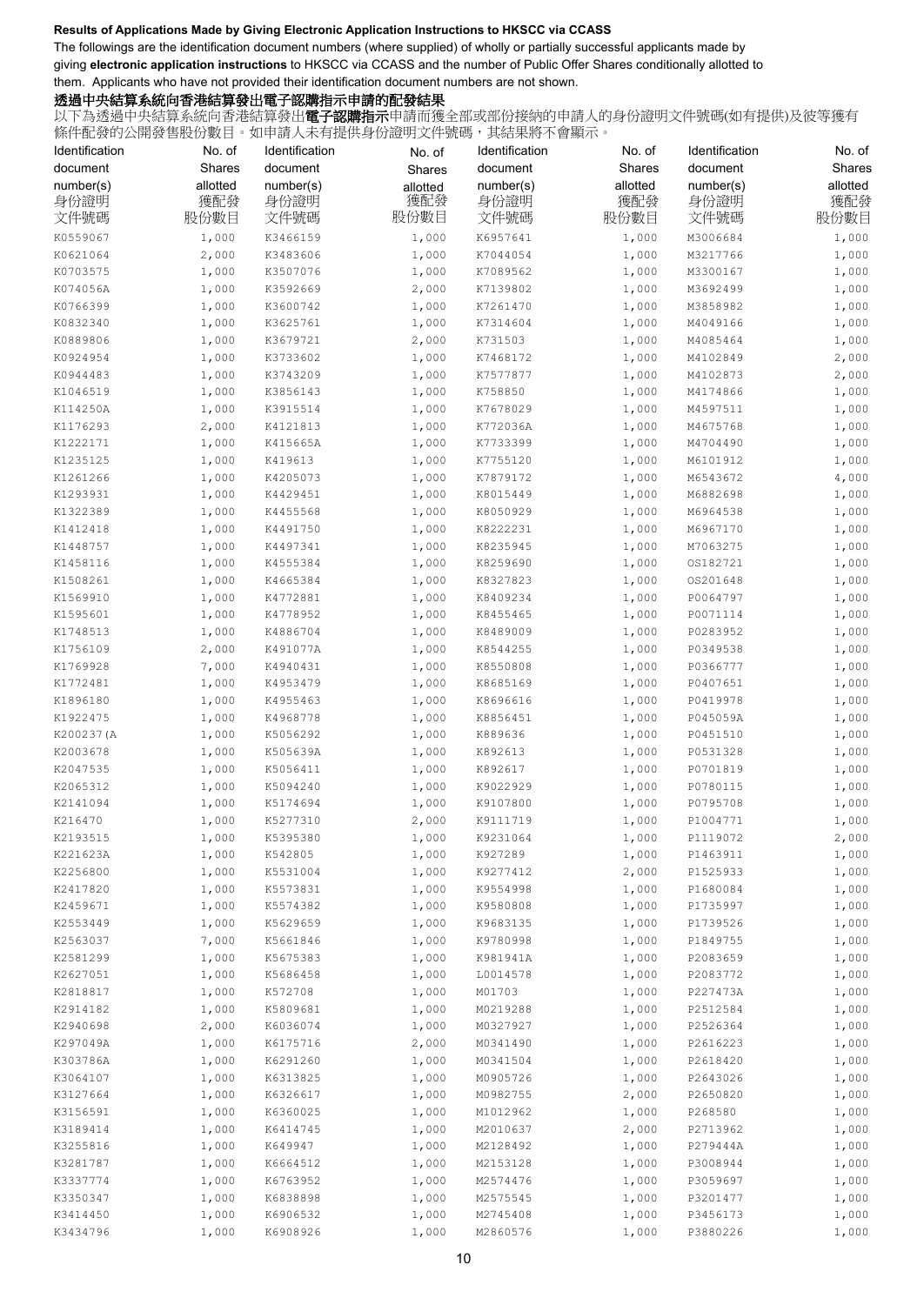The followings are the identification document numbers (where supplied) of wholly or partially successful applicants made by giving **electronic application instructions** to HKSCC via CCASS and the number of Public Offer Shares conditionally allotted to them. Applicants who have not provided their identification document numbers are not shown.

## 透過中央結算系統向香港結算發出電子認購指示申請的配發結果

| Identification | No. of   | Identification | No. of   | Identification | No. of   | Identification | No. of   |
|----------------|----------|----------------|----------|----------------|----------|----------------|----------|
| document       | Shares   | document       | Shares   | document       | Shares   | document       | Shares   |
| number(s)      | allotted | number(s)      | allotted | number(s)      | allotted | number(s)      | allotted |
| 身份證明           | 獲配發      | 身份證明           | 獲配發      | 身份證明           | 獲配發      | 身份證明           | 獲配發      |
| 文件號碼           | 股份數目     | 文件號碼           | 股份數目     | 文件號碼           | 股份數目     | 文件號碼           | 股份數目     |
| P4160596       | 1,000    | R0181802       | 1,000    | R6728676       | 1,000    | V0578711       | 1,000    |
| P4592488       | 1,000    | R018849        | 1,000    | R6749592       | 1,000    | V0580538       | 1,000    |
| P488201        | 1,000    | R038621        | 1,000    | R694459A       | 1,000    | V0581763       | 1,000    |
| P5307507       | 1,000    | R0441979       | 1,000    | R7019156       | 1,000    | V0622117       | 1,000    |
| P5667589       | 1,000    | R0473609       | 1,000    | R7196279       | 1,000    | V063252A       | 1,000    |
| P5741797       | 1,000    | R0517371       | 1,000    | R7340736       | 1,000    | V0658839       | 1,000    |
| P6086385       | 1,000    | R0645531       | 1,000    | R7633385       | 1,000    | V0692875       | 1,000    |
| P6090994       | 1,000    | R066790A       | 1,000    | R7634977       | 1,000    | V0697842       | 1,000    |
| P6135203       | 1,000    | R068812(5      | 1,000    | R782419        | 1,000    | V0752630       | 1,000    |
| P6167075       | 1,000    | R0699607       | 1,000    | R7832744       | 2,000    | V0781460       | 1,000    |
| P6251416       | 1,000    | R072793        | 1,000    | R7853423       | 1,000    | V0838845       | 1,000    |
| P629007        | 1,000    | R0805768       | 1,000    | R7900995       | 1,000    | V0976016       | 2,000    |
| P6332394       | 1,000    | R0944806       | 1,000    | R8098831       | 1,000    | V1109766       | 1,000    |
| P6387733       | 1,000    | R1024182       | 1,000    | R8107695       | 1,000    | V1148443       | 1,000    |
| P6539444       | 1,000    | R1060359       | 1,000    | R811439A       | 1,000    | V1186078       | 1,000    |
| P6602898       | 1,000    | R1079661       | 1,000    | R8114403       | 1,000    | V123076A       | 1,000    |
| P667774A       | 1,000    | R1284559       | 1,000    | R8114527       | 1,000    | V1354272       | 1,000    |
| P6819382       | 2,000    | R1290311       | 1,000    | R8347688       | 1,000    | W01648246      | 1,000    |
| P7025916       | 1,000    | R132710A       | 1,000    | R8359228       | 2,000    | W04075005      | 1,000    |
| P7157650       | 2,000    | R145134A       | 1,000    | R8398649       | 1,000    | W21625533      | 1,000    |
| P7184437       | 1,000    | R1487751       | 1,000    | R8504309       | 1,000    | W49128440      | 2,000    |
| P7458634       | 2,000    | R1989897       | 1,000    | R8631769       | 2,000    | W68113639      | 2,000    |
| P7540446       | 1,000    | R2234180       | 1,000    | R8652219       | 1,000    | XD375606       | 1,000    |
| P7605319       | 1,000    | R2477938       | 1,000    | R8698367       | 1,000    | XG004947A      | 2,000    |
| P7621551       | 1,000    | R2478748       | 1,000    | R8727642       | 1,000    | Y0026261       | 1,000    |
| P7621691       | 1,000    | R2516186       | 1,000    | R8734584       | 2,000    | Y0099242       | 1,000    |
| P7845190       | 1,000    | R2729228       | 1,000    | R8822998       | 1,000    | Y0105307       | 1,000    |
| P7896119       | 2,000    | R2796197       | 1,000    | R894354        | 1,000    | Y010940A       | 1,000    |
| P7909016       | 1,000    | R2913924       | 1,000    | R9088708       | 1,000    | Y0144493       | 1,000    |
| P793777A       | 1,000    | R3039578       | 1,000    | S12258425      | 1,000    | Y0180414       | 2,000    |
| P800968A       | 1,000    | R3054755       | 1,000    | S12340869      | 1,000    | Y0201799       | 1,000    |
| P8085424       | 1,000    | R3115509       | 1,000    | T10172153      | 1,000    | Y0216303       | 1,000    |
| P816376A       | 1,000    | R3115517       | 1,000    | T12045299      | 1,000    | Y0264979       | 1,000    |
| P8213457       | 1,000    | R3180483       | 1,000    | T12061971      | 1,000    | Y0307473       | 1,000    |
| P8217622       | 1,000    | R3262706       | 1,000    | V0022632       | 1,000    | Y0414490       | 1,000    |
| P8268359       | 1,000    | R3359572       | 1,000    | V0028401       | 2,000    | Y0417481       | 1,000    |
| P8274944       | 1,000    | R3410349       | 2,000    | V0080713       | 1,000    | Y0445949       | 1,000    |
| P828779(5      | 1,000    | R3576182       | 1,000    | V0100587       | 1,000    | Y0446635       | 1,000    |
| P8372733       | 1,000    | R3860697       | 1,000    | V0100595       | 1,000    | Y0482046       | 1,000    |
| P8401768       | 1,000    | R3927155       | 1,000    | V010761        | 1,000    | Y0500524       | 1,000    |
| P8424431       | 1,000    | R4013335       | 1,000    | V0110582       | 1,000    | Y053713-4      | 1,000    |
| P8429964       | 1,000    | R4077341       | 1,000    | V0115703       | 1,000    | Y0751470       | 1,000    |
| P8523065       | 1,000    | R4207075       | 1,000    | V0118346       | 1,000    | Y0787157       | 1,000    |
| P8543694       | 1,000    | R4281690       | 1,000    | V020593        | 1,000    | Y0865646       | 1,000    |
| P8616705       | 1,000    | R4295063       | 1,000    | V0209899       | 1,000    | Y0872146       | 1,000    |
| P8801871       | 2,000    | R4554948       | 1,000    | V0209953       | 1,000    | Y087654 (0     | 1,000    |
| P8872302       | 1,000    | R4627341       | 1,000    | V0224065       | 1,000    | Y089283A       | 1,000    |
| P895547A       | 1,000    | R4708643       | 1,000    | V0231398       | 1,000    | Y094581A       | 1,000    |
| P9084065       | 1,000    | R4783955       | 1,000    | V0235989       | 1,000    | Y0983878       | 1,000    |
| P9119454       | 1,000    | R4798987       | 1,000    | V0293261       | 1,000    | Y1014836       | 1,000    |
| P9190256       | 1,000    | R489465        | 1,000    | V030221A       | 1,000    | Y1037933       | 1,000    |
| P9541407       | 1,000    | R4907948       | 1,000    | V0307912       | 1,000    | Y1191789       | 1,000    |
| P9654678       | 1,000    | R5393905       | 1,000    | V0311375       | 1,000    | Y1246214       | 1,000    |
| P9662530       | 1,000    | R5833689       | 1,000    | V034530A       | 1,000    | Y1282709       | 1,000    |
| P9736151       | 1,000    | R6148580       | 2,000    | V0376701       | 1,000    | Y1392245       | 1,000    |
| P986933A       | 1,000    | R6256901       | 1,000    | V0388076       | 1,000    | Y1462898       | 1,000    |
| P9890673       | 1,000    | R6322920       | 1,000    | V0475416       | 1,000    | Y1519199       | 1,000    |
| P9976721       | 1,000    | R6365026       | 1,000    | V0492639       | 1,000    | Y1519784       | 1,000    |
| R0000700       | 1,000    | R6672034       | 1,000    | V0555681       | 1,000    | Y170989(3      | 1,000    |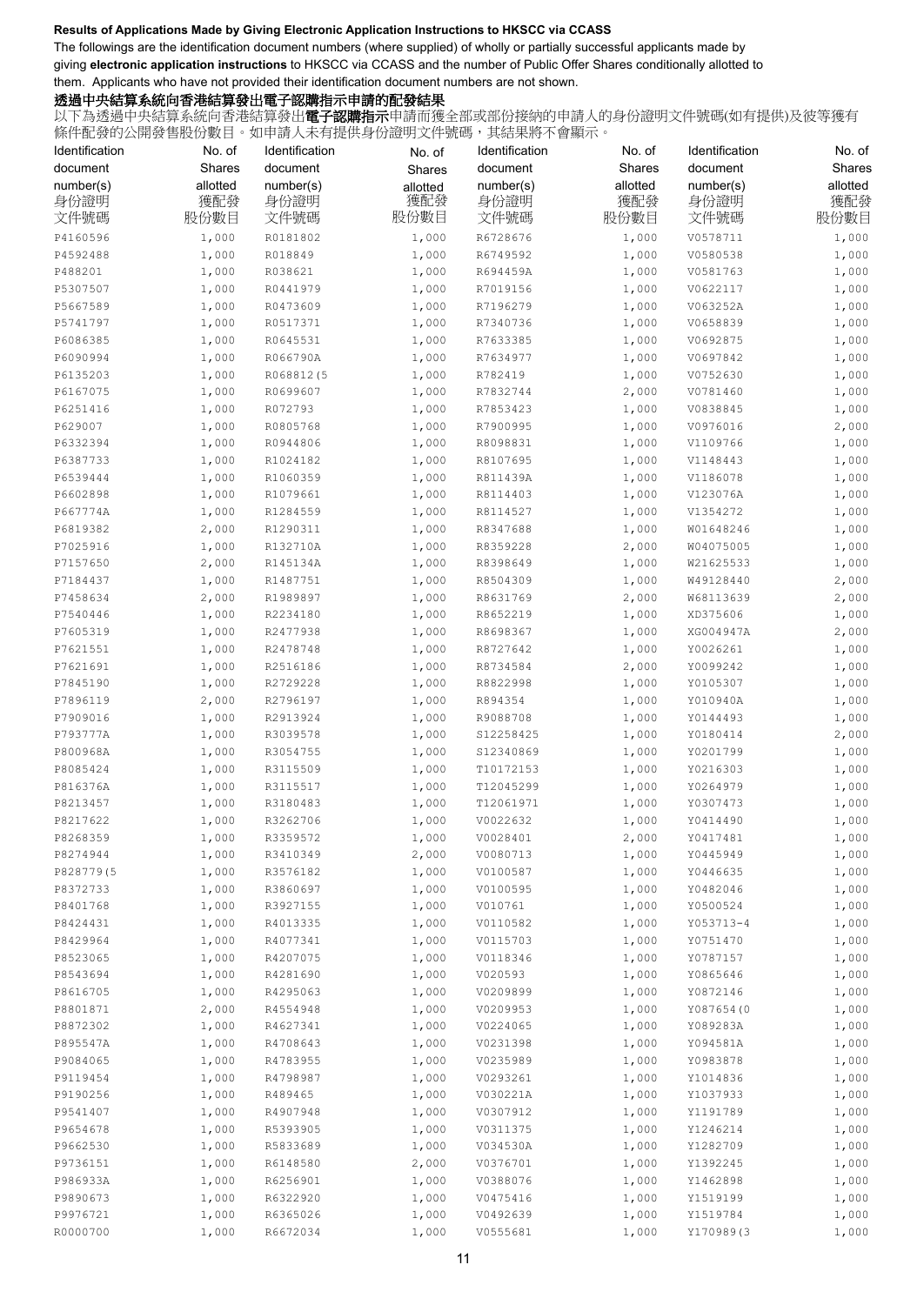The followings are the identification document numbers (where supplied) of wholly or partially successful applicants made by giving **electronic application instructions** to HKSCC via CCASS and the number of Public Offer Shares conditionally allotted to them. Applicants who have not provided their identification document numbers are not shown.

## 透過中央結算系統向香港結算發出電子認購指示申請的配發結果

| Identification | No. of   | Identification | No. of   | Identification | No. of   | Identification | No. of   |
|----------------|----------|----------------|----------|----------------|----------|----------------|----------|
| document       | Shares   | document       | Shares   | document       | Shares   | document       | Shares   |
| number(s)      | allotted | number(s)      | allotted | number(s)      | allotted | number(s)      | allotted |
| 身份證明           | 獲配發      | 身份證明           | 獲配發      | 身份證明           | 獲配發      | 身份證明           | 獲配發      |
| 文件號碼           | 股份數目     | 文件號碼           | 股份數目     | 文件號碼           | 股份數目     | 文件號碼           | 股份數目     |
| Y1748082       | 1,000    | Y533682A       | 1,000    | Z2482631       | 1,000    | Z4647611       | 1,000    |
| Y1816983       | 1,000    | Y5364238       | 1,000    | Z2675391       | 1,000    | Z4649037       | 1,000    |
| Y1824544       | 1,000    | Y5597429       | 1,000    | Z2676207       | 1,000    | Z4650116       | 1,000    |
| Y1869610       | 1,000    | Y5610336       | 1,000    | Z2711053       | 1,000    | Z4672039       | 1,000    |
| Y1879799       | 1,000    | Y5623640       | 1,000    | Z2721210       | 1,000    | Z4721129       | 1,000    |
| Y1984142       | 1,000    | Y5639423       | 1,000    | Z2737346       | 1,000    | Z473350A       | 1,000    |
| Y201189A       | 2,000    | Y5641304       | 1,000    | Z2777089       | 1,000    | Z4738412       | 2,000    |
| Y2053118       | 1,000    | Y5756624       | 1,000    | Z2839467       | 1,000    | Z4766955       | 1,000    |
| Y2064462       | 1,000    | Y5762896       | 1,000    | Z2904307       | 1,000    | Z480685A       | 1,000    |
| Y207168A       | 1,000    | Y5796502       | 1,000    | Z2904420       | 1,000    | Z4809743       | 1,000    |
| Y2228783       | 1,000    | Y6193046       | 1,000    | Z2916127       | 1,000    | Z5059551       | 1,000    |
| Y2232306       | 1,000    | Y6391026       | 1,000    | Z2925940       | 1,000    | Z5130388       | 1,000    |
| Y2244207       | 1,000    | Y6481424       | 1,000    | Z2942799       | 1,000    | Z5198160       | 1,000    |
| Y2249640       | 1,000    | Y6634522       | 1,000    | Z2972337       | 1,000    | Z5226091       | 1,000    |
| Y2260822       | 1,000    | Z0131688       | 1,000    | Z3020283       | 1,000    | Z524085A       | 1,000    |
| Y2312989       | 1,000    | Z0212912       | 1,000    | Z3085016       | 1,000    | Z5254311       | 1,000    |
| Y2371950       | 1,000    | Z026517A       | 1,000    | Z3100422       | 1,000    | Z5258627       | 1,000    |
| Y2386702       | 1,000    | Z0317315       | 1,000    | Z3149871       | 1,000    | Z5263167       | 2,000    |
| Y2397259       | 1,000    | Z0458717       | 1,000    | Z3200656       | 1,000    | Z5365725       | 1,000    |
| Y2488858       | 1,000    | Z0550516       | 1,000    | Z3235247       | 1,000    | Z536768A       | 1,000    |
| Y2490399       | 1,000    | Z0591824       | 1,000    | Z3250572       | 1,000    | Z5370826       | 1,000    |
| Y2507534       | 2,000    | Z062188A       | 1,000    | Z3281567       | 1,000    | Z5375585       | 1,000    |
| Y255284A       | 1,000    | Z0644510       | 1,000    | Z3282970       | 1,000    | Z5392676       | 1,000    |
| Y2558058       | 1,000    | Z0649008       | 1,000    | Z3310079       | 1,000    | Z5464448       | 1,000    |
| Y2584679       | 1,000    | Z0758613       | 1,000    | Z3315593       | 1,000    | Z5535930       | 1,000    |
| Y278077A       | 1,000    | Z081937A       | 1,000    | Z3394647       | 1,000    | Z6105875       | 1,000    |
| Y2786212       | 1,000    | Z0885747       | 1,000    | Z3425887       | 1,000    | Z6122125       | 1,000    |
| Y2925972       | 1,000    | Z0887456       | 1,000    | Z344248A       | 1,000    | Z6218599       | 1,000    |
| Y2945280       | 1,000    | Z0942449       | 1,000    | Z3464181       | 1,000    | Z6267581       | 1,000    |
| Y2963645       | 1,000    | Z0954889       | 1,000    | Z3473903       | 1,000    | Z6305696       | 1,000    |
| Y3033285       | 1,000    | Z1182316       | 1,000    | Z3606830       | 1,000    | Z6380507       | 1,000    |
| Y3048460       | 1,000    | Z1430204       | 1,000    | Z361275A       | 1,000    | Z646042A       | 1,000    |
| Y3109184       | 1,000    | Z1609549       | 1,000    | Z364824A       | 1,000    | Z6479066       | 1,000    |
| Y3172463       | 1,000    | Z1639391       | 1,000    | Z3652166       | 1,000    | Z6559906       | 1,000    |
| Y321191(4      | 1,000    | Z1687353       | 1,000    | Z3670393       | 1,000    | Z6626891       | 1,000    |
| Y3212422       | 1,000    | Z1699386       | 1,000    | Z373538A       | 1,000    | Z6631356       | 1,000    |
| Y352999A       | 1,000    | Z1733878       | 1,000    | Z3774644       | 1,000    | Z6641793       | 1,000    |
| Y3534209       | 1,000    | Z174215A       | 1,000    | Z3806880       | 1,000    | Z6642536       | 1,000    |
| Y358181(9      | 1,000    | Z1772598       | 1,000    | Z3861008       | 1,000    | Z6668969       | 1,000    |
| Y3609187       | 1,000    | Z1828992       | 1,000    | Z3872700       | 1,000    | Z6704256       | 1,000    |
| Y3636575       | 1,000    | Z190267A       | 1,000    | Z3882889       | 3,000    | Z6714448       | 1,000    |
| Y3773572       | 1,000    | Z1926048       | 1,000    | Z3908861       | 1,000    | Z6734392       | 1,000    |
| Y3909644       | 1,000    | Z1952537       | 1,000    | Z3928293       | 1,000    | Z6807039       | 1,000    |
| Y3947503       | 1,000    | Z1953886       | 1,000    | Z3966322       | 1,000    | Z6859276       | 1,000    |
| Y4130527       | 1,000    | Z1980077       | 2,000    | Z4076045       | 1,000    | Z6860703       | 1,000    |
| Y4205721       | 1,000    | Z201719A       | 1,000    | Z410037        | 1,000    | Z6910514       | 1,000    |
| Y420573A       | 1,000    | Z210260A       | 1,000    | Z4101872       | 1,000    | Z691415        | 1,000    |
| Y4348069       | 1,000    | Z2157536       | 1,000    | Z417411A       | 1,000    | Z701840        | 1,000    |
| Y441598A       | 1,000    | Z2175623       | 1,000    | Z4197365       | 1,000    | Z7042257       | 2,000    |
| Y4516581       | 1,000    | Z2183383       | 4,000    | Z4203713       | 1,000    | Z7049839       | 1,000    |
| Y4732780       | 1,000    | Z218843        | 1,000    | Z4207182       | 1,000    | Z7218177       | 1,000    |
| Y4794387       | 1,000    | Z219900A       | 2,000    | Z4215207       | 1,000    | Z7245921       | 1,000    |
| Y4872914       | 1,000    | Z2241405       | 1,000    | Z4278179       | 1,000    | Z7269952       | 1,000    |
| Y4947914       | 1,000    | Z2242916       | 1,000    | Z4367554       | 1,000    | Z7306491       | 1,000    |
| Y4960155       | 1,000    | Z229696A       | 1,000    | Z4413823       | 1,000    | Z7335912       | 1,000    |
| Y5130172       | 1,000    | Z2306604       | 1,000    | Z4436548       | 1,000    | Z7343192       | 1,000    |
| Y5168137       | 1,000    | Z2332281       | 1,000    | Z458119A       | 1,000    | Z7361123       | 1,000    |
| Y5194464       | 1,000    | Z2346290       | 1,000    | Z4583397       | 1,000    | Z7400552       | 1,000    |
| Y523248A       | 1,000    | Z2476739       | 1,000    | Z464667        | 1,000    | Z7433191       | 1,000    |
|                |          |                |          |                |          |                |          |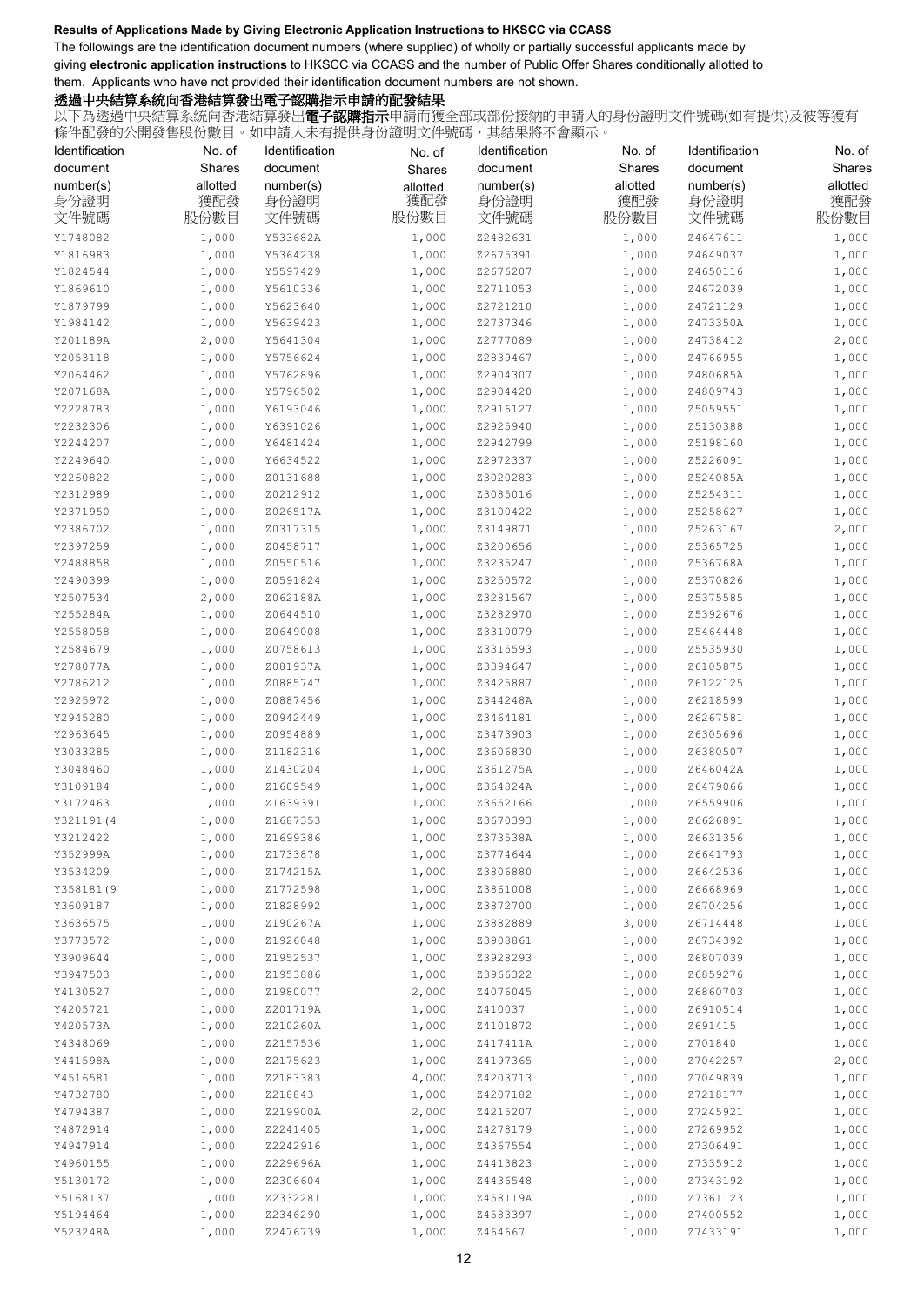The followings are the identification document numbers (where supplied) of wholly or partially successful applicants made by giving **electronic application instructions** to HKSCC via CCASS and the number of Public Offer Shares conditionally allotted to them. Applicants who have not provided their identification document numbers are not shown.

### 透過中央結算系統向香港結算發出電子認購指示申請的配發結果

| Identification       | No. of         | Identification | No. of          | Identification | No. of   | Identification | No. of   |
|----------------------|----------------|----------------|-----------------|----------------|----------|----------------|----------|
| document             | Shares         | document       | Shares          | document       | Shares   | document       | Shares   |
| number(s)            | allotted       | number(s)      |                 | number(s)      | allotted | number(s)      | allotted |
| 身份證明                 | 獲配發            | 身份證明           | allotted<br>獲配發 | 身份證明           | 獲配發      | 身份證明           | 獲配發      |
| 文件號碼                 | 股份數目           | 文件號碼           | 股份數目            | 文件號碼           | 股份數目     | 文件號碼           | 股份數目     |
| Z7450037             | 1,000          |                |                 |                |          |                |          |
| Z7474300             | 1,000          |                |                 |                |          |                |          |
| Z7517476             | 1,000          |                |                 |                |          |                |          |
| Z7524251             | 1,000          |                |                 |                |          |                |          |
| Z7546891             | 1,000          |                |                 |                |          |                |          |
| Z7552298             | 1,000          |                |                 |                |          |                |          |
| Z756296A             | 1,000          |                |                 |                |          |                |          |
| Z7575352             | 1,000          |                |                 |                |          |                |          |
| Z7582170             | 1,000          |                |                 |                |          |                |          |
| Z7608404             | 1,000          |                |                 |                |          |                |          |
| Z7610638             | 1,000          |                |                 |                |          |                |          |
| Z7624051             | 1,000          |                |                 |                |          |                |          |
| Z7835796             | 1,000          |                |                 |                |          |                |          |
| Z7863048             | 1,000          |                |                 |                |          |                |          |
| Z7910283             | 1,000          |                |                 |                |          |                |          |
| Z793168A             | 1,000          |                |                 |                |          |                |          |
| Z802001A             | 1,000          |                |                 |                |          |                |          |
| Z8068314             | 1,000          |                |                 |                |          |                |          |
| Z8087866             | 1,000          |                |                 |                |          |                |          |
| Z8090948             | 1,000          |                |                 |                |          |                |          |
| Z815864A             | 1,000          |                |                 |                |          |                |          |
| Z8252891<br>Z8261270 | 1,000<br>1,000 |                |                 |                |          |                |          |
| Z8290238             | 1,000          |                |                 |                |          |                |          |
| Z830089              | 1,000          |                |                 |                |          |                |          |
| Z832776A             | 1,000          |                |                 |                |          |                |          |
| Z8399434             | 1,000          |                |                 |                |          |                |          |
| Z8450359             | 1,000          |                |                 |                |          |                |          |
| Z8551902             | 1,000          |                |                 |                |          |                |          |
| Z8582506             | 1,000          |                |                 |                |          |                |          |
| Z8609773             | 1,000          |                |                 |                |          |                |          |
| Z8622435             | 2,000          |                |                 |                |          |                |          |
| Z8644161             | 1,000          |                |                 |                |          |                |          |
| Z8684287             | 1,000          |                |                 |                |          |                |          |
| Z8800171             | 1,000          |                |                 |                |          |                |          |
| Z8828335             | 1,000          |                |                 |                |          |                |          |
| Z8857505             | 1,000          |                |                 |                |          |                |          |
| Z9028936             | 1,000          |                |                 |                |          |                |          |
| Z9058487             | 1,000          |                |                 |                |          |                |          |
| Z9069500             | 1,000          |                |                 |                |          |                |          |
| Z909050A             | 1,000          |                |                 |                |          |                |          |
| Z9096389             | 1,000          |                |                 |                |          |                |          |
| Z9103164             | 1,000          |                |                 |                |          |                |          |
| Z9132326             | 1,000          |                |                 |                |          |                |          |
| Z9215043<br>Z9248499 | 1,000<br>1,000 |                |                 |                |          |                |          |
| Z9298631             | 1,000          |                |                 |                |          |                |          |
| Z930254A             | 1,000          |                |                 |                |          |                |          |
| Z9444468             | 1,000          |                |                 |                |          |                |          |
| Z9500767             | 1,000          |                |                 |                |          |                |          |
| Z952223A             | 1,000          |                |                 |                |          |                |          |
| Z9631136             | 1,000          |                |                 |                |          |                |          |
| Z9647857             | 1,000          |                |                 |                |          |                |          |
| Z9719750             | 1,000          |                |                 |                |          |                |          |
| Z9821504             | 1,000          |                |                 |                |          |                |          |
| Z9854429             | 2,000          |                |                 |                |          |                |          |
| Z9908677             | 1,000          |                |                 |                |          |                |          |
|                      |                |                |                 |                |          |                |          |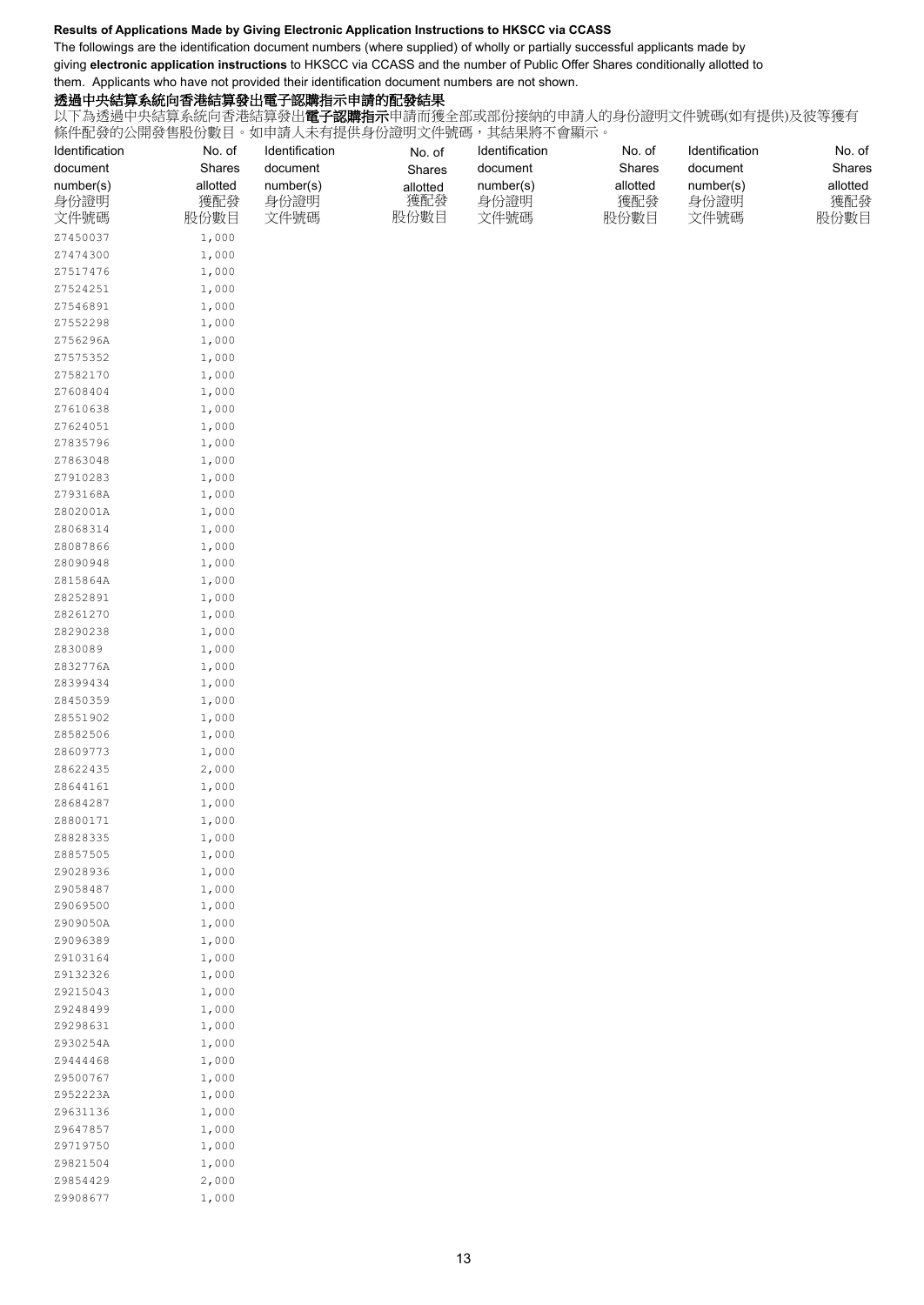# **DESPATCH/COLLECTION OF SHARE CERTIFICATES AND REFUND CHEQUES**

Applicants who have applied for 1,000,000 Public Offer Shares or more on **WHITE** Application Forms and have provided all information required by their Application Forms and their applications are wholly or partially successful, may collect their share certificate(s) (where applicable) from the Hong Kong Branch Share Registrar, Tricor Investor Services Limited at Level 22, Hopewell Centre, 183 Queen's Road East, Hong Kong, from 9:00 a.m. to 1:00 p.m. on Monday, 11 December 2017 or such other date as notified by us. Applicants being individuals who are eligible for personal collection cannot authorise any other person(s) to make collection on their behalf. Corporate applicants which are eligible for personal collection must attend by their authorised representatives bearing letters of authorisation from their corporations stamped with the respective corporation's chop. Both individuals and authorised representatives (if applicable) must produce, at the time of collection, evidence of identity acceptable to Tricor Investor Services Limited.

Share certificates for Public Offer Shares allotted to applicants using **WHITE** Application Forms or which are either not available for personal collection or which are available but are not collected in person, are expected to be despatched to those entitled to the address specified in the relevant **WHITE** Application Form by ordinary post at their own risks on Monday, 11 December 2017.

Wholly or partially successful applicants on **YELLOW** Application Form will have their share certificate(s) issued in the name of HKSCC Nominees and deposited directly into CCASS for credit to their CCASS Investor Participant stock accounts or their designated CCASS Participant's stock account as instructed by the applicant in the **YELLOW** Application Form on Monday, 11 December 2017 or upon contingency, on any other date determined by HKSCC or HKSCC Nominees.

Share certificate(s) for Public Offer allotted to applicants giving **electronic application instructions** to HKSCC via CCASS will be issued in the name of HKSCC Nominees and deposited into CCASS for credit to their CCASS Investor Participant stock accounts or the stock accounts of their designated CCASS Participants as instructed by them electronically, on Monday, 11 December 2017, or, on any other date determined by HKSCC or HKSCC Nominees. Applicants applying through a designated CCASS Participant (other than a CCASS Investor Participant) using **YELLOW** Application Forms and by giving electronic application instructions to HKSCC via CCASS should check the number of Public Offer Shares allocated to them and the amount of refund monies (if any) payable (if they applied by giving electronic application instructions to HKSCC via CCASS) with that CCASS Participant.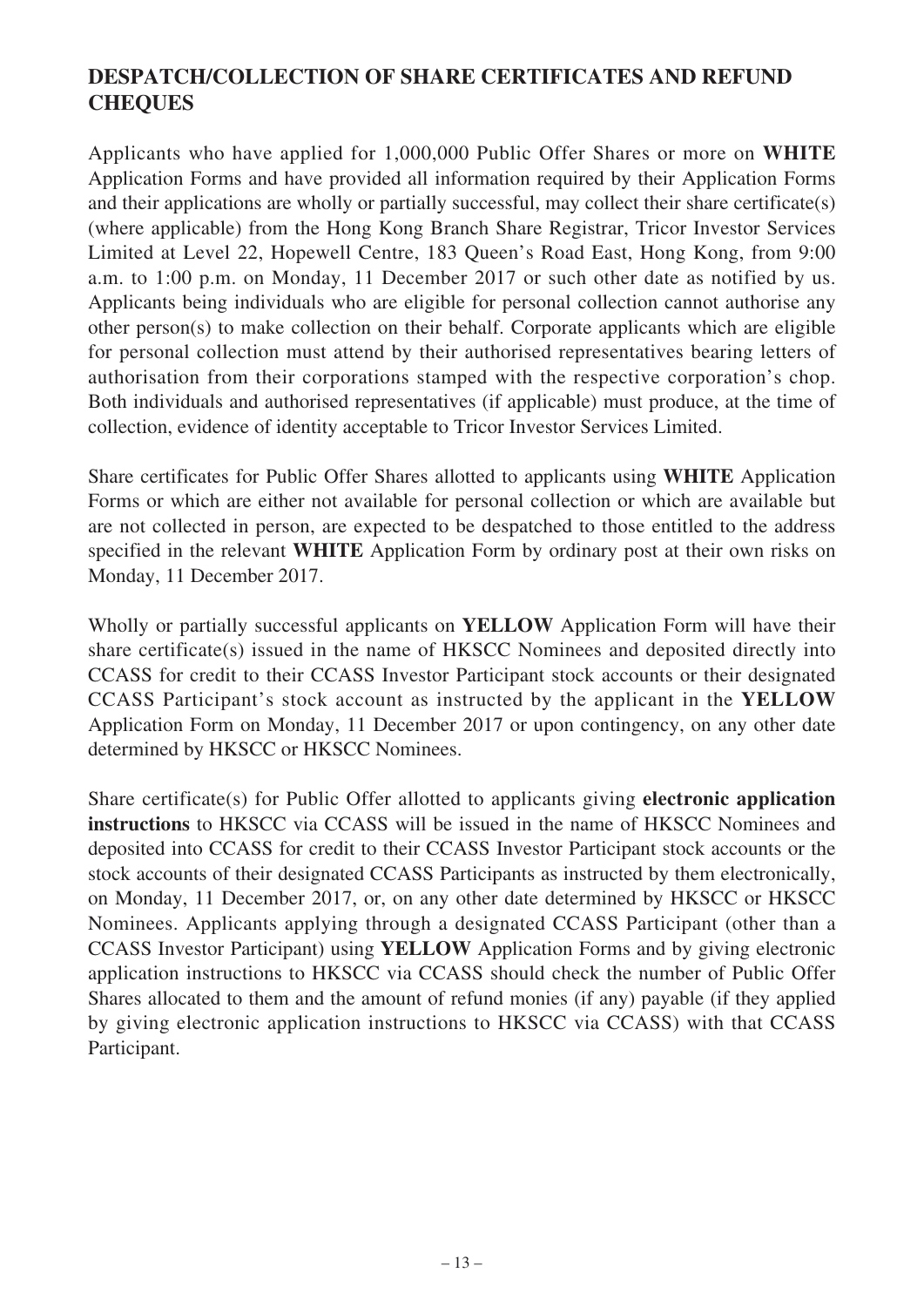Applicants applying as a CCASS Investor Participant on **YELLOW** Application Form or by giving **electronic application instructions** to HKSCC via CCASS should check the announcement made by the Company and report any discrepancies to HKSCC before 5:00 p.m. on Monday, 11 December 2017 or any other date as shall be determined by HKSCC or HKSCC Nominees. Immediately after the credit of the Public Offer Shares to the CCASS Investor Participant's stock accounts, the applicant may check the new account balance (and the amount of refund payable to them if they apply by giving **electronic application instructions** to HKSCC via CCASS) via CCASS Phone System and the CCASS Internet System (using the procedures contained in HKSCC's "An Operating Guide for Investor Participants" in effect from time to time). HKSCC will also make available to such applicant activity statements showing the number of Offer Shares credited to their CCASS Investor Participants stock accounts and (for CCASS Investor Participants applying by giving **electronic application instructions** to HKSCC) the refund amount credited to their respective designated bank accounts.

Applicants on **WHITE** and **YELLOW** Application Forms who have applied for 1,000,000 Public Offer Shares or more and have provided all information required by their **WHITE** and **YELLOW** Application Forms, may collect their refund cheque(s) (where applicable) from Tricor Investor Services Limited at Level 22, Hopewell Centre, 183 Queen's Road East, Hong Kong, from 9:00 a.m. to 1:00 p.m. on Monday, 11 December 2017 or such other date as notified by us.

Refund cheques for wholly or partially successful or unsuccessful applicants on **WHITE** and **YELLOW** Application Forms which are either not available for personal collection or which are available but are not collected in person, are expected to be despatched by ordinary post to those entitled at their own risks on Monday, 11 December 2017.

Applicants who have applied by giving **electronic application instructions** to HKSCC to apply on their behalf, all refunds are expected to be credited to their designated bank accounts (if the applicants have applied as a CCASS Investor Participant) or the designated bank account of their broker or custodian on Monday, 11 December 2017.

Share certificates for the Offer Shares will only become valid certificates of title at 8:00 a.m. on Tuesday, 12 December 2017, provided that the Share Offer has become unconditional in all aspects and the right of termination described in the paragraph headed "Underwriting — Underwriting arrangements and expenses — Public Offer — Grounds for termination" in the Prospectus has not been exercised. The Company will not issue any temporary documents of title in respect of the Offer Shares or any receipts for sums paid on application for the Offer Shares.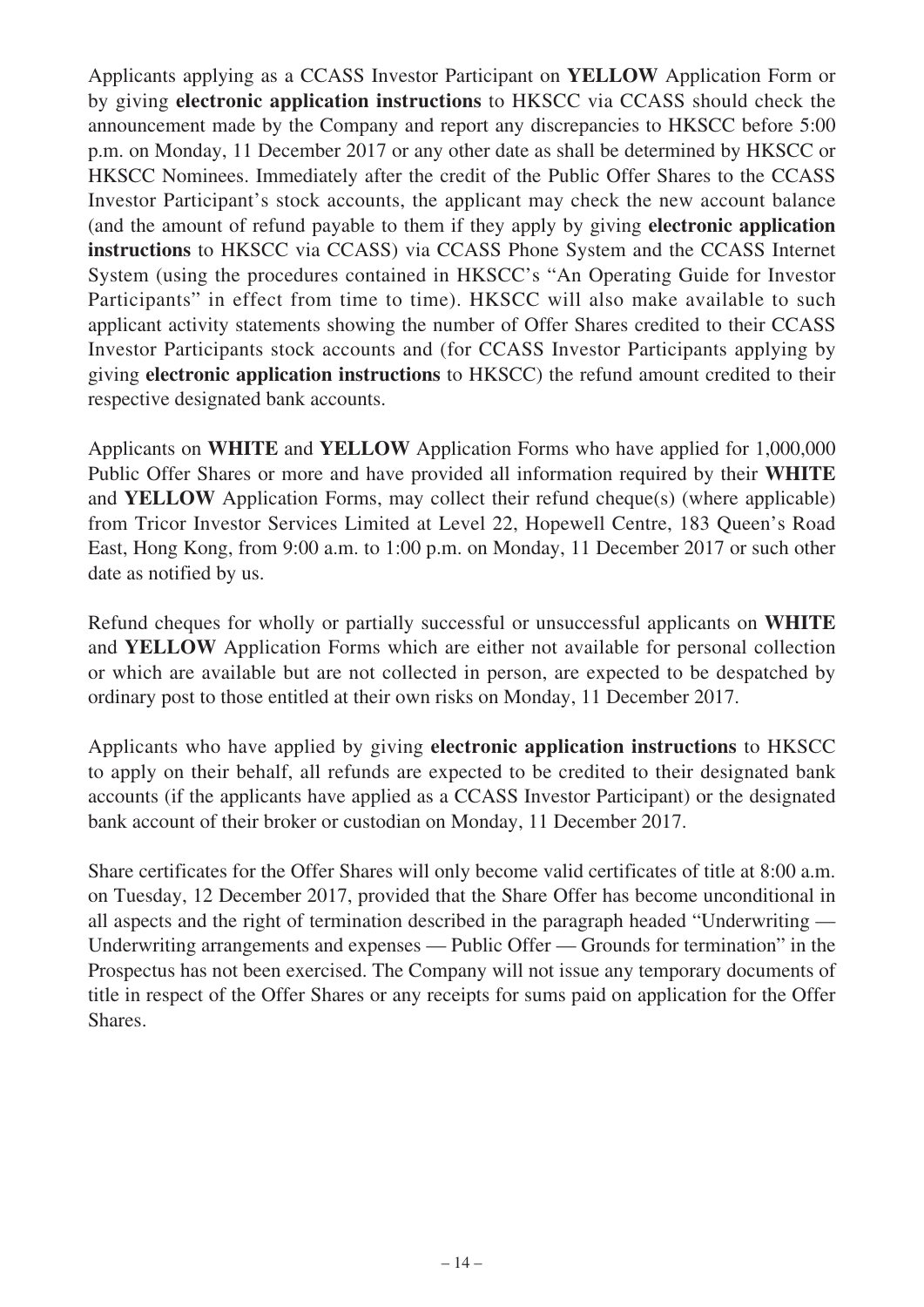# **INFORMATION ON SPECIAL ARRANGEMENTS TO FACILITATE SHARES TRANSFERRED AND TO BE TRANSFERRED FROM SINGAPORE TO HONG KONG PRIOR TO THE LISTING**

As disclosed in the section headed "Listings, registration, dealings and settlement — Special arrangements to facilitate transfers before the Listing" in the Prospectus, special arrangements have been made to facilitate the transfer of Shares prior to the Listing. In connection with the Listing, the Singapore Principal Share Registrar and the Hong Kong Branch Share Registrar provided/will provide three batch-transfers of Singapore-listed Shares for Shareholders seeking to transfer their Shares to the Hong Kong Branch Share Register before the Listing.

The key dates in relation to such batch-transfers exercises (the "**Batch-Transfers**") are set out below:

| <b>Events</b>                                                                                                                                             | <b>First Batch-</b><br><b>Transfer</b> | <b>Second Batch-</b><br><b>Transfer</b> | <b>Third Batch-</b><br><b>Transfer</b> |
|-----------------------------------------------------------------------------------------------------------------------------------------------------------|----------------------------------------|-----------------------------------------|----------------------------------------|
| Final date to submit a request for withdrawal<br>of securities form to CDP and a SG<br>Removal Request Form to the Singapore<br>Principal Share Registrar | Monday,<br>27 November 2017            | Wednesday,<br>29 November 2017          | Friday,<br>1 December 2017             |
| Share certificates available for collection from Monday,<br>the Hong Kong Branch Share Registrar's<br>office                                              | 11 December 2017                       | Wednesday,<br>13 December 2017          | Friday,<br>15 December 2017            |

Shareholders who hold their Shares directly in CDP can complete and submit the request for withdrawal of securities form to CDP and the SG Removal Request Form to the Singapore Principal Share Registrar before the relevant dates stipulated above to participate in the Batch-Transfers.

The Company will bear the costs, fees and duties payable for the Batch-Transfers. Withdrawal fees payable to CDP will be borne by the relevant Shareholders and CDP's existing charges will still apply, together with any other costs to be levied by such Shareholders' own brokers, nominees or custodians (where relevant). Shareholders should note that all costs, fees and duties payable for any subsequent transfer of their Shares, including the fees chargeable by the share registrars and the CDP will be borne by Shareholders themselves.

The Company has made arrangements to inform our Shareholders and the Singapore investing public of details of the Listing and the Batch-Transfers procedures by way of announcements on the respective websites of our Company at *www.centurioncorp.com.sg* and the SGX-ST at *www.sgx.com*.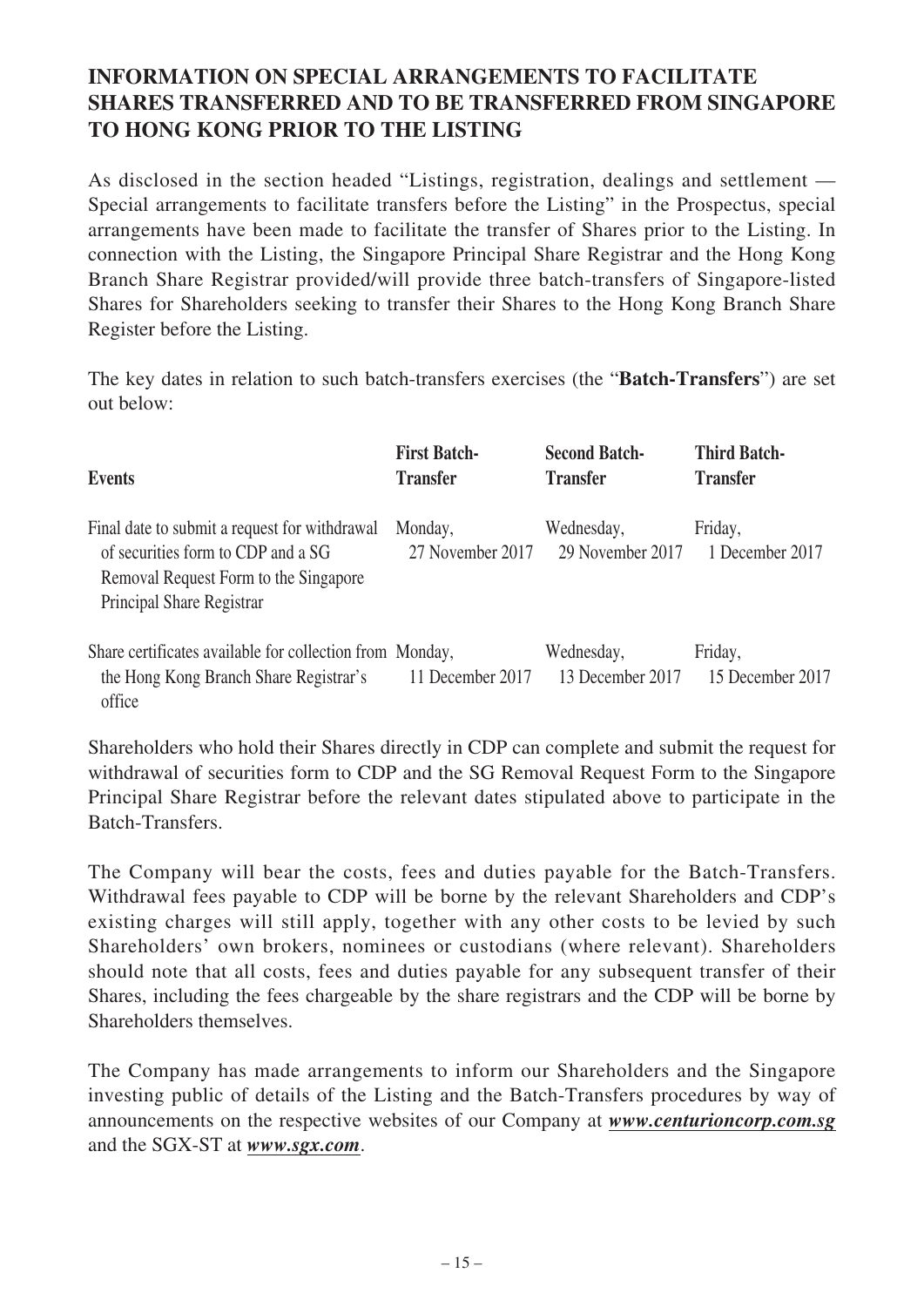The Board has been informed that as at 6:00pm on 10 December 2017, being the latest practicable time for the purpose of ascertaining the relevant information before the issue of this announcement:

- the Singapore Principal Share Registrar has received instructions from Shareholders for the transfer of an aggregate of 114,377,839 Shares (representing approximately 13.60% of the total number of issued Shares) to the Hong Kong Branch Share Registrar;
- the 114,377,839 Shares in respect of which the Singapore Principal Share Registrar has received transfer instructions includes 112,315,964 Shares which have been transferred under the First Batch-Transfer, 2,061,875 Shares which have been transferred under the Second Batch-Transfer, and NIL Shares which will be transferred under the Third Batch-Transfer;
- all of the 112,315,964 Shares in respect of which the Singapore Principal Share Registrar has received transfer instructions (representing approximately 13.36% of the total number of issued Shares) under the First Batch-Transfer have been registered on the Hong Kong Branch Share Register and will be available for dealing on the Stock Exchange on the Listing Date, being on 12 December 2017;
- the 2,061,875 Shares in respect of which the Singapore Principal Share Registrar has received transfer instructions (representing approximately 0.24% of the total number of issued Shares) under the Second Batch-Transfer have been registered on the Hong Kong Branch Share Register and are expected to be available for dealing on the Stock Exchange on 14 December 2017; and
- the NIL Shares in respect of which the Singapore Principal Share Registrar has received transfer instructions (representing approximately NIL% of the total number of issued Shares) under the Third Batch-Transfer have been registered on the Hong Kong Branch Share Register and are expected to be available for dealing on the Stock Exchange on 18 December 2017.

# **PUBLIC FLOAT**

Immediately following the completion of the Share Offer, no less than 25% of the total issued share capital of the Company will be held by the public in compliance with the requirements under Rule 8.08 of the Listing Rules.